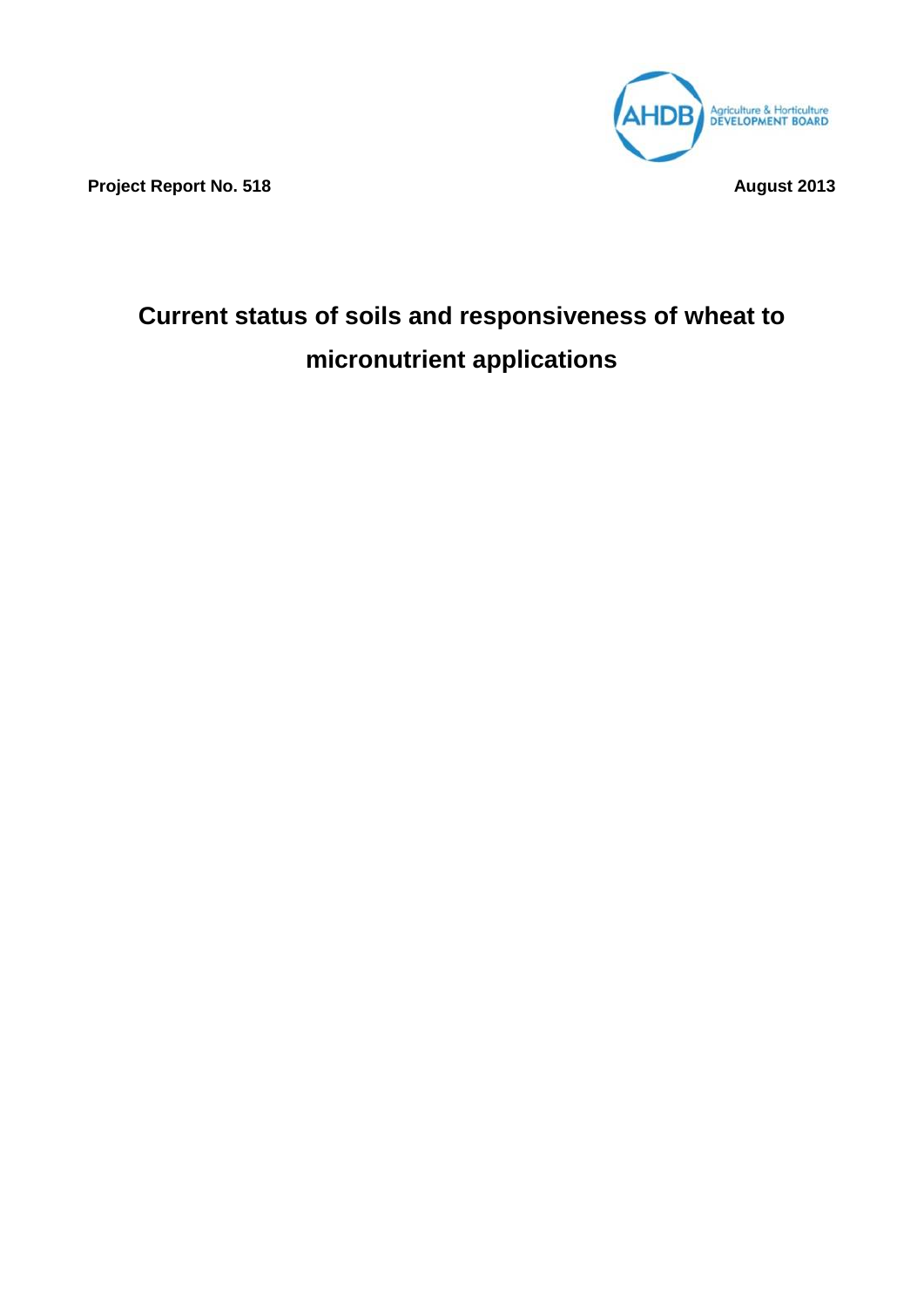August 2013



# **Project Report No. 518**

# Current status of soils and responsiveness of wheat to micronutrient applications

S P McGrath<sup>1</sup>, R Stobart<sup>2</sup>, M M Blake-Kalff<sup>3</sup> and F J Zhao<sup>1</sup>

1 Rothamsted Research, Harpenden, Hertfordshire AL5 2JQ <sup>2</sup>NIAB TAG, Huntingdon Road, Cambridge CB3 0LE 3 Hill Court Farm Research, Corse Lawn, Gloucestershire GL19 4PW

This is the final report of a 42 month project (RD-2008-3508) which started in October 2009. The work was funded by a contract for £169,306 from HGCA, and Hill Court Farm Research.

While the Agriculture and Horticulture Development Board, operating through its HGCA division, seeks to ensure that the information contained within this document is accurate at the time of printing, no warranty is given in respect thereof and, to the maximum extent permitted by law, the Agriculture and Horticulture Development Board accepts no liability for loss, damage or injury howsoever caused (including that caused by negligence) or suffered directly or indirectly in relation to information and opinions contained in or omitted from this document.

Reference herein to trade names and proprietary products without stating that they are protected does not imply that they may be regarded as unprotected and thus free for general use. No endorsement of named products is intended, nor is any criticism implied of other alternative, but unnamed, products.

HGCA is the cereals and oilseeds division of the Agriculture and Horticulture Development Board.

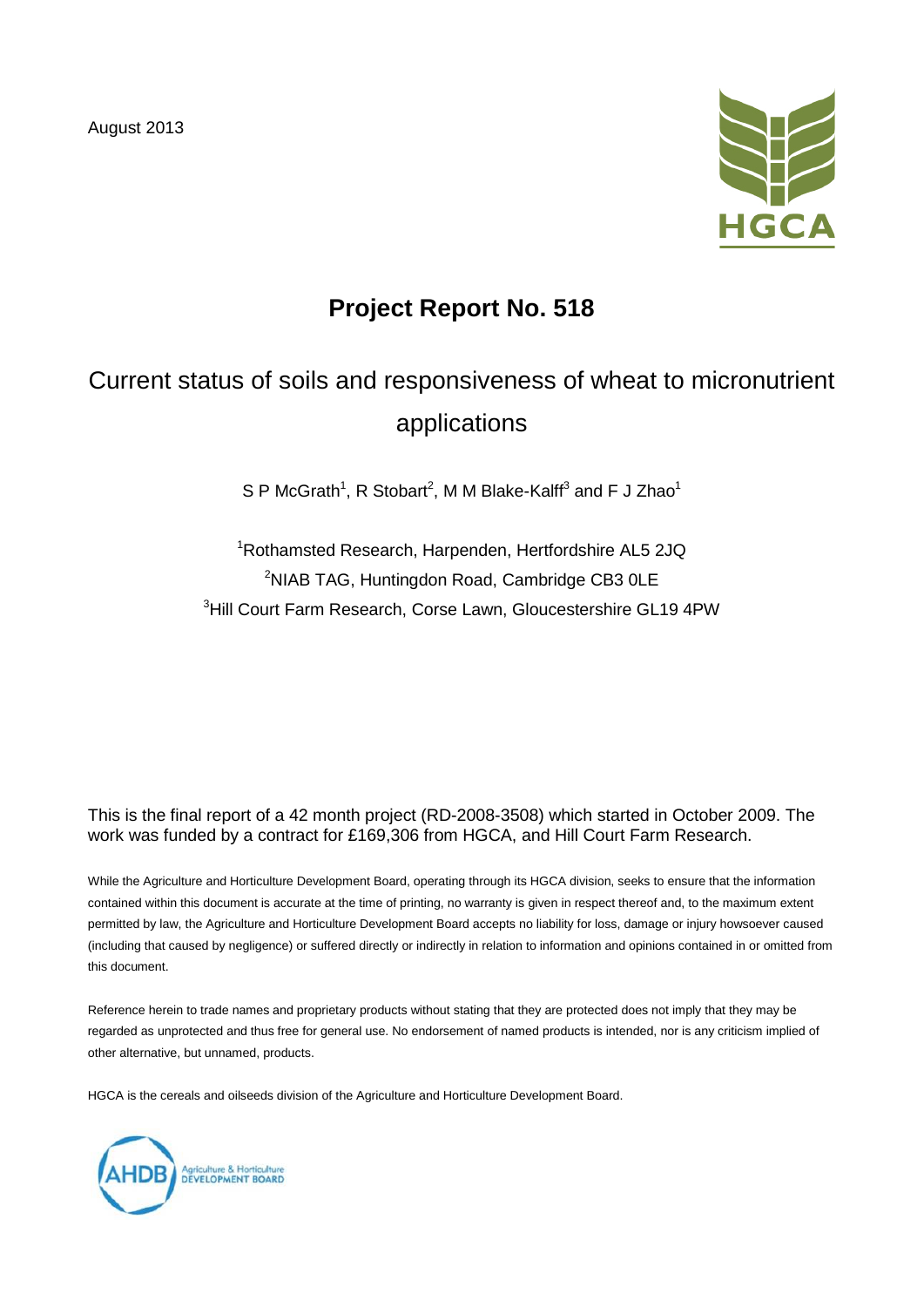# **CONTENTS**

| 1. |        |  |  |  |  |  |
|----|--------|--|--|--|--|--|
| 2. |        |  |  |  |  |  |
|    | 2.1.   |  |  |  |  |  |
| 3. |        |  |  |  |  |  |
|    | 3.1.   |  |  |  |  |  |
|    | 3.2.   |  |  |  |  |  |
|    | 3.2.1. |  |  |  |  |  |
|    | 3.2.2. |  |  |  |  |  |
|    | 3.3.   |  |  |  |  |  |
| 4. |        |  |  |  |  |  |
|    | 4.1.   |  |  |  |  |  |
|    | 4.2.   |  |  |  |  |  |
|    | 4.2.1. |  |  |  |  |  |
|    | 4.2.2. |  |  |  |  |  |
|    | 4.2.3. |  |  |  |  |  |
|    | 4.2.4. |  |  |  |  |  |
|    | 4.2.5. |  |  |  |  |  |
| 5. |        |  |  |  |  |  |
|    | 5.1.   |  |  |  |  |  |
|    | 5.2.   |  |  |  |  |  |
|    | 5.3.   |  |  |  |  |  |
| 6. |        |  |  |  |  |  |
| 7. |        |  |  |  |  |  |
|    |        |  |  |  |  |  |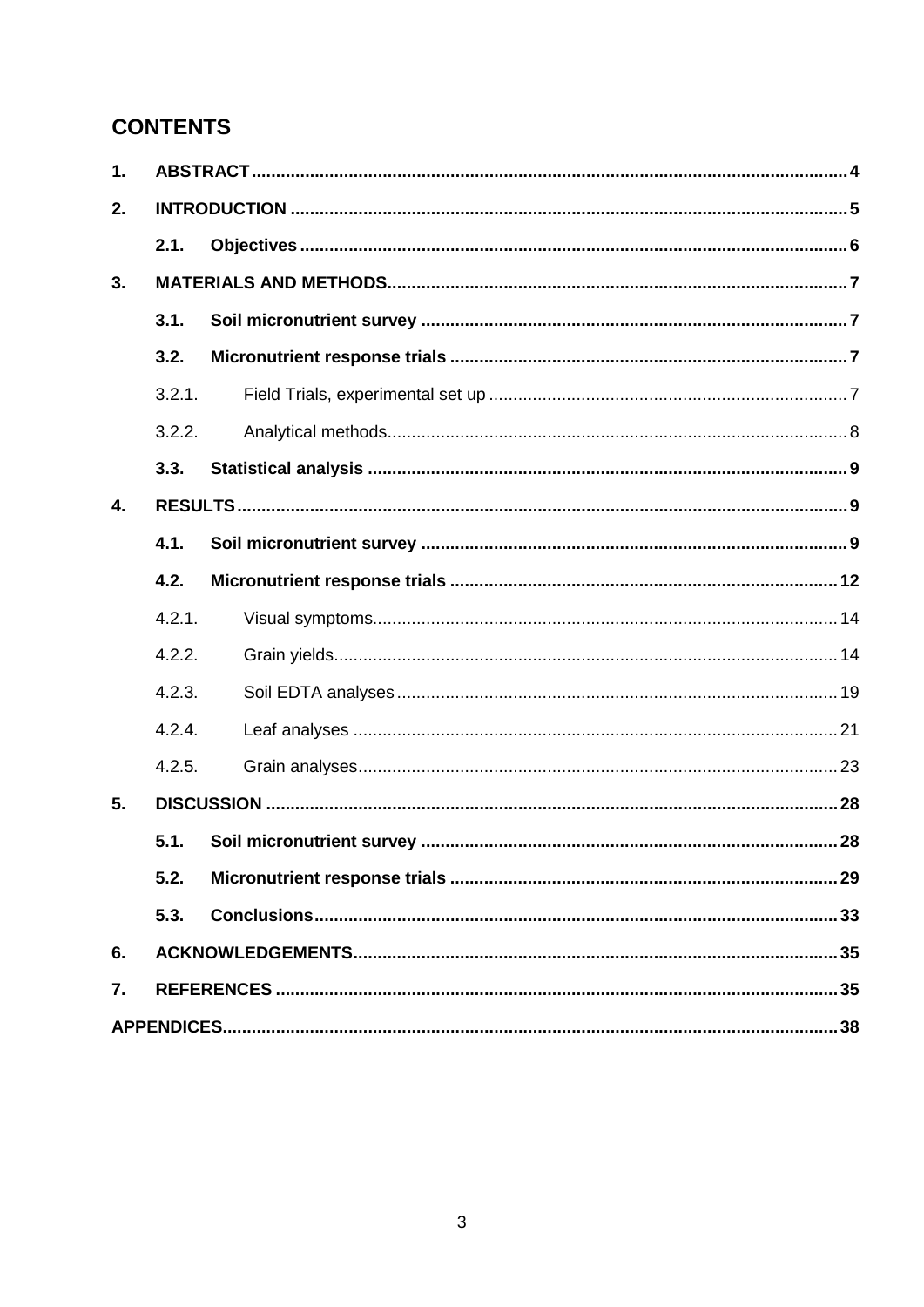# **1. Abstract**

Most micronutrient trials in the UK were performed when winter wheat yields were less than half those achieved now. Recent publications suggest that modern high-yielding wheat varieties have lower micronutrient concentrations in grain. It is not clear if this is due to changes in the crop or in the micronutrients available in soils.

Over 30 years, the geometric mean total concentration of copper (Cu) in soil decreased by less than 1 mg/kg and manganese (Mn) by nearly 40 mg/kg, but total zinc (Zn) increased by almost 5 mg/kg. Soils were also extracted with EDTA (ethylene diamine tetraacetic acid) and there was only a decrease of just over 1 mg/kg for Cu and Zn, which is not likely to be biologically significant. Manganese extracted by EDTA decreased by nearly 50 mg/kg, but for Mn this extract is not thought to be useful for indicating crop availability.

Fifteen field experiments were performed on soils likely to be deficient in micronutrients (light, calcareous or soil high in organic matter) all sown with winter wheat variety Solstice. Each experiment was treated at the early stem elongation stage with sprays containing Cu, Mn or Zn at the rates recommended for severe deficiency. Only two statistically significant yield responses were observed. These were +0.27 t/ha in the Zn spray treatment at a site on light loamy sand at Morley (*P* =0.04), and +1.39 t/ha with Cu sprays on a highly organic soil at Waterbeach (*P* =0.058). EDTA soil extraction gave correct prediction on responsiveness in yield to Cu in one out of two cases where concentrations were classed as low, but only by adopting a critical value for Cu of 1 mg/kg. Leaf analysis in spring was predictive of the one Cu responsive site, but this appears to be less useful for Mn and Zn.

The percentages of responsive trials, although low, are in fact similar to UK recent results of winter wheat trials, selected as those performed since 2005, for Cu (7%) and Mn (0%) but not for Zn, where the percentage was slightly smaller (7% versus 16%). It seems unlikely that modern high-yielding wheat is more responsive in yield to micronutrient applications than older varieties. This may be because most UK soils contain sufficient concentrations of available micronutrients, although there is specific soil and local variation. Although our experiments were not specifically set up to examine the possibility of "growth dilution" of micronutrient concentrations in grain, there was no evidence that the lowest grain micronutrient concentrations were associated with the highest yields in our experiments.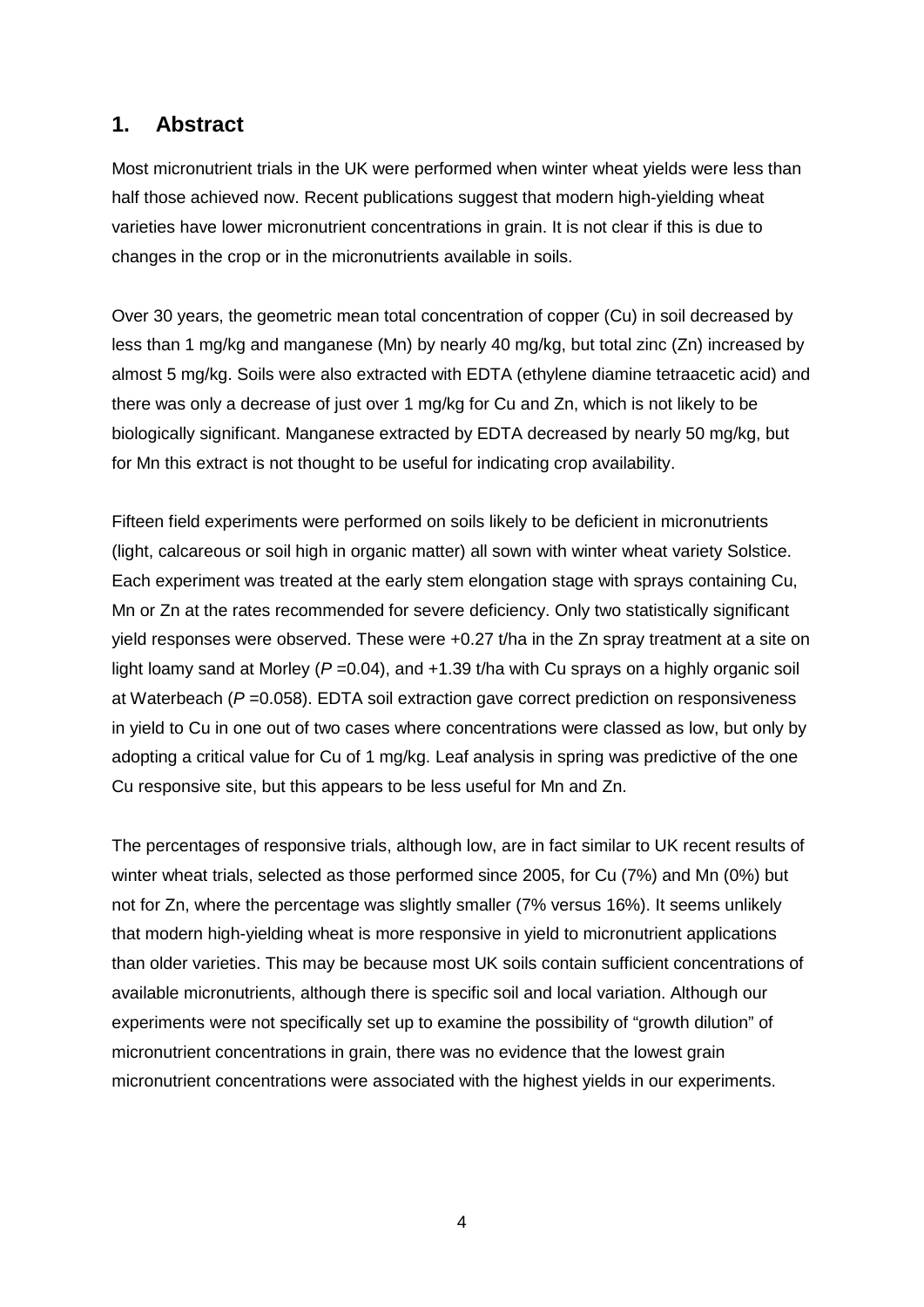# **2. Introduction**

Micronutrients or trace elements are those nutrients required in small amounts for essential growth processes in plants and animals. These include iron (Fe), Cu, Mn, Zn, boron (B), molybdenum (Mo) and chlorine (Cl). Some micronutrients that are essential for animals are not required by plants, but animals usually acquire them via consumed plant tissues. Occurrences of deficiency are most frequently related to soil type, soil pH, soil structural conditions and their effect on root growth, and also to crop susceptibility. Of the micronutrients, Cu, Mn and Zn are thought to be the most limiting in wheat (Knight et al, 2012).

Low micronutrient concentrations in soil can affect wheat yields (Roques et al, 2013). However the Fertiliser Manual (RB209, 2010) identified that much of the UK research in this area was undertaken in the 1970's and 1980's (ADAS/MAFF, 1984) and as such may not be truly relevant to modern high yielding wheat varieties. Average yields, and therefore the micronutrient requirements of winter wheat, have increased in the last 40 years by at least two-fold (Figure 1). Many crops are producing above average yields and 10-11 t/ha are possible, even under slightly adverse soil conditions (see Results below). The future trend will likely see "sustainable intensification", which requires increasing yields (Royal Society, 2009). In fact, average yields have stagnated during the last 15-20 years (Figure 1), but we know that yields are still well below the genetic potential. The plateau of yields could be due to many factors (Knight et al, 2012). The question arises as to whether micronutrients could be one of those limiting increasing yields, especially in particular soil and management situations?

Visual symptoms of a deficiency of a specific micronutrient can be confused with those produced by other growth problems. Consequently, visual diagnosis of a micronutrient deficiency should, where possible, be confirmed by plant and/or soil analysis. A problem exists in that there are many different critical values used in both this country and overseas, and also different extraction methods for soil analyses. These are also under-researched and their technical basis is often obscure (Roques et al, 2013). One further issue is that they were often promulgated many years ago, when wheat yields were smaller. It appears that increasing yields following the "green revolution may have led to a "growth dilution" of micronutrients in wheat grain (Fan et al, 2008, Gooding et al, 2012, Garvin et al, 2006). Although it is also possible that decreasing total or available micronutrients in soil is also responsible. The question arises whether existing soil nutrient indices and critical plant tissue analyses remain valid, and whether the boundaries have changed in terms of wheat

5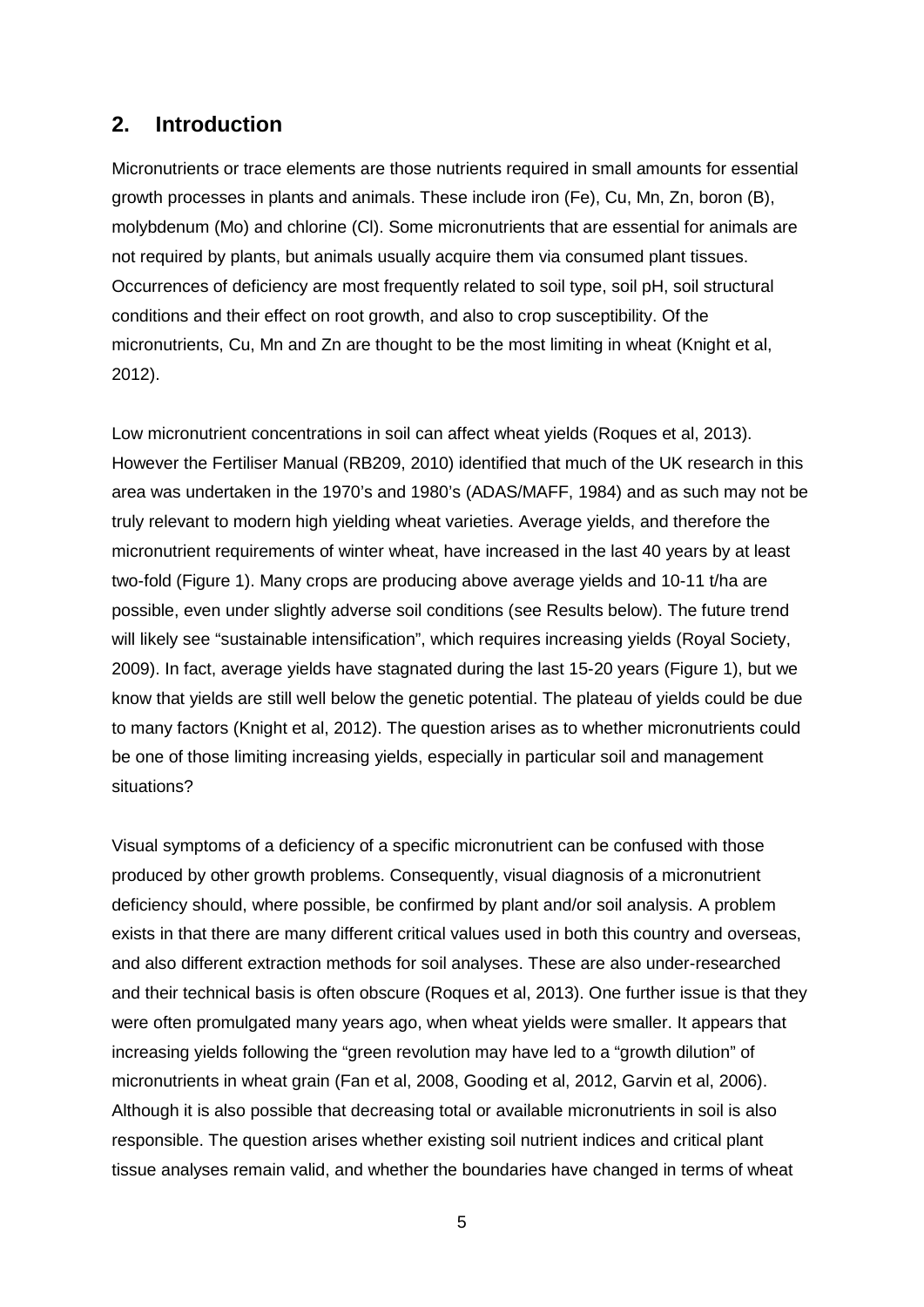nutrient requirements? Additionally, do modern high-yielding wheats respond in yields to micronutrient applications and do their concentrations in grain increase?



Figure 1. Average yield of winter wheat crops in the UK over the last 50 years (FAO, 2013).

There is currently a lack of reliable recent UK-based literature on the above subjects, and because of this, micronutrient research was prioritised by the HGCA in its mid-term review of R&D strategies for 2007-2010. Research reported here was conducted between 2009 and 2012, and was recently added to by a review of published literature on the responses of cereals and oilseed rape to micronutrients (Roques et al, 2013).

#### **2.1. Objectives**

This research is designed to provide recommendations as to whether additions of the micronutrients Cu, Mn and Zn are required, based on the following key lines of research: i) assessing the changes in the total and available micronutrient supply in arable soils over time; and ii) using a programme of field experiments to evaluate whether the old soil index and critical plant tissue values are appropriate to assess the yield-responsiveness of modern high-yielding wheat varieties, and whether new methods of soil analysis can better predict micronutrient supply and yield responsiveness. Outputs from the project were intended to address whether fertiliser additions are needed for yield, and the use of soil and crop testing, which are the key practical measures for improvement. A secondary objective was to determine whether Cu, Mn or Zn spays are effective in biofortifying the concentrations of these micronutrients in wheat grain.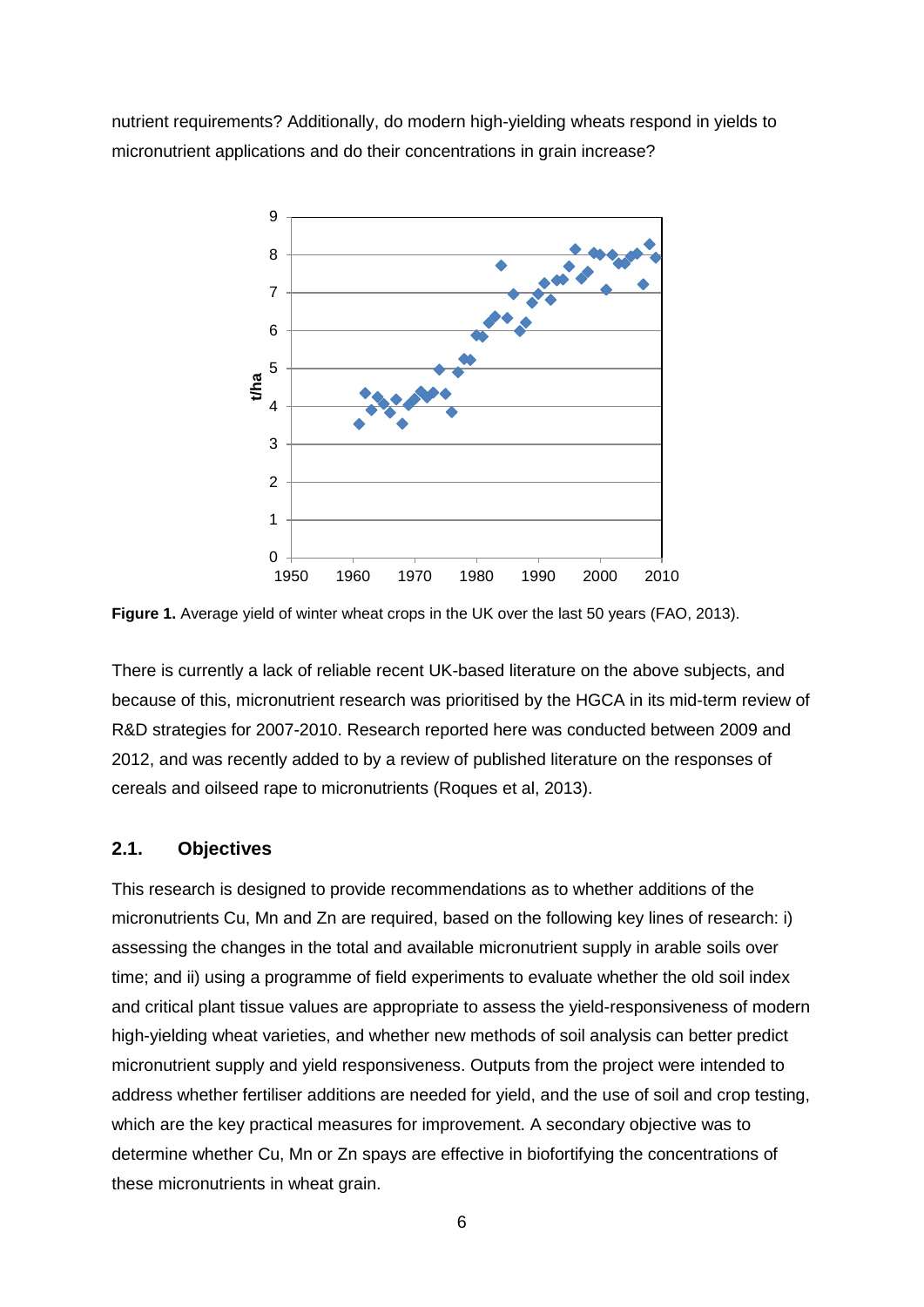# **3. Materials and methods**

## **3.1. Soil micronutrient survey**

A total of 132 "new" samples of arable soils were taken in England and Wales in 2009/10 and sent to Hill Court Farm Research as part of routine testing. These were not biased towards soils low in micronutrients, as many of the samples were in fact submitted for major nutrient analysis, particularly of mineral N in soil. The aim was to compare soils taken recently with those sampled and analysed around 30 years ago (1978-1982), in the National Soil Inventory, which was published in the Soil Geochemical Atlas of England and Wales (McGrath and Loveland, 1992). The new soils were air dried and sieved to 2 mm before micronutrient analysis at Rothamsted Research.

"Total" major and trace soil elements in soils were measured after fine-grinding in an allagate planetary ball mill and aqua regia digestion (McGrath and Cunliffe, 1985) and analysed using inductively coupled plasma optical emission spectroscopy or inductively coupled plasma mass spectroscopy (ICP-OES or ICP-MS). Micronutrient concentrations were also determined in 0.05 M EDTA-extracts of soils that had been sieved to 2mm (MAFF, 1986).

## **3.2. Micronutrient response trials**

## **3.2.1. Field Trials, experimental set up**

Field sites were chosen to be on soils that had a risk of micronutrient deficiency: light sandy soils, soils high in organic matter and calcareous soils. These all have either low contents of micronutrients and/or lack of availability of the micronutrients present due to the soil chemical properties. All of the field sites (particularly the organic soils) were locations where micronutrients would be used routinely by farmers. Field experiments were set up with the same design at 5 sites each year over the three harvest years 2010, 2011, 2012 (harvest years), giving a total of 15 site/years. To ensure comparability, all sites were sown with Solstice, which is a nabim group 1 breadmaking winter wheat variety. Details of the sites are given below. N, P, K fertilisers were added on a site basis to avoid limitation and provide sufficient nutrients to support high yields, all plots received adequate S fertiliser (37.5-50  $kg/ha SO<sub>3</sub>$ , and standard farm practice for pesticide and herbicide applications and growth regulators. Each plot was at least 2 m x 10 m or 12 m, depending on the site.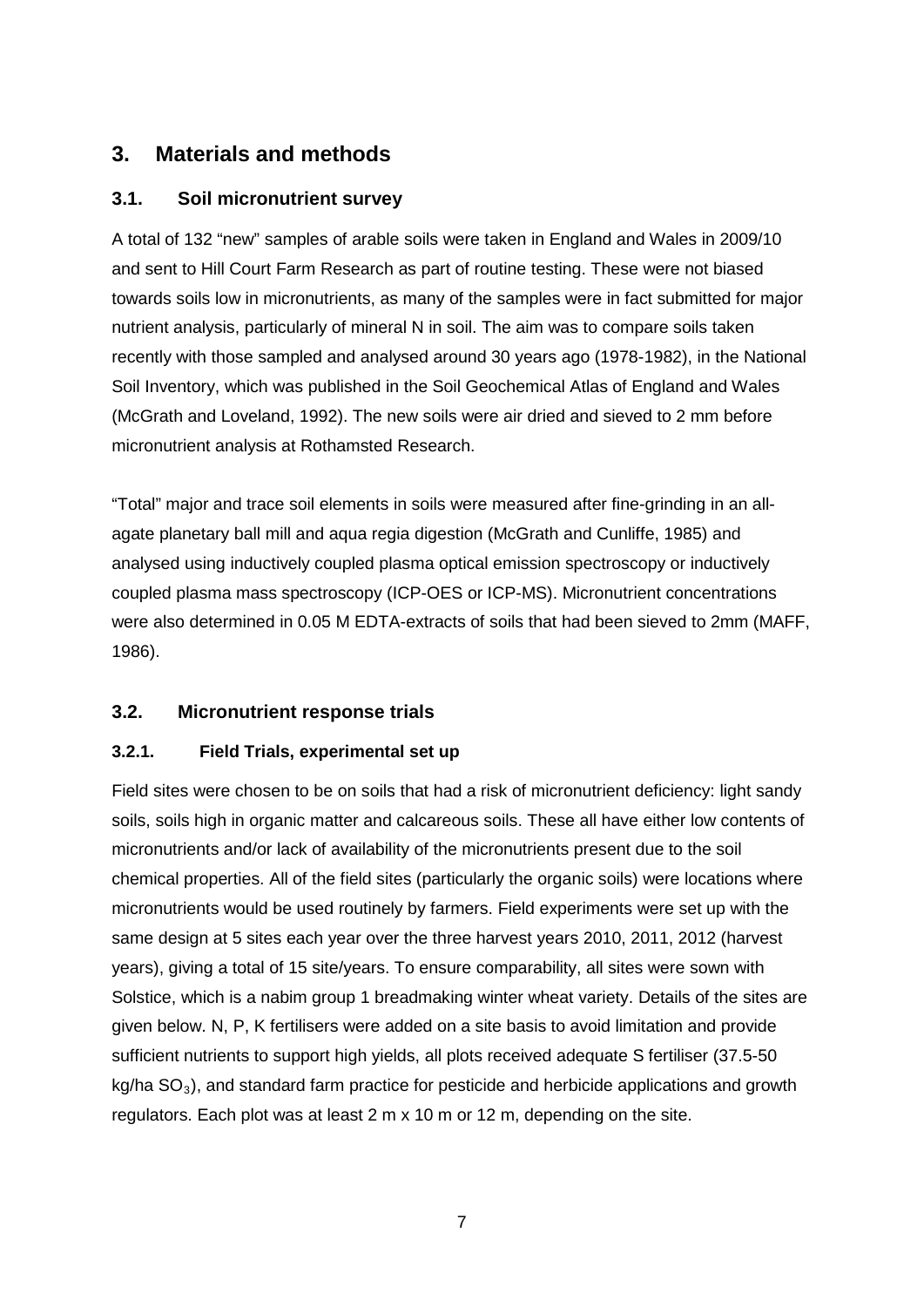The treatments were replicated four-fold and included double control plots (which strengthens the statistical comparisons with control values), Cu, or Mn, or Zn spray treatments, resulting in a total of 20 plots per site. These were laid out in a randomised block design at each site. Treatments used the foliar products supplied by Headland and followed the supplier's instructions on rate and timing of applications. All products were applied in 200 l/ha water using flat fan nozzles. In all cases we used the two applications recommended for cases where severe deficiency is suspected. Rates, timing and total amounts of each element added are given in Table 1.

| <b>Treatment</b>                                                   | GS30-31<br>(dose of<br>product) | <b>GS 32</b><br>(dose of<br>product) | <b>Total metal</b><br>added<br>(kg/ha) |
|--------------------------------------------------------------------|---------------------------------|--------------------------------------|----------------------------------------|
| Untreated                                                          |                                 |                                      | ۰                                      |
| Untreated                                                          |                                 |                                      | ۰                                      |
| Copper<br>(Headland copper oxychloride as supplied)                | $0.5$ I/ha                      | $0.5$ I//ha                          | 0.435                                  |
| Manganese<br>(Headland Maple DF manganese sulphate as<br>supplied) | 1.95 kg/ha                      | 1.95 kg/ha                           | 1.17<br>(S 0.702)                      |
| Zinc<br>(Headland zinc sulphate as supplied)                       | 4.0 l/ha                        | 4.0 l/ha                             | 0.273                                  |

**Table 1.** Treatments, rates and timing of micronutrient fertilisers for all wheat experiments, 2010-2012

#### **3.2.2. Analytical methods**

The following types of analysis were made:

- Soil analysis: total-, EDTA-, DPTA-, ammonium nitrate- and DGT-extractable Cu, Mn and Zn
- Co-determinants of micronutrient availability: soil organic matter, available P, pH and texture.
- Plant analysis: micronutrient (Zn, Cu and Mn) concentrations in leaves and grain by acid digestion and ICP measurements.

Soil pH was measured in water with a soil:water ratio of 1:2.5. Available phosphate was determined using Olsen P method (sodium bicarbonate extraction) (Olsen *et al* 1954). "Total" concentrations of major and trace elements in soil were measured as in 2.2.1 above.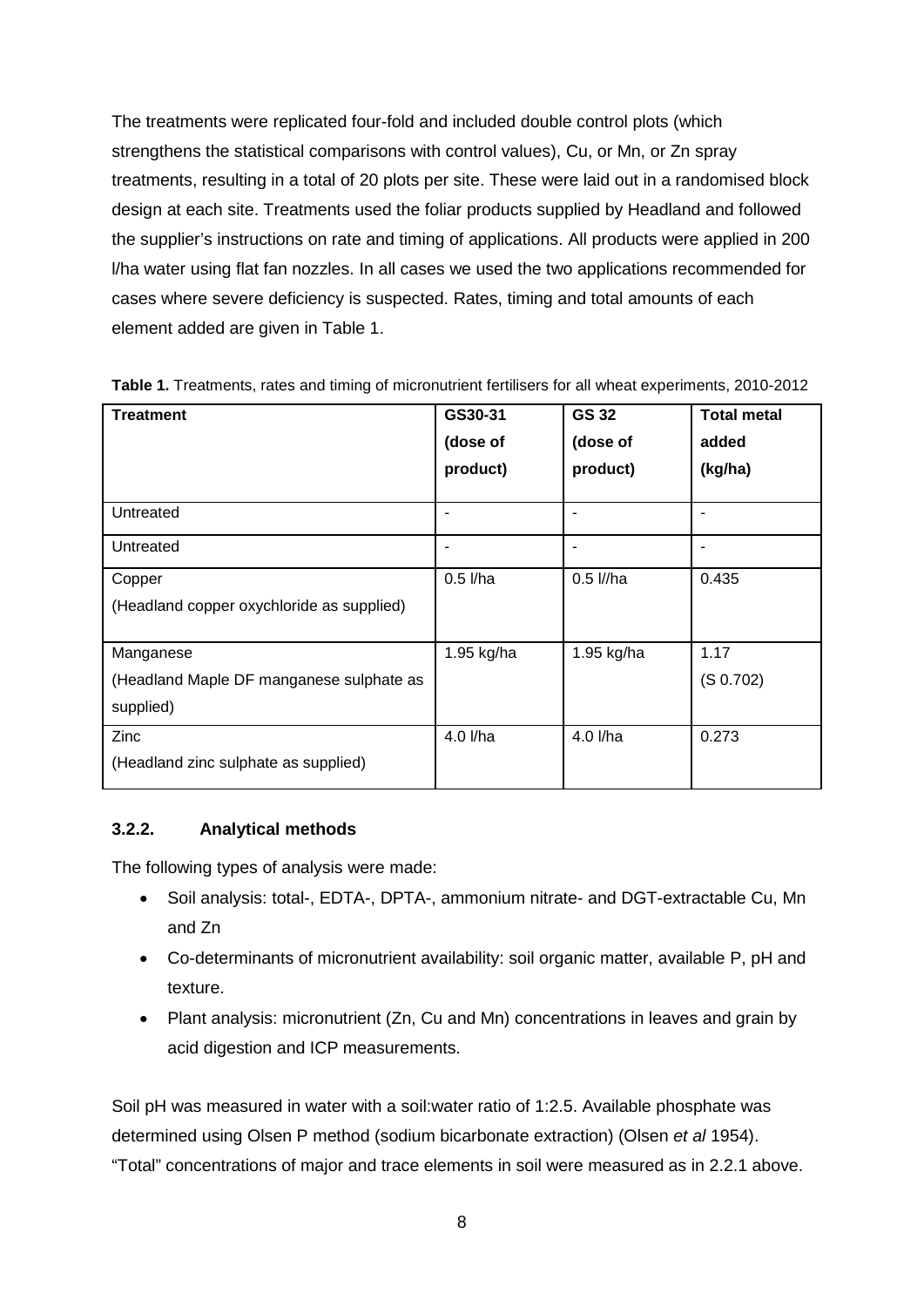Leaf and grain analyses for major and trace elements were made after digestion with nitric/perchloric acids (Zhao *et al* 1994) and determined by ICP-OES.

Total carbon and N in soils was analysed using LECO TruMac macro combustion instrument; organic carbon was calculated after subtracting any inorganic carbon that was measured by manonometery. In addition to EDTA-extractable metals in soil, we also used other methods that may be predictive of deficiencies of micronutrients in soils. These were: DTPA extracts (Lindsey and Norvell, 1978); 1M ammonium nitrate extracts (Prüess 1998) and Diffusive Gradients in Thin film devices (DGT) (Zhang et al, 2001). The DTPA and ammonium nitrate extracts were measured at Rothamsted Research using ICP-OES or MS, depending on the concentrations and DGT devices were eluted and analysed by ICP-MS at Lancaster University.

#### **3.3. Statistical analysis**

Both soil and plant results are reported on an air-dry basis, except grain yields which are reported on an 85% dry matter basis. All analyses were performed using Genstat V14.1 (VSN International, Hemel Hempstead). Variates were  $log_{10}$  transformed to normalise the variance where necessary and back-transformed after analysis in some cases in order to facilitate comparison and interpretation by those in the industry who are more conversant with non-transformed arithmetic values. The conventional probability threshold (*P*) of <0.05 is taken as the threshold of statistical significance, apart from where indicated.

## **4. Results**

#### **4.1. Soil micronutrient survey**

Originally, the NSI survey took samples every 5 km across England and Wales on a regular grid pattern in 1978-1982. This represents all soils, rather than just those under agricultural use. In order to make the two sets of samples more comparable, we used EU Corinne Land Use data to identify which samples in the NSI set have the land use "arable". This reduced the number of samples in the large NSI to survey from 5,659 to 1,805.

The NSI samples will be referred to here as the "old" samples, and data for these was extracted from the Rothamsted Research NSI database. This database contains "total" analyses by aqua regia, and extractable analyses by EDTA. Because of the small losses of micronutrients, their removal in 30 years of cropping or leaching is likely to be very small and difficult to detect in the analyses of total metals (Table 2). Note that the mean and standard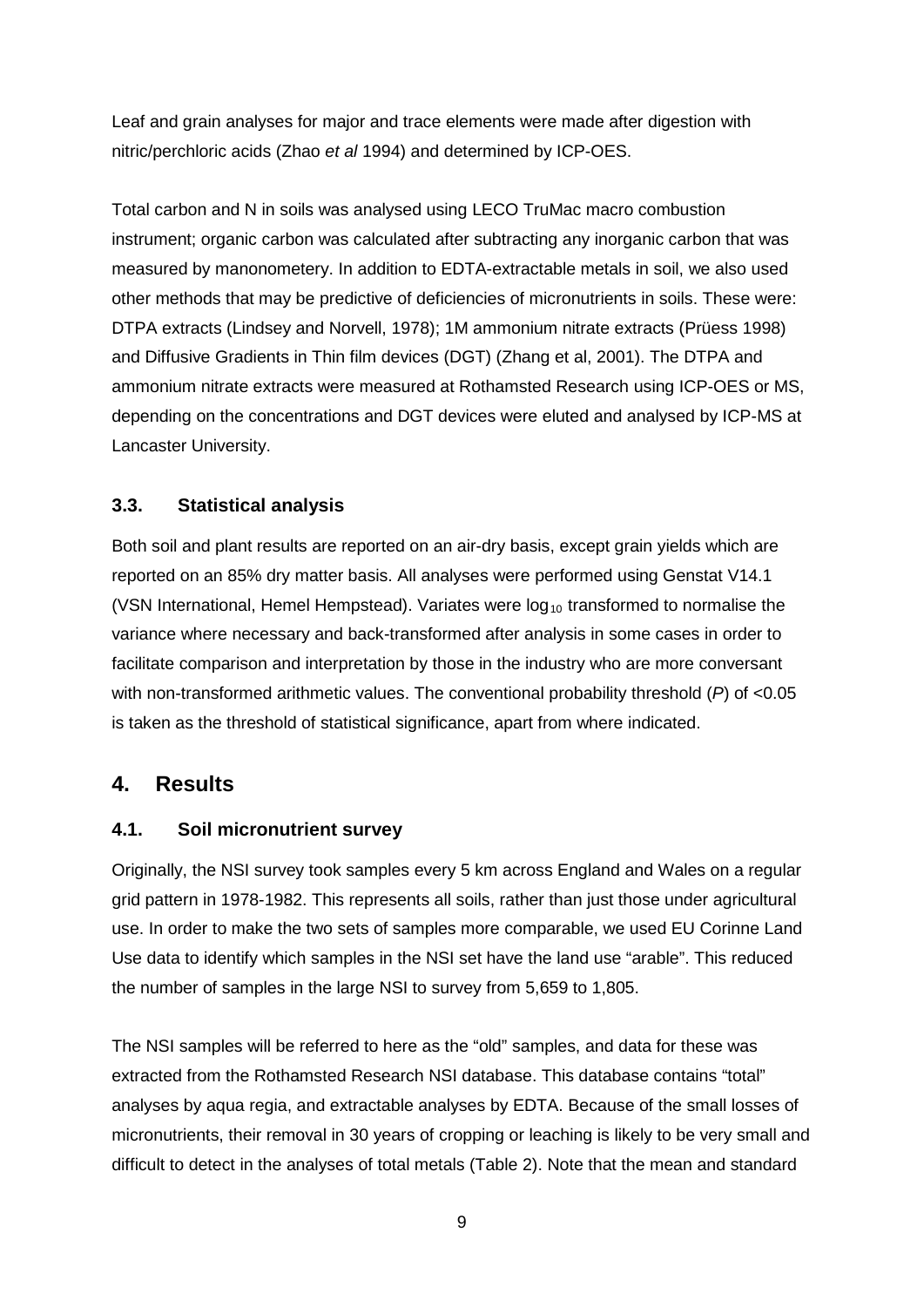deviation were calculated on a log10 transformation of the data, but then back-transformed to give the geometric mean and standard deviation in Table 2. Total concentrations of Cu decreased by 1 mg/kg and Mn by almost 40 mg/kg, but Zn appears to increase by 5 mg/kg in the "new" soil samples.

| Data   | Geometric mean | <b>Minimum</b> | <b>Maximum</b> | Std. deviation |
|--------|----------------|----------------|----------------|----------------|
| New Cu | 17.4           | 3.37           | 84.1           | 1.65           |
| Old Cu | 18.3           | 3.80           | 933.2          | 1.66           |
| New Mn | 522.4          | 71.29          | 3419.8         | 2.02           |
| Old Mn | 561.1          | 23.01          | 4456.6         | 1.98           |
| New Zn | 85.5           | 16.41          | 297.9          | 1.59           |
| Old Zn | 80.2           | 13.00          | 1524.1         | 1.58           |

**Table 2.** Summary statistics of the aqua regia concentrations of Cu, Mn and Zn from soil samples taken in 2009/10 and 1978-1982 (new and old respectively), all results in mg/kg.

However, it is more important in a crop context to consider changes in the availability of these micronutrients rather than totals. Changes in availability are more likely to be detected in EDTA extracts, for example, if the bioavailable pool has been extensively utilised and not replenished, or if for example, farms use more or less lime than previously, the extractable amounts of Cu, Mn and Zn will increase or decrease respectively. This could occur even when the total concentrations do not change.

Box plots of the distributions of EDTA-extractable concentrations are non-parametric and therefore the data did not require normalisation. They show the inter-quartile range in the box, with the 50 percentile in the centre, and 25 and 75 percentiles at the bottom and top of the box respectively. The 10th and  $90<sup>th</sup>$  percentiles are shown by the whiskers below and above the box and any outliers with smaller or larger concentrations then the whiskers are shown as points. The results for manganese show that the spread of the data was larger in the old samples, probably because there were more of them and the chances of finding outliers would be greater (Figure 2). The same was true for extractable Cu and Zn (Figure 3). In each case, there were many more outliers with high concentrations in the old data, most likely because more samples were taken, and the samples were taken systematically from all over England and Wales, perhaps including areas with high background concentrations of these elements.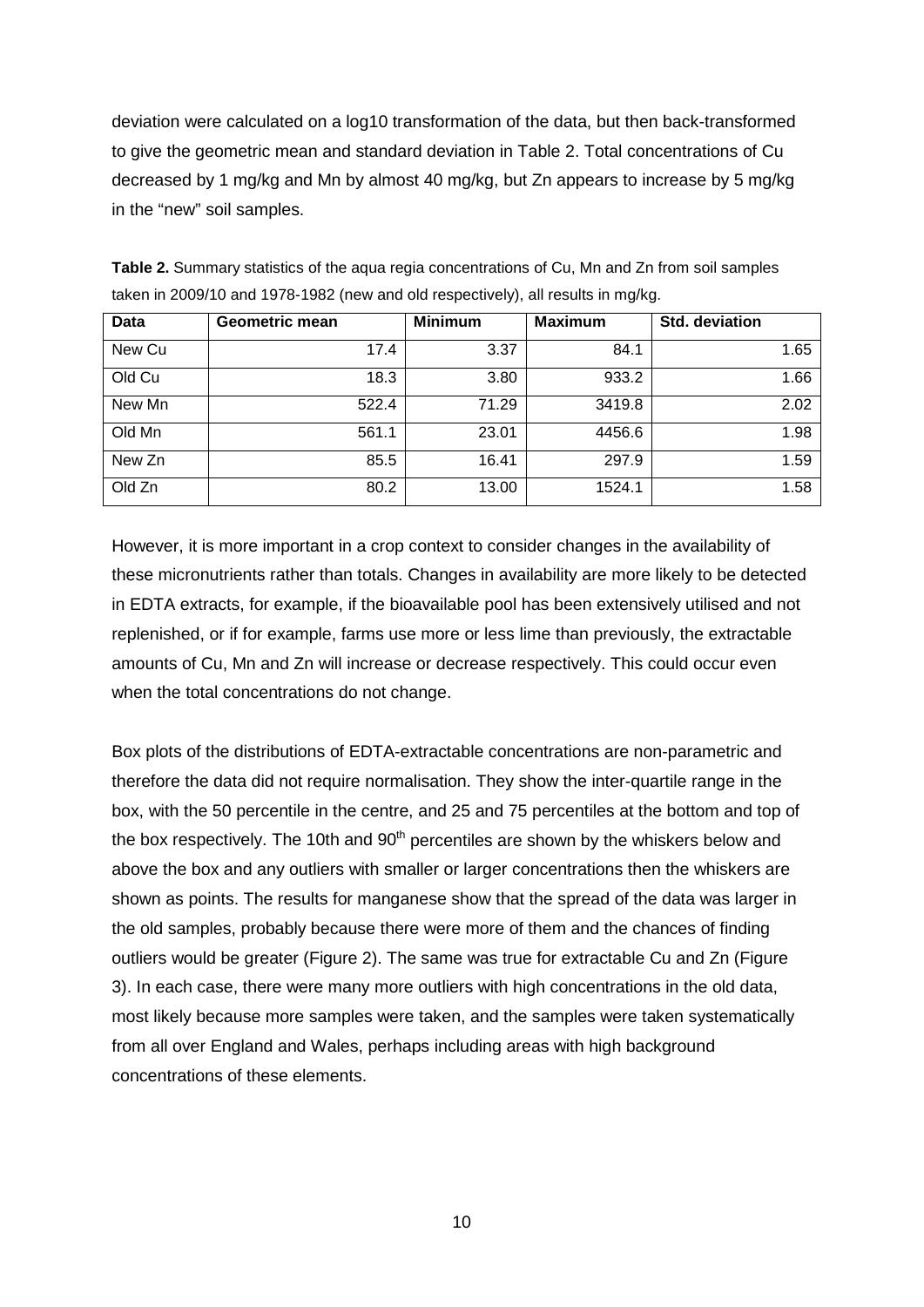

**Figure 2.** Concentrations of EDTA-extractable manganese in soil samples taken in 2009/10 and 1978-1982 (new and old respectively), all results in mg/kg.



**Figure 3.** Concentrations of EDTA-extractable copper and zinc in soil samples taken in 2009/10 and 1978-1982 (new and old respectively), all results in mg/kg. Note that for clarity a few upper outliers have been removed for copper concentrations up to 111 and zinc up to 400 mg/kg.

Statistical distributions of new and old sample sets each of the three micronutrients were positively skewed, and so they were log-transformed prior to analysis. Table 3 shows the summary of the distributions of each data set after back-transformation. The maximum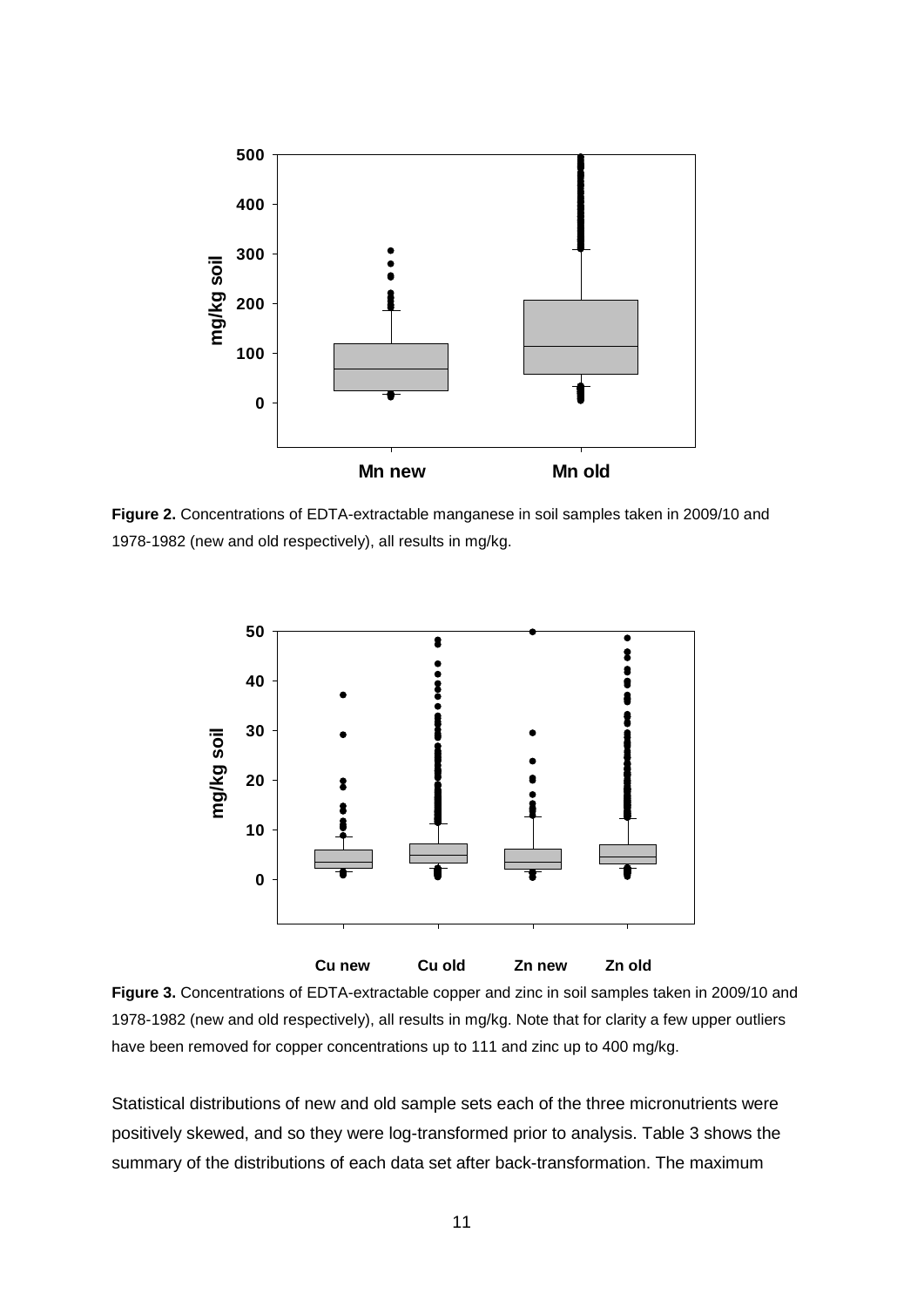concentrations of every element differed between the two sample sets, which illustrates the point made above about the positive skew in the old data. The number of high results in the old data set would have a tendency to increase the geometric mean of that data set in comparison with the new data, which is clear for Mn (almost 50 mg/kg), but Cu and Zn only differ by just over 1 mg/kg.

One other important factor in considering these results is that no methods for extractable Mn in soil are considered useful (ADAS/MAFF, 1984), because in contrast to Cu and Zn, Mn availability in soil varies a great deal according to the moisture content of the soil.

Overall, the analysis of the new and old samples showed that as expected there was not much change in the total concentrations of the three micronutrients in soils taken about 40 years apart. It is important to point out that the samples were not taken in the same locations on each occasion. There was a trend of decreased EDTA-extractable concentrations, especially of Mn, over this time. However, there are a few issues that mean that this finding has to be qualified. One is that the surveys were different, as pointed out above, leading to more high outliers in the case of the old data set. Second is that the old survey systematically included all areas of England and Wales; and third that the soil Mn test is not used in practice, as it is not thought to reflect real differences in availability under field conditions.

| Data   | <b>Geometric mean</b> | <b>Minimum</b> | <b>Maximum</b> | Std. deviation |
|--------|-----------------------|----------------|----------------|----------------|
| New Cu | 3.72                  | 0.76           | 37.15          | 2.05           |
| Old Cu | 4.98                  | 0.40           | 111.4          | 1.96           |
| New Mn | 60.5                  | 11.0           | 693.4          | 2.40           |
| Old Mn | 107.6                 | 4.0            | 1667.2         | 2.42           |
| New Zn | 3.78                  | 0.30           | 54.8           | 2.37           |
| Old Zn | 5.00                  | 0.50           | 400.0          | 2.05           |

**Table 3.** Summary statistics of the EDTA-extractable concentrations of Cu, Mn and Zn from soil samples taken in 2009/10 and 1978-1982 (new and old respectively), all results in mg/kg.

#### **4.2. Micronutrient response trials**

The trial sites were chosen on soils that were likely to be deficient in micronutrients. The selection was based on the fact that soils that are light and sandy in texture, high in organic matter or calcareous are those in which there is either a low content of micronutrients (light texture) or that the micronutrients that are present are made less available by the soil conditions (high organic matter or high pH). Each site was sampled and the soil chemically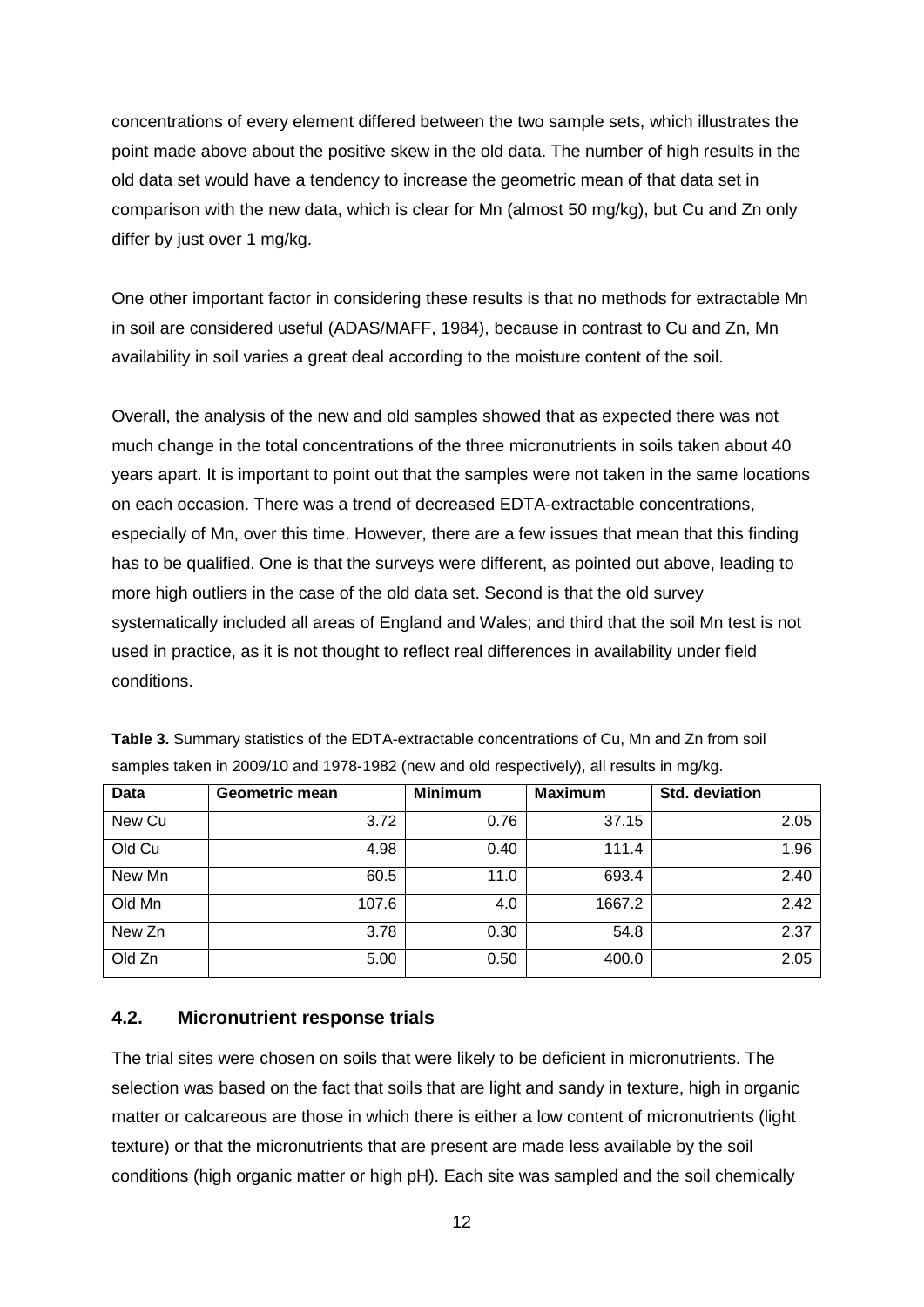analysed first for the pH and EDTA-extractable micronutrients and soil texture was visually assessed. On this basis, sites were chosen for the experiments. Many of the sites that were used for the field trials were below the lower quartile for EDTA-extractable Cu, Mn and Zn concentrations in the "new" soils data reported in Section 3.1. The fifteen sites are shown in Table 4. Where a location was used more than once, the trials were situated on different areas in each year. In total, there were 6 light soils, 6 organic soils and 3 calcareous soils. Winter wheat variety Solstice was sown in the autumn at all sites/years. Details of previous cropping are provided in Table 4.

Each of the sites was then characterised by measuring soil total Cu, Mn and Zn, total N, organic C, C/N ratio and Olsen P (Appendix Table 1). In addition, DTPA and ammonium nitrate extracts, and DGT analyses for Cu, Mn and Zn were performed on all sites (Appendix Tables 2-4).

| Year      | <b>Site</b>         | County         | Soil classification | Previous crops (latest first) |
|-----------|---------------------|----------------|---------------------|-------------------------------|
| 2009/2010 | Morley              | Norfolk        | loamy sand          | Beans, W barley, W wheat      |
|           | <b>Ely</b>          | Cambridgeshire | organic             | Lettuce, Sugar beet, lettuce  |
|           | <b>East Harling</b> | <b>Norfolk</b> | loamy sand          | Grass, W barley, W wheat      |
|           | Rothamsted          | Hertfordshire  | calcareous          | W wheat, W beans, W           |
|           |                     |                |                     | wheat                         |
|           | Woburn              | Bedfordshire   | sandy loam          | W wheat, W oat, W wheat       |
| 2010/2011 | Bardney             | Lincolnshire   | organic             | Linseed, W wheat, Sugar       |
|           |                     |                |                     | beet                          |
|           | Prickwillow         | Cambridgeshire | organic             | W wheat, lettuce, W wheat     |
|           | Stretham            | Cambridgeshire | organic             | Potato, W wheat, Sugar        |
|           |                     |                |                     | beet                          |
|           | Rothamsted          | Hertfordshire  | calcareous          | W beans, W wheat, W           |
|           |                     |                |                     | beans                         |
|           | Woburn              | Bedfordshire   | sandy loam          | W beans, W wheat, W           |
|           |                     |                |                     | wheat                         |
| 2011/2012 | Caythorpe           | Lincolnshire   | loamy sand          | Sp barley, Sugar beet, W      |
|           |                     |                |                     | wheat                         |
|           | Prickwillow         | Cambridgeshire | organic             | Lettuce, Wheat, Lettuce       |
|           | Waterbeach          | Cambridgeshire | organic             | Leek, Wheat, Sugar beet       |
|           | Rothamsted          | Hertfordshire  | calcareous          | W beans, W wheat, W           |
|           |                     |                |                     | wheat                         |
|           | Woburn              | Bedfordshire   | sandy loam          | W wheat, potato, Sp barley    |

**Table 4.** Dates, location, soil texture classification and previous cropping of the fifteen trial sites.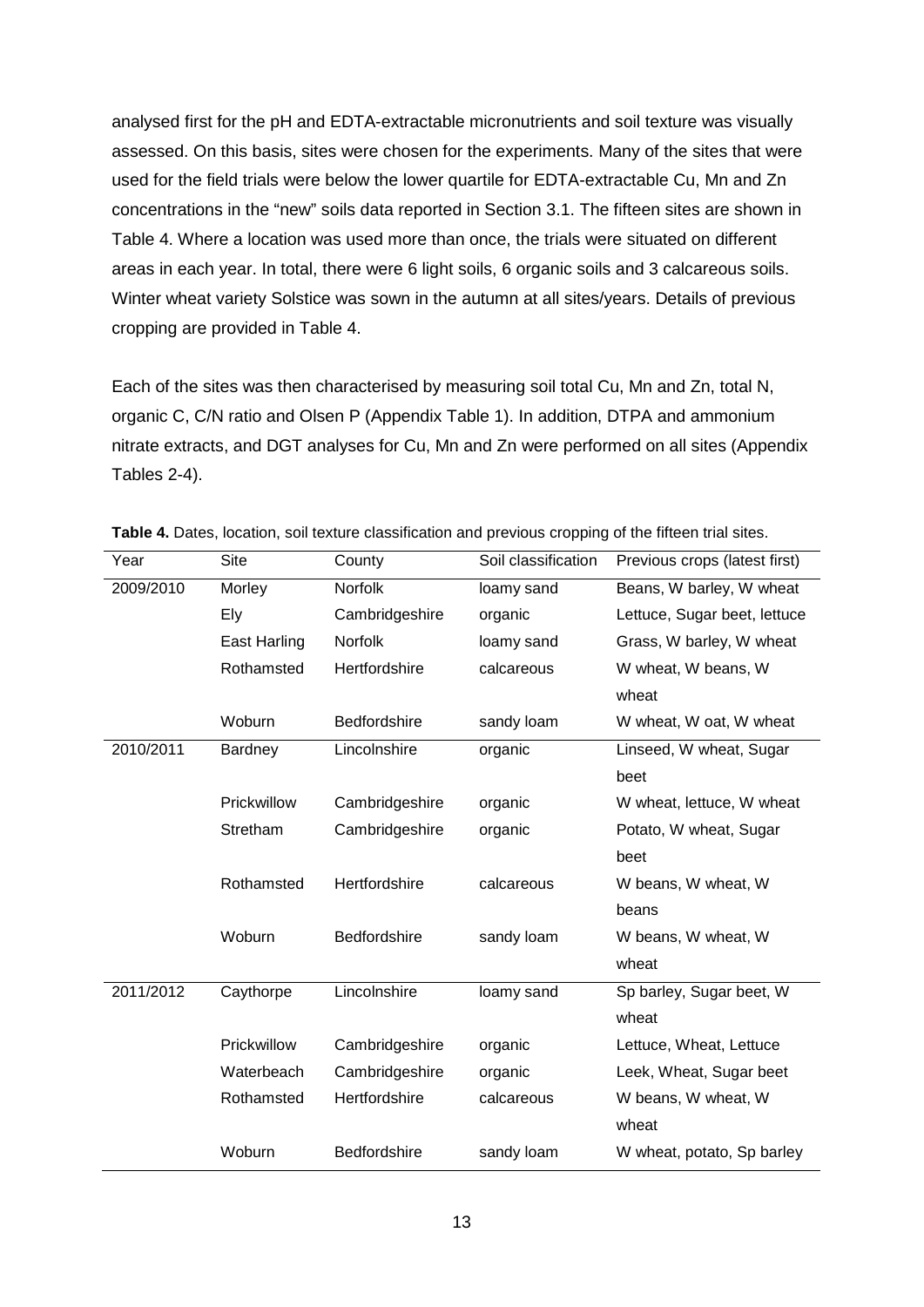#### **4.2.1. Visual symptoms**

Visual symptoms characteristic of micronutrient deficiency were assessed in 2011 and 2012 on leaves at growth stage 33. Because visual symptoms are often transient, we had a note in the trial protocol to record symptoms at any visit if they were seen. None were observed at any site.

#### **4.2.2. Grain yields**

Grain yields at 85% dry matter and the F probability for the effects of the treatments from analysis of variance are shown for each site in Tables 5-7. Although high yields (9-11 t/ha) were obtained at some of the sites chosen, statistically significant effects of the treatment sprays on yield were found only in two cases; Zn (*P* = 0.04) on a loamy sand at Morley in 2010 and Cu in 2012 on a soil high in organic matter at Waterbeach near Cambridge (*P* = 0.058; note the slight relaxation of the *P* <0.05 rule: see below). The Zn spray increased yield by 0.27 t/ha, and Cu spray by almost 1.4 t/ha.

| <b>Treatment</b>  | <b>Site</b>       |               |                     |               |                |
|-------------------|-------------------|---------------|---------------------|---------------|----------------|
|                   | <b>Rothamsted</b> | <b>Woburn</b> | <b>East Harling</b> | <b>Morley</b> | Ely            |
|                   | (calcareous soil) | (light soil)  | (light soil)        | (light soil)  | (organic soil) |
| Control           | 5.33              | 5.18          | 7.20                | 8.05          | 9.66           |
| Copper            | 5.48              | 4.96          | 7.75                | 8.13          | 9.35           |
| Manganese         | 5.48              | 5.06          | 7.73                | 7.92          | 9.96           |
| Zinc              | 6.02              | 5.16          | 7.73                | 8.32          | 9.17           |
| F Prob            | 0.358             | 0.741         | 0.999               | 0.043         | 0.218          |
| Significance      | NS.               | NS.           | NS.                 | $\star$       | NS.            |
| I.s.d. (P < 0.05) | 0.79              | 0.48          | 1.47                | 0.26          | 0.84           |
| $%$ CV            | 10.7              | 7.1           | 14.8                | 2.5           | 6.7            |

| Table 5. Year 1 yields t/ha (2010 harvest) |  |  |
|--------------------------------------------|--|--|
|--------------------------------------------|--|--|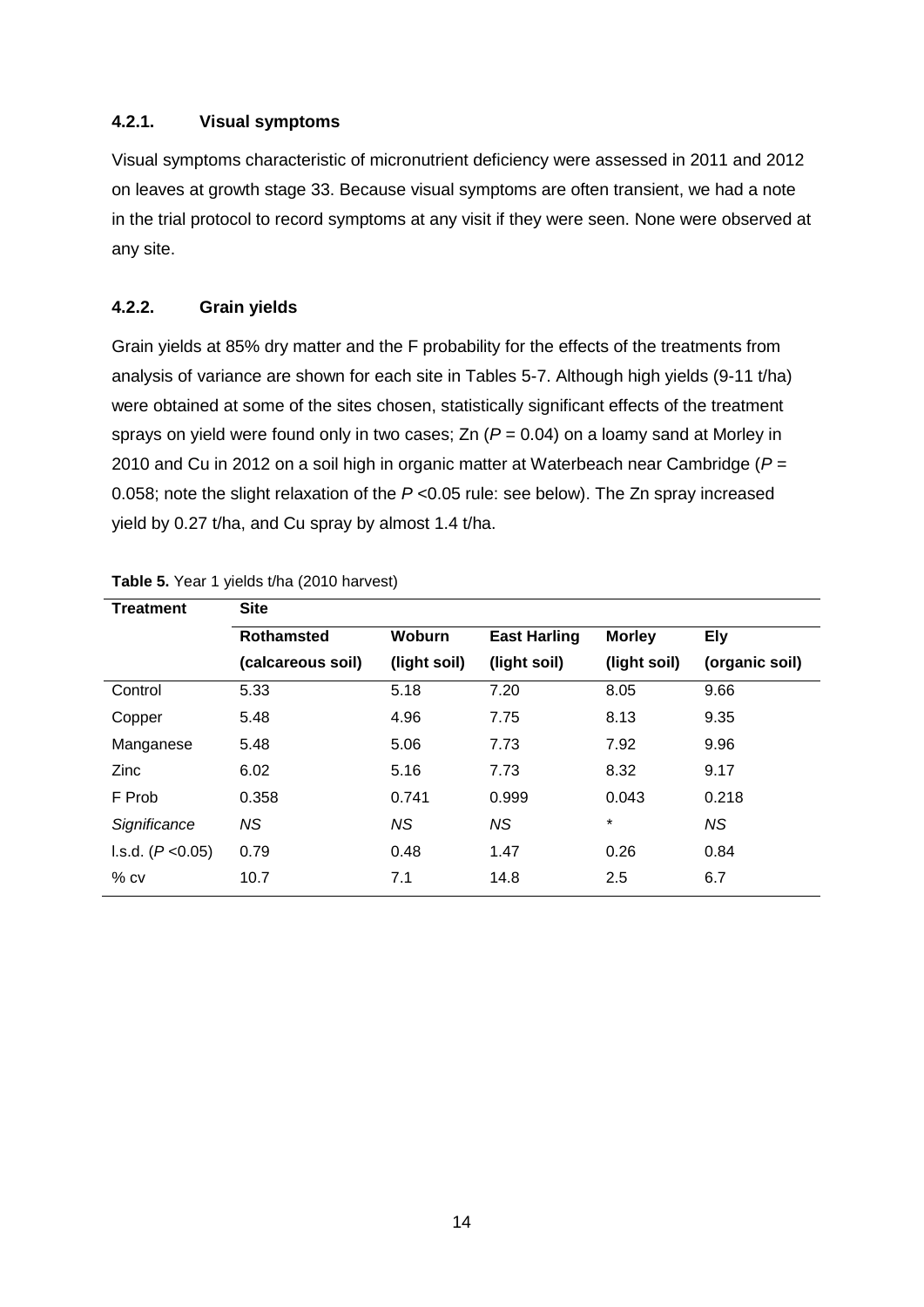| Treatment           | <b>Site</b>       |              |                |                    |                 |
|---------------------|-------------------|--------------|----------------|--------------------|-----------------|
|                     | <b>Rothamsted</b> | Woburn       | <b>Bardney</b> | <b>Prickwillow</b> | <b>Stretham</b> |
|                     | (calcareous soil) | (light soil) | (organic soil) | (organic soil)     | (organic soil)  |
| Control             | 11.29             | 8.09         | 6.57           | 10.52              | 7.21            |
| Copper              | 11.36             | 7.75         | 6.64           | 10.59              | 6.74            |
| Manganese           | 10.77             | 7.73         | 6.71           | 10.05              | 7.06            |
| Zinc                | 11.46             | 7.67         | 6.86           | 10.67              | 7.09            |
| F Prob              | 0.067             | 0.969        | 0.641          | 0.275              | 0.691           |
| Significance        | NS.               | NS.          | <b>NS</b>      | ΝS                 | NS.             |
| I.s.d. $(P < 0.05)$ | 0.54              | 0.60         | 0.45           | 0.75               | 0.83            |
| $%$ $cv$            | 3.7               | 5.8          | 5.1            | 5.4                | 8.8             |

**Table 6.** Year 2 yields t/ha (2011 harvest)

**Table 7.** Year 3 yields t/ha (2012 harvest)

| Treatment         | Site              |               |              |                    |                |  |  |  |
|-------------------|-------------------|---------------|--------------|--------------------|----------------|--|--|--|
|                   | <b>Rothamsted</b> | <b>Woburn</b> | Caythorpe    | <b>Prickwillow</b> | Waterbeach     |  |  |  |
|                   | (calcareous soil) | (light soil)  | (light soil) | (organic soil)     | (organic soil) |  |  |  |
| Control           | 9.04              | 9.42          | 7.30         | 7.48               | 7.23           |  |  |  |
| Copper            | 9.09              | 9.10          | 7.34         | 7.48               | 8.62           |  |  |  |
| Manganese         | 8.90              | 9.69          | 7.36         | 7.45               | 7.70           |  |  |  |
| <b>Zinc</b>       | 9.18              | 9.32          | 7.36         | 7.40               | 7.19           |  |  |  |
| F Prob            | 0.425             | 0.401         | 0.948        | 0.357              | 0.058          |  |  |  |
| Significance      | <b>NS</b>         | NS.           | ΝS           | ΝS                 | $^{\star}$     |  |  |  |
| l.s.d. (P < 0.05) | 0.40              | 0.80          | 0.16         | 0.11               | 1.01           |  |  |  |
| $%$ CV            | 3.3               | 6.4           | 1.6          | 1.1                | 10.0           |  |  |  |
|                   |                   |               |              |                    |                |  |  |  |

To look for trends in effects on yield, the difference of each treatment mean from the control was calculated and presented graphically, along with the LSD from ANOVA for each experiment. For example, if many of the results were positive with respect to the control, but not statistically significant (at *P* <0.05), this would show as a trend, with most of the bars being positive. This was not the case for Cu, Mn or Zn (Figure 4). The lines and whiskers in the Figure are LSDs which indicate what magnitude of yield increase (t/ha) would be required in each particular experiment to be detected as "significant" by ANOVA. The LSDs at each site varied (from  $0.11 - 1.47$  t/ha), but were on average around  $0.6$  t/ha, meaning that this magnitude of change in yield would be necessary for a statistical difference to be detected.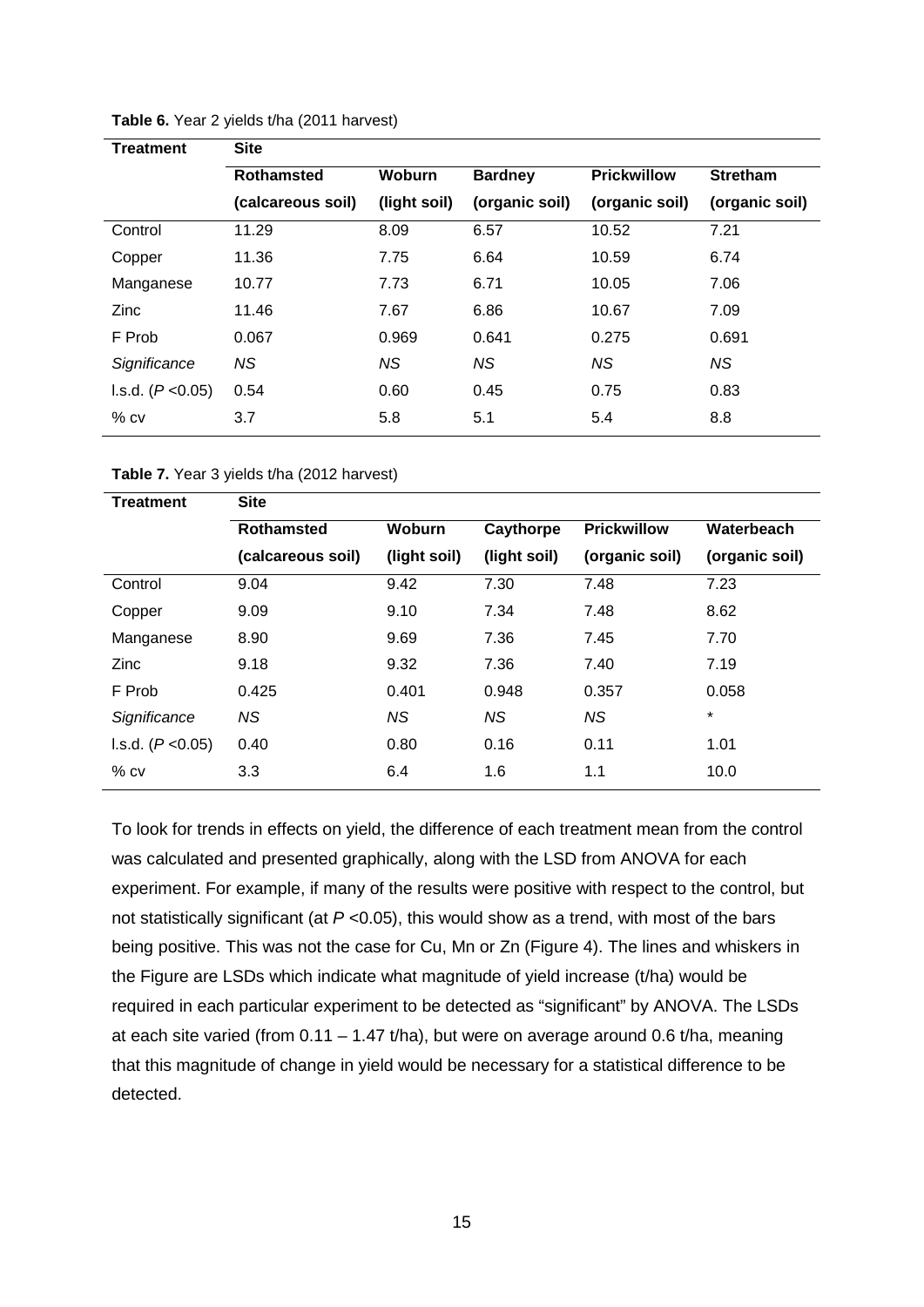

Figure 4. Mean yield of all treatments/years expressed as difference from control (untreated). Roth= Rothamsted; Wob = Woburn; E. Har = East Harling; Bar = Bardney; Prickw = Prickwillow; Stret = Stretham; Cay = Caythorpe; Wat = Waterbeach. Numbers refer to years: 1= 2010; 2=2011; 3= 2012. Asterisks indicate significant differences from control by analysis of variance (*P* <0.05). Black bars and asterisks = least significant difference (*P* <0.05).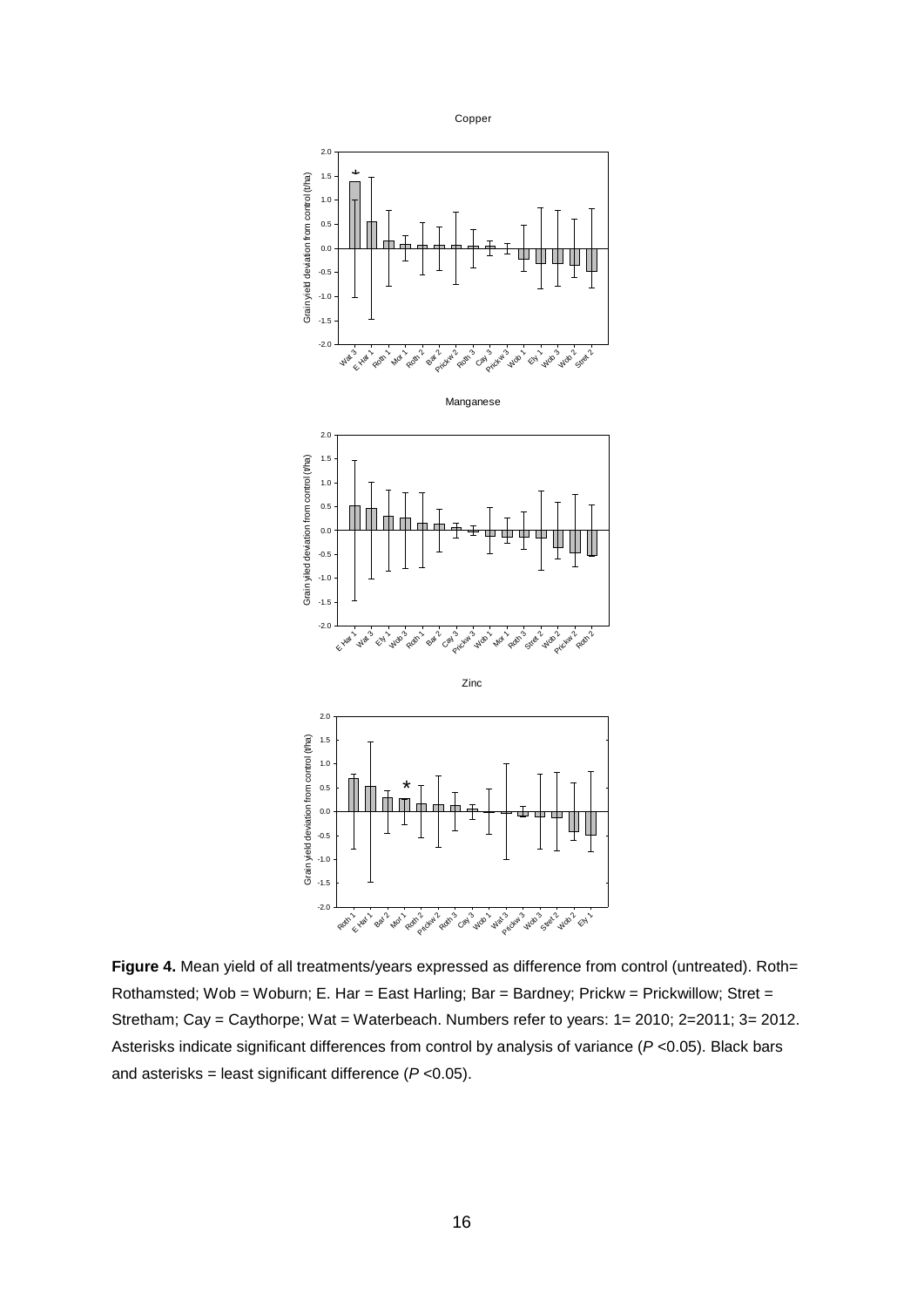Looking in detail at the raw data from the two significant positive responses, for Cu at Waterbeach in 2012, one block had a lower yield in all the treatments than the others (average yields were 8.05, 8.28, 6.57, 7.22 t/ha). This may be the reason for the large LSD value at this site, but in this case the yield response was big enough to be significant (+1.4 t/ha or 19.2%). This response may have been even more significant if there had not been a "bad block" in the experiment. Whereas, at Morley in 2010, the block averages for all treatments were 8.06, 7.85, 8.24 and 8.24, giving rise to a small LSD value (0.26) that was exceeded by the +0.27 t/ha (3.4%) increase in yield. This explains why relatively large or small increases can be designated as significant, depending on the magnitude of the error term in specific experiments. Across all the sites, the percentage yield increase needed to exceed the LSD values ranged from 1.5 – 20.4%, with an average of 8.3%. Micronutrient effects on yield, if any, may be within this range, and are therefore difficult to show statistically.

The exact experimental design is also important. We included 8 control plots as a design feature in these experiments. When one of the results from the two controls in each block is randomly omitted from the ANOVA, the *P* value for Morley increased from 0.043 to 0.074, and from 0.058 to 0.104 at Waterbeach. In both cases this would have made the yield effect not significant at P =0.05 and these effects would not be detected. This emphasises the increased power of detection by employing double the number of replicates of control treatments, as used here.

Another aspect to consider is the probability level that is taken for assessing significance. Although *P* <0.05 is conventionally used as the acceptable level of significance (this represents a 1 in 20 chance of being wrong due to random variation), many practitioners in the industry have asked, in view of the fact that relatively small yield increases are likely with micronutrients, what would happen if we relaxed this level of uncertainty, to *P* <0.10. This is illustrated in Figure 5 and Table 8. These show that the size of the LSDs did not change very much, and no more positive responses become significant at *P* <0.10. However, one response (for Mn at Rothamsted in 2011) becomes significantly negative. Sprays could possibly decrease yield if too much is used, or spraying is carried out in conditions that lead to scorch of the leaves, but we did not observe any visible symptoms of that in our experiments. At *P* <0.10, there is more chance of being wrong in interpreting any response due to chance (one in ten). Relaxing this even further would lower these odds even further, and most likely draw in more of the "negative" responses as being "significant". One would then have to accept more negative responses also, which is undesirable.

17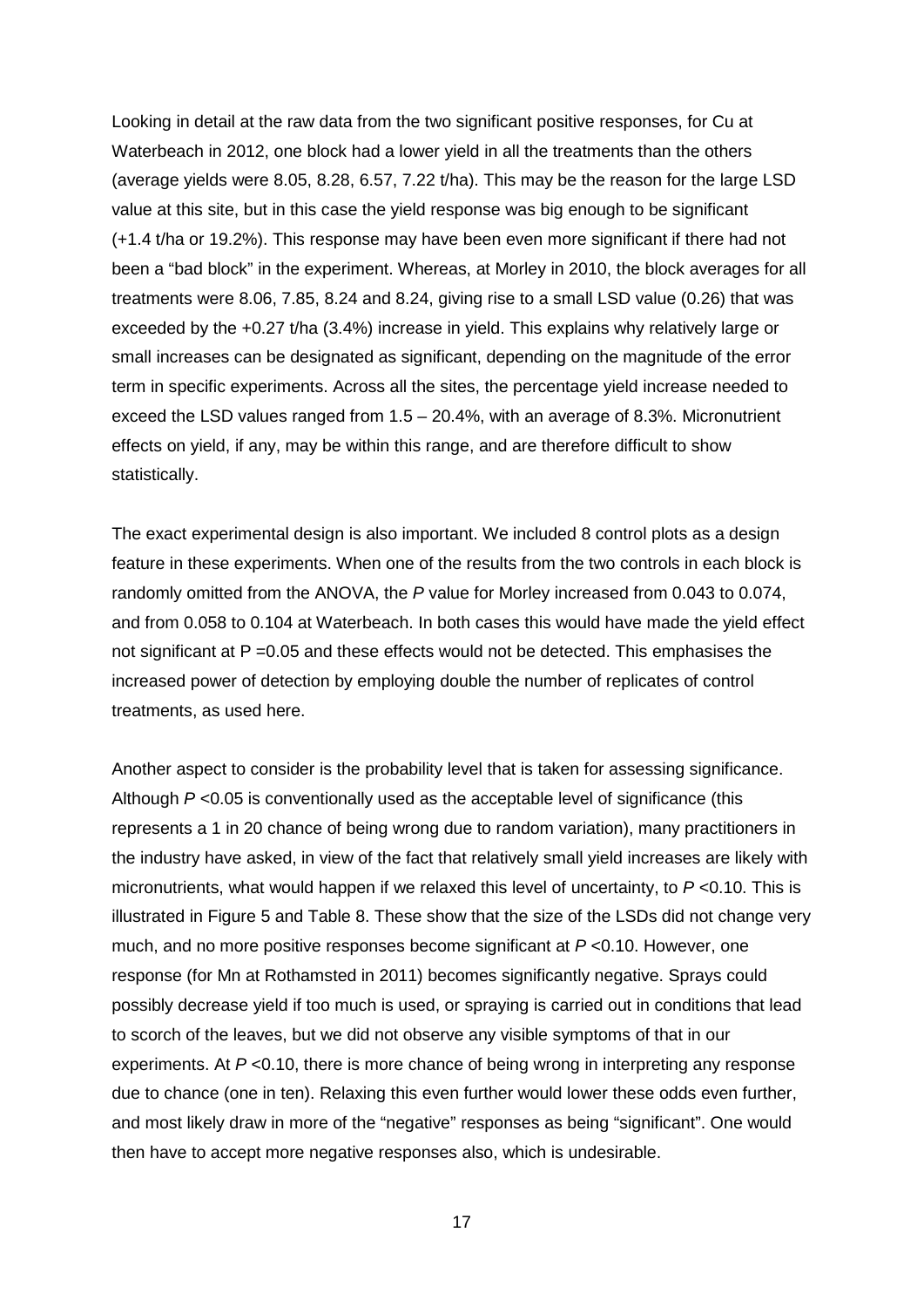

Figure 5. Mean yield of all treatments/years expressed as difference from control (untreated). Roth= Rothamsted; Wob = Woburn; E. Har = East Harling; Bar = Bardney; Prickw = Prickwillow; Stret = Stretham; Cay = Caythorpe; Wat = Waterbeach. Numbers refer to years: 1= 2010; 2=2011; 3= 2012. Asterisks indicate significant differences from control by analysis of variance (*P* <0.10). Black bars and asterisks = least significant difference (*P* <0.10).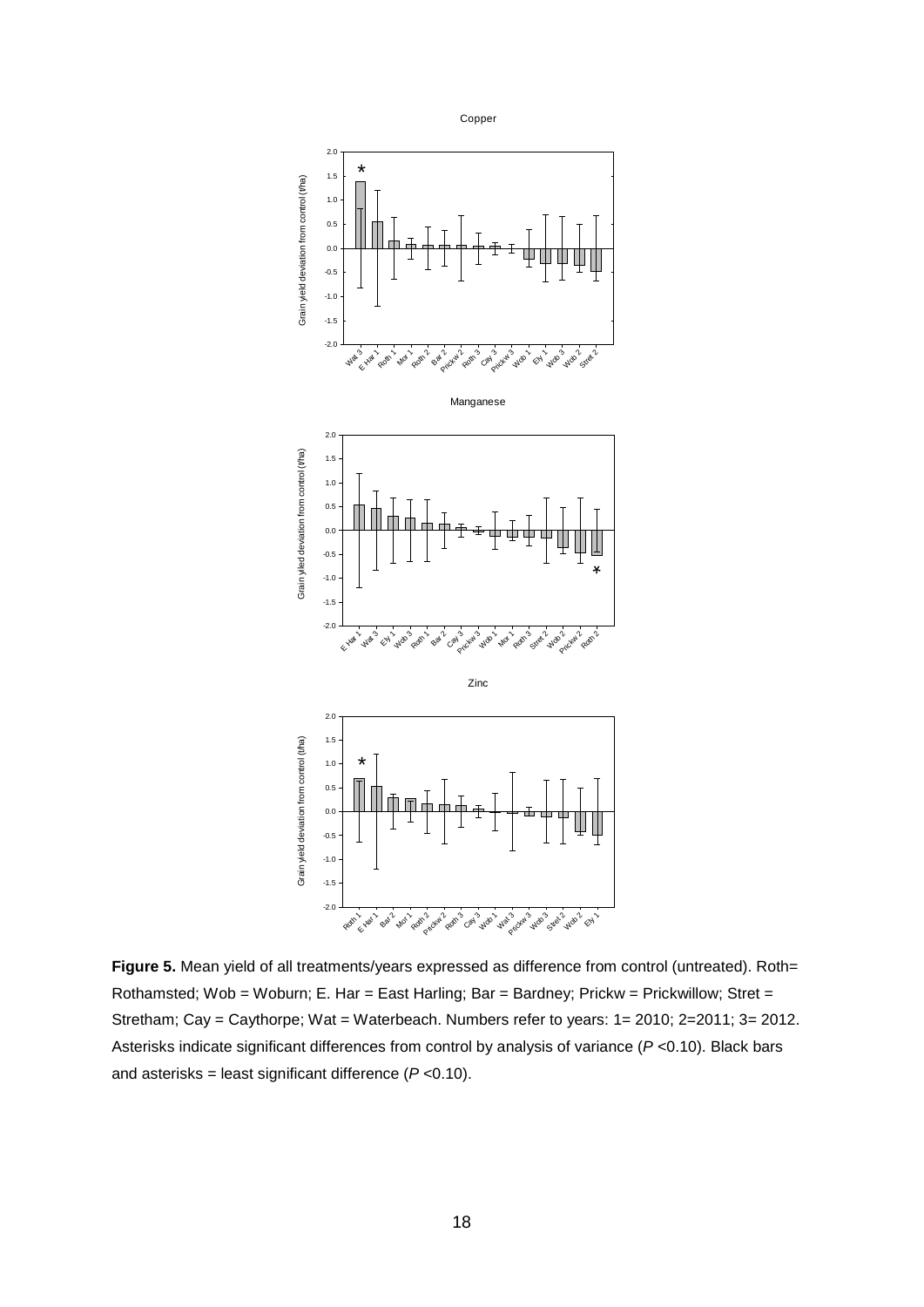| Probability | $P = 0.05$ | $P = 0.10$ |
|-------------|------------|------------|
| minimum     | 0.11       | 0.09       |
| maximum     | 1.47       | 1.20       |
| average     | 0.63       | 0.52       |

Table 8. Summary of least significant differences in yield from ANOVAs for fifteen site/years in t/ha of grain.

Next, taking the data for all 15 sites years together, we conducted Restricted Maximum Likelihood (REML) analysis and found that, using all the data, calcareous soil tended to yield most and the light soil least, but this was not significant due to variation across sites/years in yields ("*P* soil" in Table 9). Also, the effects of spray treatments on yields was not significant across sites ("P soil<sup>\*</sup>(control/treatment)" in Table 9), which is not surprising in that there were only two significant responses out of a possible 45 comparisons (15 sites x 3 micronutrients).

| Soil Type          | Treatment                          |      |      |      |           |
|--------------------|------------------------------------|------|------|------|-----------|
|                    | Control                            | Cu   | Mn   | Zn   | s.e.m     |
| Calcareous (3)     | 8.55                               | 8.65 | 8.38 | 8.89 | 1.03-1.04 |
| Light $(6)$        | 7.54                               | 7.5  | 7.58 | 7.59 | 0.73      |
| Organic (6)        | 8.11                               | 8.2  | 8.17 | 8.06 | 0.73      |
| $P$ soil 0.69 $NS$ | P soil*(control/treatment) 0.21 NS |      |      |      |           |

**Table 9.** REML analysis of grain yields, including data for all sites and all years.

#### **4.2.3. Soil EDTA analyses**

EDTA extracts of soils have been used for judging the micronutrient status for at least 50 years, but the link between the results and deficiency in crops is hard establish (Roques et al, 2013), and the evidence in terms of crop yield responses for any particular critical values is very scant. Judging the analyses by the ADAS/MAFF (1984) criteria for likely Cu deficiency in crops (Table 10), two sites would be classed as "deficient" in 2010 (Morley and Rothamsted), one in 2011 (Rothamsted) and two in 2012 (Waterbeach and Rothamsted; Appendix Tables 2-4). However, taking Roques et al's (2013) critical value of 1.0 Cu mg/kg, only Waterbeach and Rothamsted in 2012 would be classed as deficient. Using the ADAS value, only 1 in 5 predictions were correct, but employing the lower Roques et al value, 1 in 2 was correct. This appears to justify use of the lower critical value for Cu (1.0 mg/kg), which is also the value given in the Fertiliser Manual (2010). However, it is worth noting that the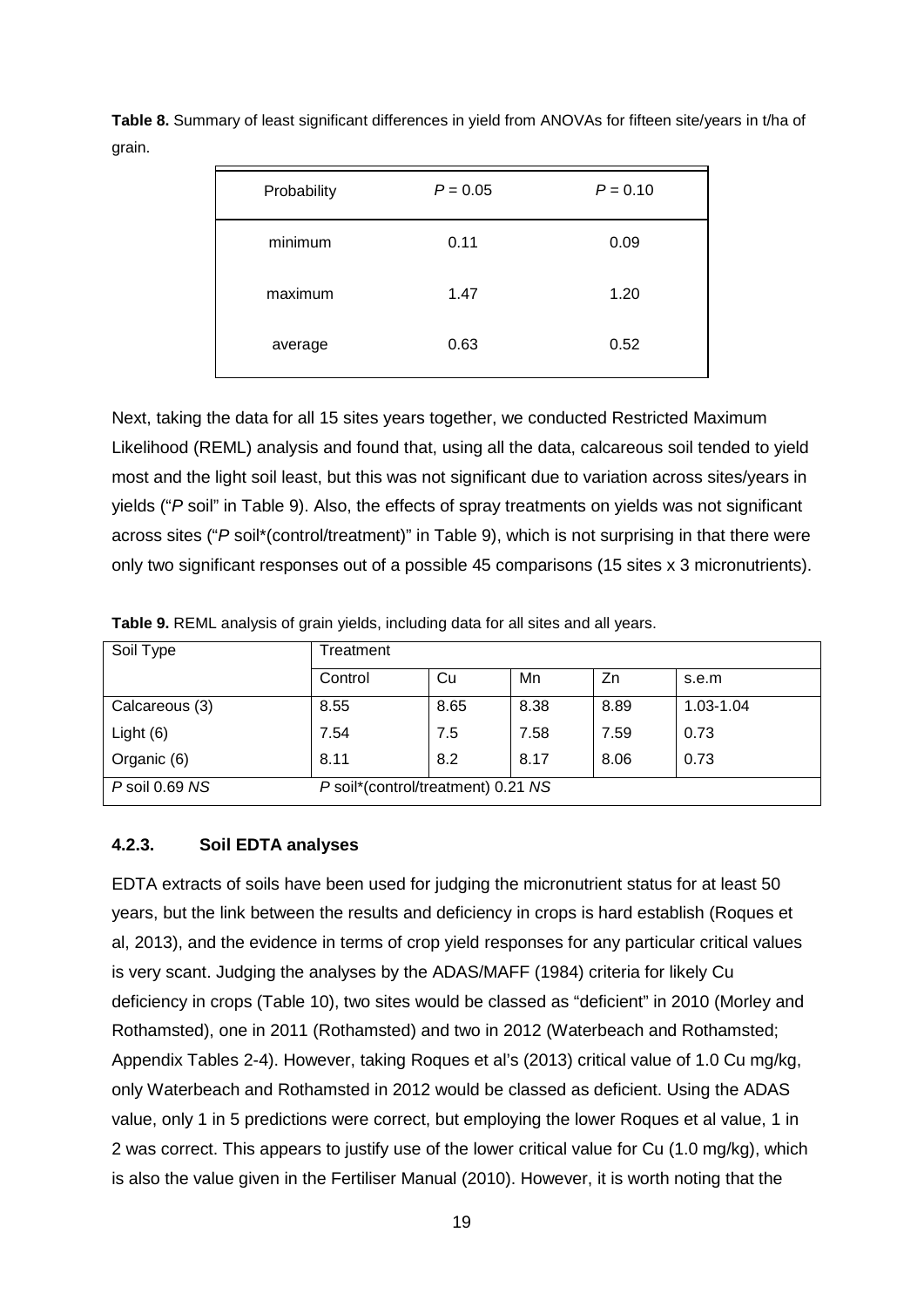ADAS critical value for highly organic soils is 2.5 mg/kg, and the responsive site Waterbeach had only 0.79 mg/kg extractable Cu, whereas the other 5 organic soils has much higher Cu concentrations (Appendix Tables 2-4). Only Bardney with 2.65 mg/kg extractable Cu in 2011 was near to ADAS borderline for organic soils, which emphasises just how Cu-deficient the Waterbeach soil was, and how likely that the response in yield was due to lack of Cu.

Taking Alloway's (2008) 1 mg/kg critical value for EDTA-extractable Zn, the Morley soil would have been considered borderline for Zn in 2010 (Zn was 1.07 mg/kg), so a 1 mg/kg critical value is probably justified. The Fertiliser Manual (2010) gives a value for probable deficiency in susceptible crops (suggested to be top fruit and forest nursery stock) of <0.5 mg/kg and < 1.5 mg/kg for possible deficiency. The Manual states that Zn deficiency is likely on sandy soils with high pH and phosphate status, which is true for Morley, except that this site is not of high P status (Appendix Table 1). This work suggests that a 1 mg/kg critical value may be applicable to high-yielding wheat, even with a soil P index of 2. It also suggests that winter wheat should be included in the category of susceptible crops in the Fertiliser Manual.

**Table 10.** Criteria for EDTA soil extractable concentrations below which soils are considered "deficient" in micronutrients (based on ADAS/MAFF, 1984 and Alloway, 2008). See text for Roques et al's value for Cu.

| Mn   |     | Cu    |                                  |
|------|-----|-------|----------------------------------|
| None | 1 > | < 2.5 | If soil organic<br>matter $>6\%$ |
|      |     | < 1.6 | Other soils                      |

Unfortunately, as stated in 2.3.1 above, no methods for extractable Mn in soil are considered useful (ADAS/MAFF, 1984).

It was hoped that many yield responses would be detected on these soils that were considered to be at risk of micronutrient deficiencies and that other soil extracts may have proven more useful than EDTA for predicting deficiencies across sites. However, there were only two yield responses and these were detected by EDTA (Zn-Morley 2010, Cu-Waterbeach 2012). The other extracts will not be discussed here, but mentioned in the Discussion (Section 4.2).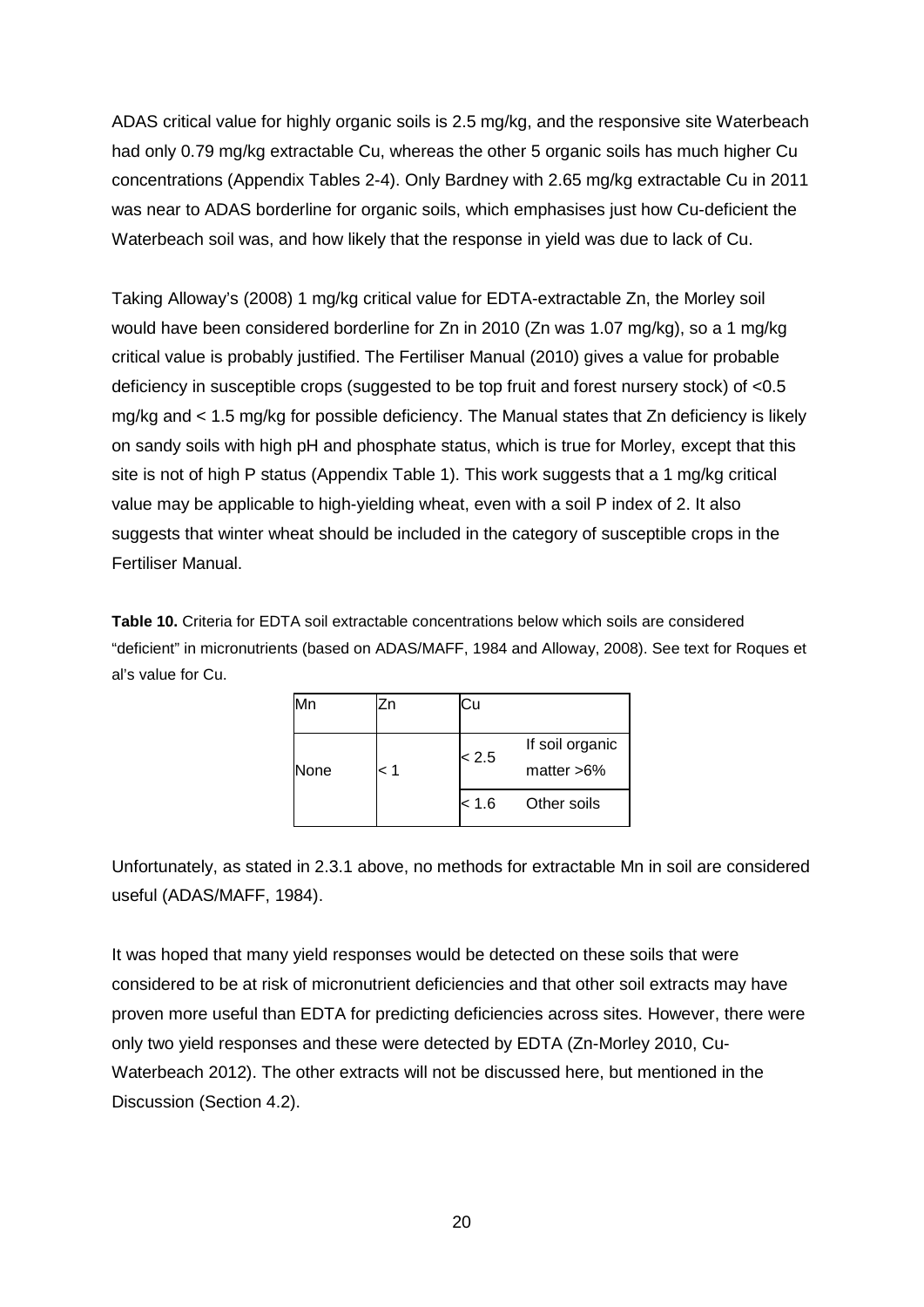#### **4.2.4. Leaf analyses**

Young leaves were sampled at all sites at GS30 before the treatments were applied, which can help indicate whether the sites/crop would be classified as "deficient". The criteria used for tissue samples were:

- Cu  $\lt$  4 mg/kg in leaves,  $\lt$  2 mg/kg in grain (Alloway B.J., 2008)
- Mn < 20 mg/kg in leaves and also grain (ADAS/MAFF, 1976; Alloway B.J., 2008)
- Zn < 20 mg/kg in leaves and also grain (Mortvedt J.J., et al, 1972; Scaife and Turner, 1983; Alloway B.J., 2008)

The number of sites/years that were either below or very close to these criteria were: three for Cu, two for Mn and four for Zn (Table 11). It is also of note that no site/elements had any deficiencies indicated by leaf analysis in 2010, two in 2011, and seven in 2012. Rothamsted and Woburn farms were used in all of these years, and the seasonal differences in weather were that 2010 was cold in January and February (soon before sampling took place), which was otherwise near the 30 year average, 2011 was cold in January but drier overall compared to average, and 2012 was cold in February but wettest overall (Appendix Tables 5-7). It is not known whether these features affect the concentrations of micronutrients in the leaves. It is also worth noting that there may be only small differences in Cu in tissues between healthy and deficient plants, and so tissue testing for Cu may be less useful than soil testing (Chalmers et al. 1999). The Fertiliser Manual (2010) does not suggest a critical value for leaf Cu, for Mn it gives 20 mg/kg and for Zn only 15 mg/kg. Using this lower Zn value, no sites would be flagged up as problematic, including the Morley site that in fact responded in yield to Zn sprays even though it had nearly 32 mg/kg Zn in leaves at the time of sampling.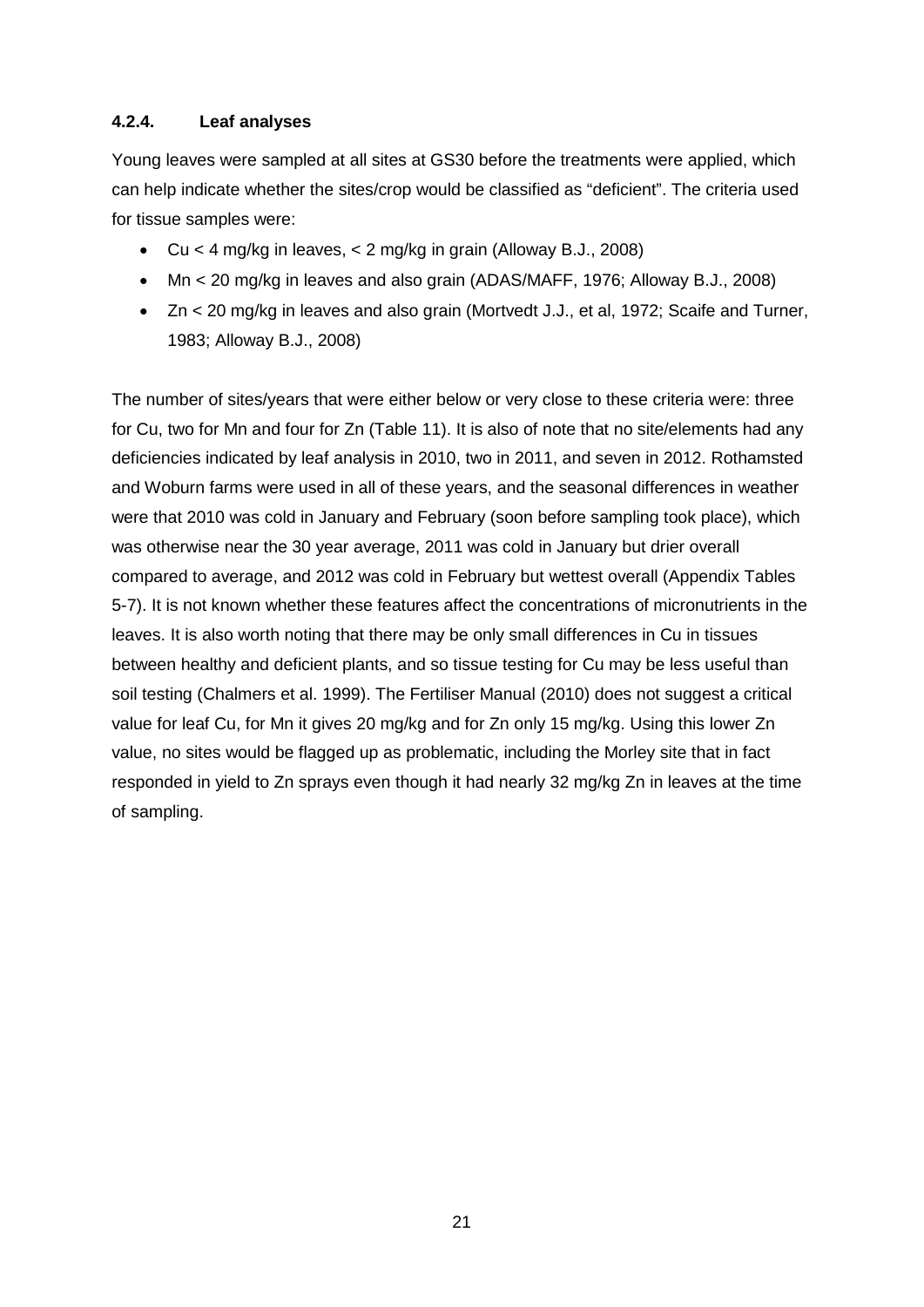| Year | Cu                | Mn                   | Zn     | Cu           | Mn     | Zn             | Cu             | Mn     | Zn          | Cu             | Mn     | Zn       | Cu             | Mn     | Zn     |
|------|-------------------|----------------------|--------|--------------|--------|----------------|----------------|--------|-------------|----------------|--------|----------|----------------|--------|--------|
| 2010 | Rothamsted        |                      |        | Woburn       |        |                | East Harling   |        |             | Morley         |        |          | Ely            |        |        |
|      |                   | (calcareous soil)    |        | (light soil) |        |                | (light soil)   |        |             | (light soil)   |        |          | (organic soil) |        |        |
|      | 12.97             | 91.27                | 26.76  | 12.19        | 29.16  | 29.65          | 10.86          | 29.14  | 39.00       | 10.21          | 78.89  | 31.66    | 12.23          | 42.41  | 50.23  |
|      | (0.76)            | (9.12)               | (1.40) | (0.76)       | (0.93) | (0.27)         | (0.53)         | (0.96) | (2.51)      | (0.35)         | (5.13) | (1.54)   | (0.62)         | (3.56) | (1.44) |
| 2011 |                   | Woburn<br>Rothamsted |        |              |        | <b>Bardney</b> |                |        | Prickwillow |                |        | Stretham |                |        |        |
|      | (calcareous soil) |                      |        | (light soil) |        |                | (organic soil) |        |             | (organic soil) |        |          | (organic soil) |        |        |
|      | 7.42              | 75.41                | 20.94  | 5.91         | 32.61  | 17.43          | 4.07           | 39.07  | 32.81       | 7.00           | 26.59  | 29.30    | 5.72           | 66.90  | 40.55  |
|      | (0.07)            | (2.47)               | (0.91) | (0.10)       | (0.88) | (0.55)         | (0.17)         | (2.53) | (0.39)      | (0.09)         | (0.76) | (1.11)   | (0.07)         | (4.99) | (1.06) |
| 2012 | Rothamsted        |                      |        | Woburn       |        |                | Caythorpe      |        |             | Prickwillow    |        |          | Waterbeach     |        |        |
|      | (calcareous soil) |                      |        | (light soil) |        |                | (light soil)   |        |             | (organic soil) |        |          | (organic soil) |        |        |
|      | 6.41              | 54.31                | 18.73  | 4.64         | 8.55   | 17.34          | 3.68           | 44.13  | 18.84       | 7.52           | 28.85  | 30.02    | 3.91           | 13.08  | 24.84  |
|      | (0.20)            | (0.18)               | (0.74) | (0.18)       | (0.71) | (0.31)         | (0.11)         | (1.14) | (0.91)      | (0.77)         | (9.05) | (0.68)   | (0.28)         | (1.66) | (0.83) |

**Table 11.** Mean micronutrient concentrations in leaf material (mg/kg) measured before treatments were applied. The standard error of the mean is given in parentheses. Results in red indicate those below or very close to the criteria given in Section 3.2.4.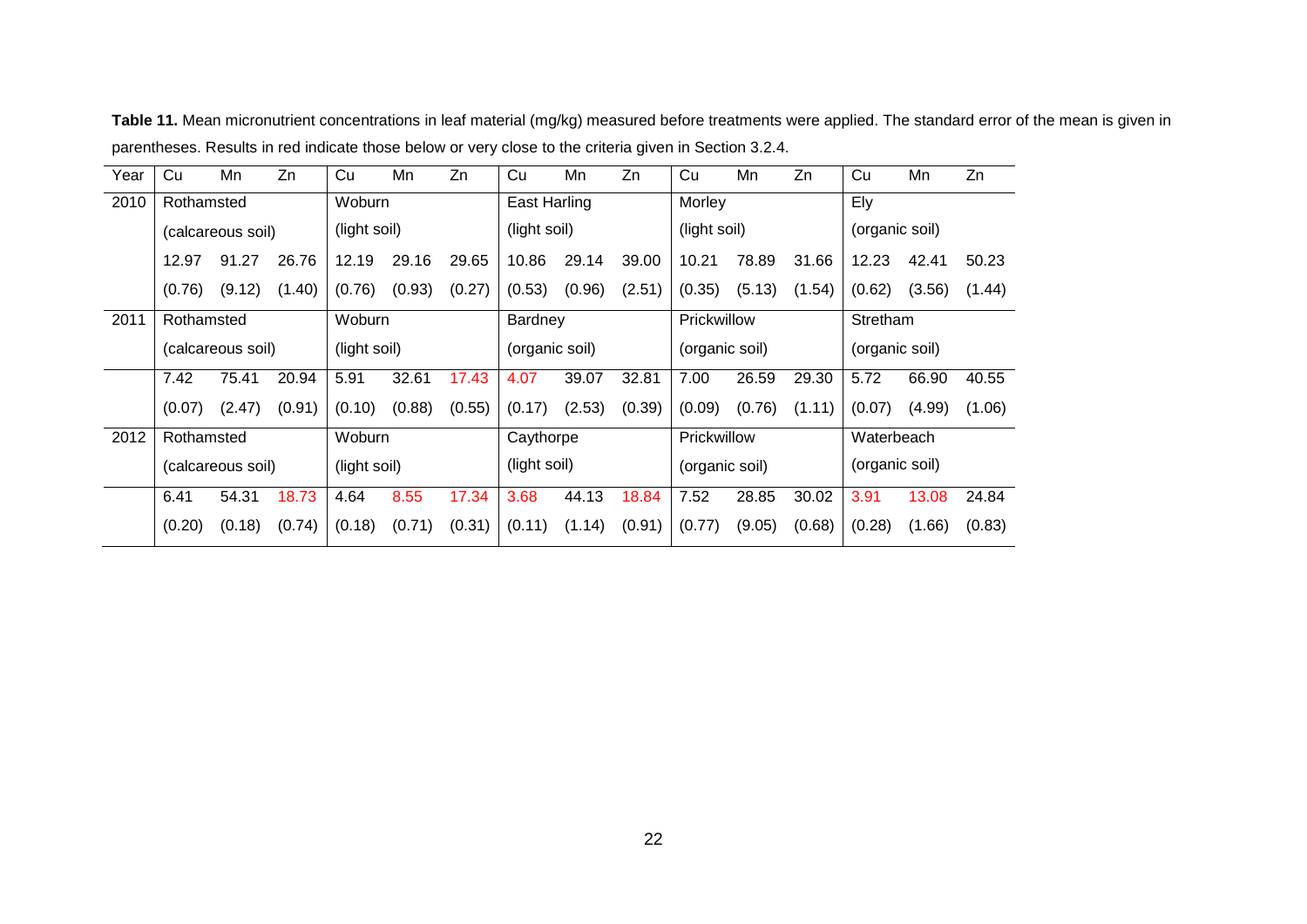#### **4.2.5. Grain analyses**

The concentrations of Cu, Mn and Zn were measured in all grain samples after harvest. The results are important for three reasons: 1) they can be used to indicate if the crop would be classified as "deficient" using the criteria given above, 2) if concentrations increase, these can act as an indication of the success of the treatments spayed on the leaves, in other words whether the plant and grain has responded to the additions and 3) there is interest internationally (see HarvestZinc, 2012) in boosting the concentrations of micronutrients in grain for animal and human nutrition, and it is useful to know if early foliar sprays can contribute to this biofortification.

The values given below indicate that a total of 1 site would be classified as "low" in grain Cu (Waterbeach, 2012) and this helps to confirm that the plants were severely deficient in Cu at that site (Tables 12-14). Seven were "deficient" in Mn but did not respond in either yield or Mn concentration in grain, apart from Prickwillow in 2011, which increased by only 1.5 mg/kg in grain in the Mn treatment (Tables 12-14). This argues that Mn is not very mobile from leaves to grain, which is supported by Rengel (1999). Four sites were classed as "deficient" for Zn, three of which had light textured soils, out of six of the sites with this type of soil (Tables 12-14). One of these, with the lowest grain Zn concentration of all sites was the Zn responsive site Morley (2010). This had 15.52 mg/kg Zn in grain from the control treatment, which would not be classified as "deficient" if the 15 mg/kg criterion is used. Again, this may justify using 20 mg/kg as a cut-off for grain Zn.

Although these experiments were not set up to create different yields within each site, there was no indication across sites/years of so-called "growth-dilution" of Zn concentrations in grain (Gooding et al, 2012). For example, on the calcareous soil at Rothamsted, Zn concentrations were around 17, 25 and 26 mg/kg in 2010, 2011 and 2012 when yields were 5.3, 11.3 and 9.0 t/ha respectively. In 2010 this was a second wheat (Table 4), but it is difficult to disentangle the potential effects that this may have on roots from factors related to weather and soil (site). At Woburn, second wheats were grown in 2010 and 2012, but the accompanying yields were 5.18 t/ha and 9.42 t/ha and Zn concentrations in grain were 16.94 mg/kg and 21.37 mg/kg. However, 2011 at Woburn was a first wheat and yielded 8.09 t/ha and had 17.77 mg/kg in grain. It is notable that the soils high in organic matter gave amongst the highest Zn concentrations in grain, 29-43 mg/kg Zn (Tables 12-14).

23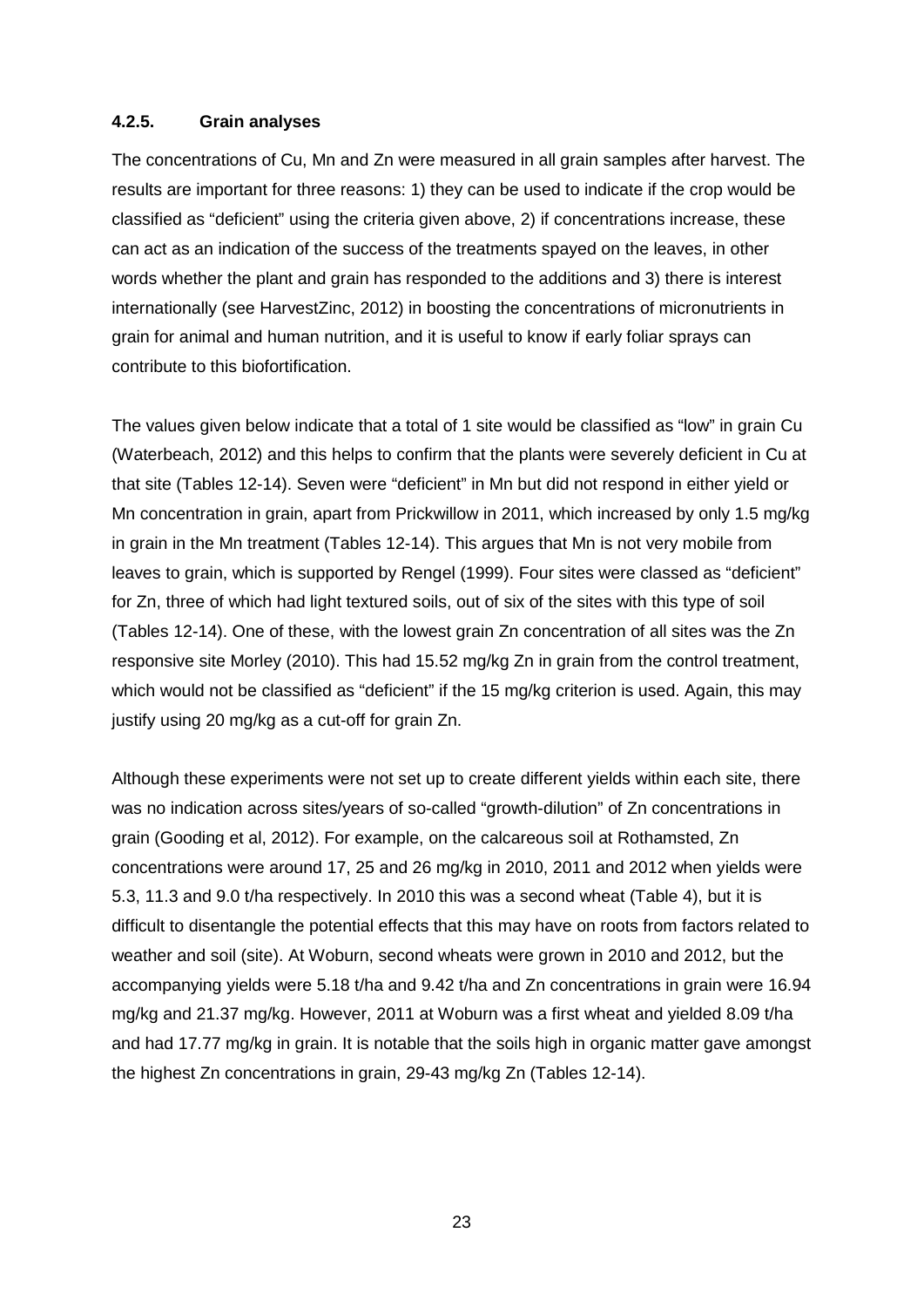|              | <b>Site</b> |                   |           |              |           |           |                     |           |         |              |           |           |                |           |         |
|--------------|-------------|-------------------|-----------|--------------|-----------|-----------|---------------------|-----------|---------|--------------|-----------|-----------|----------------|-----------|---------|
|              | Rothamsted  |                   |           | Woburn       |           |           | <b>East Harling</b> |           |         | Morley       |           |           | Ely            |           |         |
|              |             | (calcareous soil) |           | (light soil) |           |           | (light soil)        |           |         | (light soil) |           |           | (organic soil) |           |         |
|              | Cu          | Mn                | Zn        | Cu           | Mn        | Zn        | Cu                  | Mn        | Zn      | Cu           | Mn        | Zn        | Cu             | Mn        | Zn      |
| Treatment    | (mg/kg)     | (mg/kg)           | (mg/kg)   | (mg/kg)      | (mg/kg)   | (mg/kg)   | (mg/kg)             | (mg/kg)   | (mg/kg) | (mg/kg)      | (mg/kg)   | (mg/kg)   | (mg/kg)        | (mg/kg)   | (mg/kg) |
| Control      | 3.24        | 30.92             | 17.83     | 3.61         | 16.18     | 16.94     | 3.78                | 17.82     | 22.32   | 3.32         | 28.53     | 15.52     | 3.92           | 22.52     | 33.47   |
| Cu           | 3.15        | 30.40             | 17.30     | 3.48         | 15.63     | 16.64     | 3.62                | 18.44     | 21.59   | 3.45         | 27.42     | 15.18     | 3.88           | 22.91     | 34.34   |
| Manganese    | 2.88        | 30.68             | 17.88     | 3.31         | 14.76     | 16.86     | 3.62                | 17.11     | 20.62   | 3.13         | 27.04     | 14.30     | 4.02           | 25.10     | 33.07   |
| <b>Zinc</b>  | 3.05        | 30.86             | 17.84     | 3.48         | 15.83     | 17.63     | 3.63                | 18.38     | 24.52   | 3.32         | 28.06     | 16.70     | 3.95           | 21.55     | 35.48   |
| F Prob       | 0.294       | 0.874             | 0.515     | 0.464        | 0.629     | 0.161     | 0.994               | 0.181     | 0.004   | 0.054        | 0.662     | 0.054     | 0.719          | 0.119     | 0.250   |
| Significance | <b>NS</b>   | <b>NS</b>         | <b>NS</b> | <b>NS</b>    | <b>NS</b> | <b>NS</b> | <b>NS</b>           | <b>NS</b> | $\star$ | <b>NS</b>    | <b>NS</b> | <b>NS</b> | <b>NS</b>      | <b>NS</b> | NS.     |
| $I.s.d.$ (P  | 0.31        | 1.66              | 1.02      | 0.29         | 2.17      | 0.95      | 0.22                | 1.43      | 1.83    | 0.22         | 2.10      | 1.68      | 0.33           | 2.99      | 2.57    |
| $< 0.05$ )   |             |                   |           |              |           |           |                     |           |         |              |           |           |                |           |         |
| $%$ cv       | 7.5         | 4.1               | 4.4       | 6.2          | 10.5      | 4.2       | 4.4                 | 6.0       | 6.2     | 5.1          | 5.7       | 8.2       | 6.3            | 9.8       | 5.7     |

**Table 12.** Year 1 micronutrient concentrations in harvested grain (2010 harvest). Results in red indicate those below or very close to the criteria given in Section 3.2.4.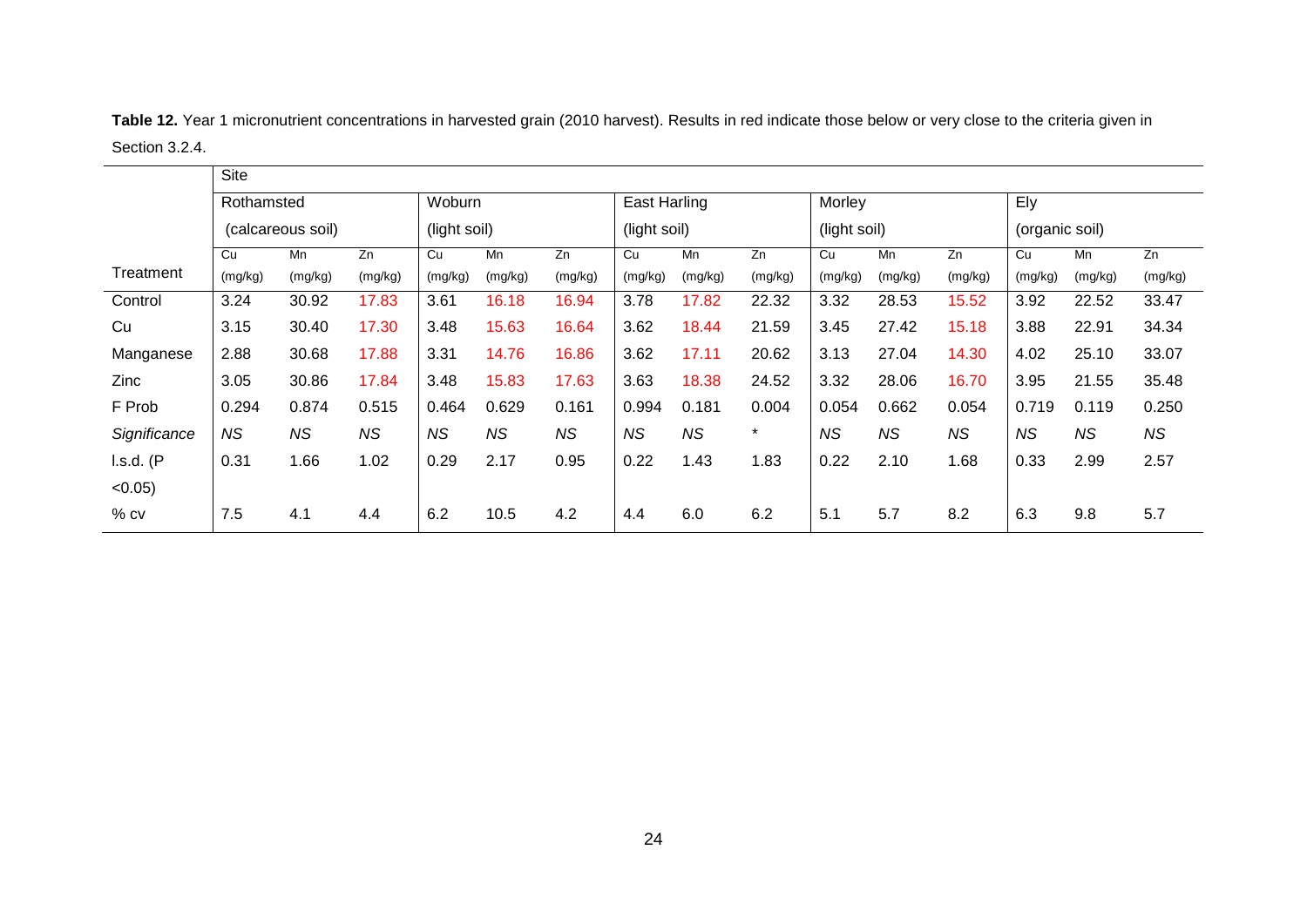|                | <b>Site</b> |                   |           |              |           |         |                |           |           |                |         |           |                |           |           |
|----------------|-------------|-------------------|-----------|--------------|-----------|---------|----------------|-----------|-----------|----------------|---------|-----------|----------------|-----------|-----------|
|                | Rothamsted  |                   |           | Woburn       |           |         | Bardney        |           |           | Prickwillow    |         |           | Stretham       |           |           |
|                |             | (calcareous soil) |           | (light soil) |           |         | (organic soil) |           |           | (organic soil) |         |           | (organic soil) |           |           |
|                | Cu          | Mn                | Zn        | Cu           | Mn        | Zn      | Cu             | Mn        | Zn        | Cu             | Mn      | Zn        | Cu             | Mn        | Zn        |
| Treatment      | (mg/kg)     | (mg/kg)           | (mg/kg)   | (mg/kg)      | (mg/kg)   | (mg/kg) | (mg/kg)        | (mg/kg)   | (mg/kg)   | (mg/kg)        | (mg/kg) | (mg/kg)   | (mg/kg)        | (mg/kg)   | (mg/kg)   |
| Control        | 3.91        | 32.17             | 25.53     | 3.11         | 16.65     | 17.77   | 2.56           | 30.24     | 43.13     | 3.33           | 13.64   | 29.18     | 4.15           | 25.22     | 34.35     |
| Cu             | 3.83        | 31.60             | 24.79     | 3.19         | 16.78     | 17.75   | 2.57           | 29.53     | 42.02     | 3.42           | 14.40   | 28.42     | 4.23           | 23.17     | 35.67     |
| Manganese      | 3.93        | 31.60             | 25.49     | 3.17         | 17.21     | 17.82   | 2.66           | 30.42     | 44.51     | 3.36           | 15.15   | 28.33     | 4.31           | 25.32     | 35.79     |
| Zinc           | 3.76        | 32.28             | 25.56     | 3.16         | 16.56     | 19.60   | 2.50           | 31.40     | 43.83     | 3.10           | 13.11   | 30.38     | 4.21           | 25.07     | 36.10     |
| F Prob         | 0.291       | 0.839             | 0.705     | 0.962        | 0.647     | 0.056   | 0.348          | 0.713     | 0.471     | 0.076          | 0.011   | 0.144     | 0.828          | 0.163     | 0.951     |
| Significance   | NS.         | <b>NS</b>         | <b>NS</b> | <b>NS</b>    | <b>NS</b> | $\star$ | <b>NS</b>      | <b>NS</b> | <b>NS</b> | <b>NS</b>      | $***$   | <b>NS</b> | <b>NS</b>      | <b>NS</b> | <b>NS</b> |
| $l.s.d.$ ( $P$ | 0.19        | 2.45              | 1.89      | 0.20         | 1.30      | 1.45    | 0.19           | 4.18      | 3.80      | 0.25           | 1.06    | 2.04      | 0.32           | 2.15      | 2.67      |
| $< 0.05$ )     |             |                   |           |              |           |         |                |           |           |                |         |           |                |           |           |
| $%$ CV         | 3.8         | 5.8               | 5.6       | 4.9          | 5.9       | 6.0     | 5.5            | 10.4      | 6.6       | 5.7            | 5.7     | 5.3       | 5.8            | 6.6       | 5.7       |

**Table 13.** Year 2 micronutrient concentrations in harvested grain (2011 harvest). Results in red indicate those below or very close to the criteria given in Section 3.2.4.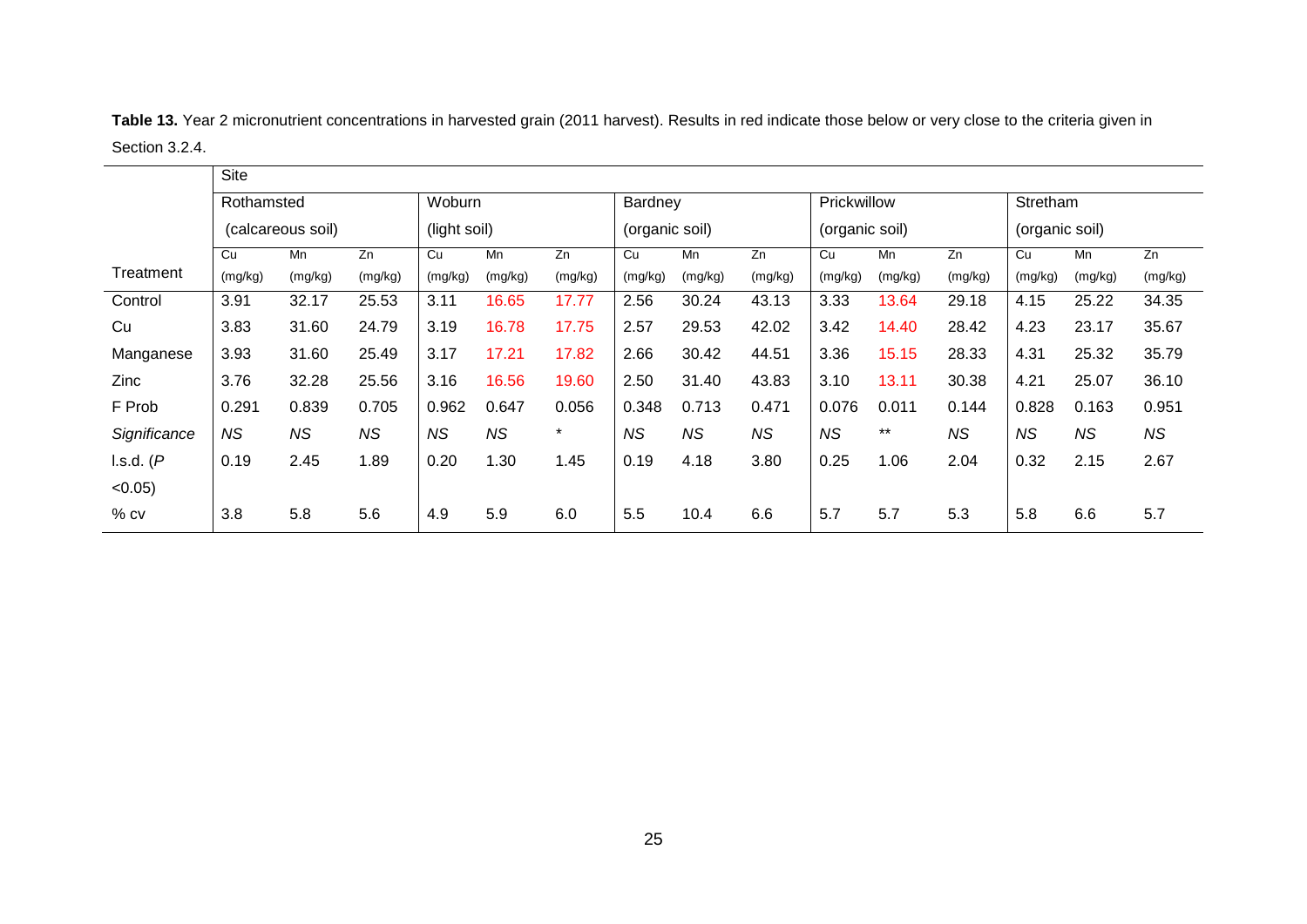|                | <b>Site</b> |                   |              |              |         |         |              |           |           |                |           |         |                |           |           |
|----------------|-------------|-------------------|--------------|--------------|---------|---------|--------------|-----------|-----------|----------------|-----------|---------|----------------|-----------|-----------|
|                | Rothamsted  |                   |              | Woburn       |         |         | Caythorpe    |           |           | Prickwillow    |           |         | Waterbeach     |           |           |
|                |             | (calcareous soil) |              | (light soil) |         |         | (light soil) |           |           | (organic soil) |           |         | (organic soil) |           |           |
|                | Cu          | Mn                | $Zn$ (mg/kg) | Cu           | Mn      | Zn      | Cu           | Mn        | Zn        | Cu             | Mn        | Zn      | Cu             | Mn        | Zn        |
| Treatment      | (mg/kg)     | (mg/kg)           |              | (mg/kg)      | (mg/kg) | (mg/kg) | (mg/kg)      | (mg/kg)   | (mg/kg)   | (mg/kg)        | (mg/kg)   | (mg/kg) | (mg/kg)        | (mg/kg)   | (mg/kg)   |
| Control        | 3.39        | 36.49             | 26.26        | 2.03         | 11.15   | 21.37   | 2.50         | 27.70     | 20.10     | 2.94           | 18.32     | 37.65   | 1.75           | 10.94     | 40.96     |
| Cu             | 3.28        | 35.50             | 23.96        | 2.24         | 11.26   | 30.30   | 2.48         | 28.18     | 20.41     | 3.05           | 19.12     | 35.96   | 1.86           | 11.28     | 38.72     |
| Manganese      | 3.32        | 36.23             | 25.39        | 2.08         | 12.75   | 20.18   | 2.45         | 28.73     | 20.75     | 2.94           | 17.77     | 39.71   | 1.80           | 11.32     | 38.74     |
| <b>Zinc</b>    | 3.45        | 36.98             | 30.68        | 2.05         | 10.31   | 26.84   | 2.36         | 27.84     | 21.49     | 2.83           | 18.14     | 35.55   | 1.84           | 13.74     | 40.77     |
| F Prob         | 0.292       | 0.516             | < 0.001      | 0.201        | 0.176   | 0.002   | 0.535        | 0.463     | 0.311     | 0.238          | 0.493     | 0.040   | 0.921          | 0.140     | 0.669     |
| Significance   | <b>NS</b>   | <b>NS</b>         | $***$        | <b>NS</b>    | NS      | $***$   | <b>NS</b>    | <b>NS</b> | <b>NS</b> | <b>NS</b>      | <b>NS</b> | $\star$ | <b>NS</b>      | <b>NS</b> | <b>NS</b> |
| $l.s.d.$ ( $P$ | 0.20        | 2.34              | 1.87         | 0.21         | 2.30    | 3.01    | 0.20         | 1.31      | 1.29      | 0.23           | 2.14      | 2.98    | 0.27           | 2.46      | 4.85      |
| $< 0.05$ )     |             |                   |              |              |         |         |              |           |           |                |           |         |                |           |           |
| $%$ CV         | 4.5         | 4.9               | 5.4          | 7.5          | 15.4    | 10.4    | 6.0          | 3.5       | 4.7       | 6.0            | 8.8       | 6.0     | 11.4           | 15.9      | 9.2       |

**Table 14.** Year 3 micronutrient concentrations in harvested grain (2012 harvest). Results in red indicate those below or very close to the criteria given in Section 3.2.4.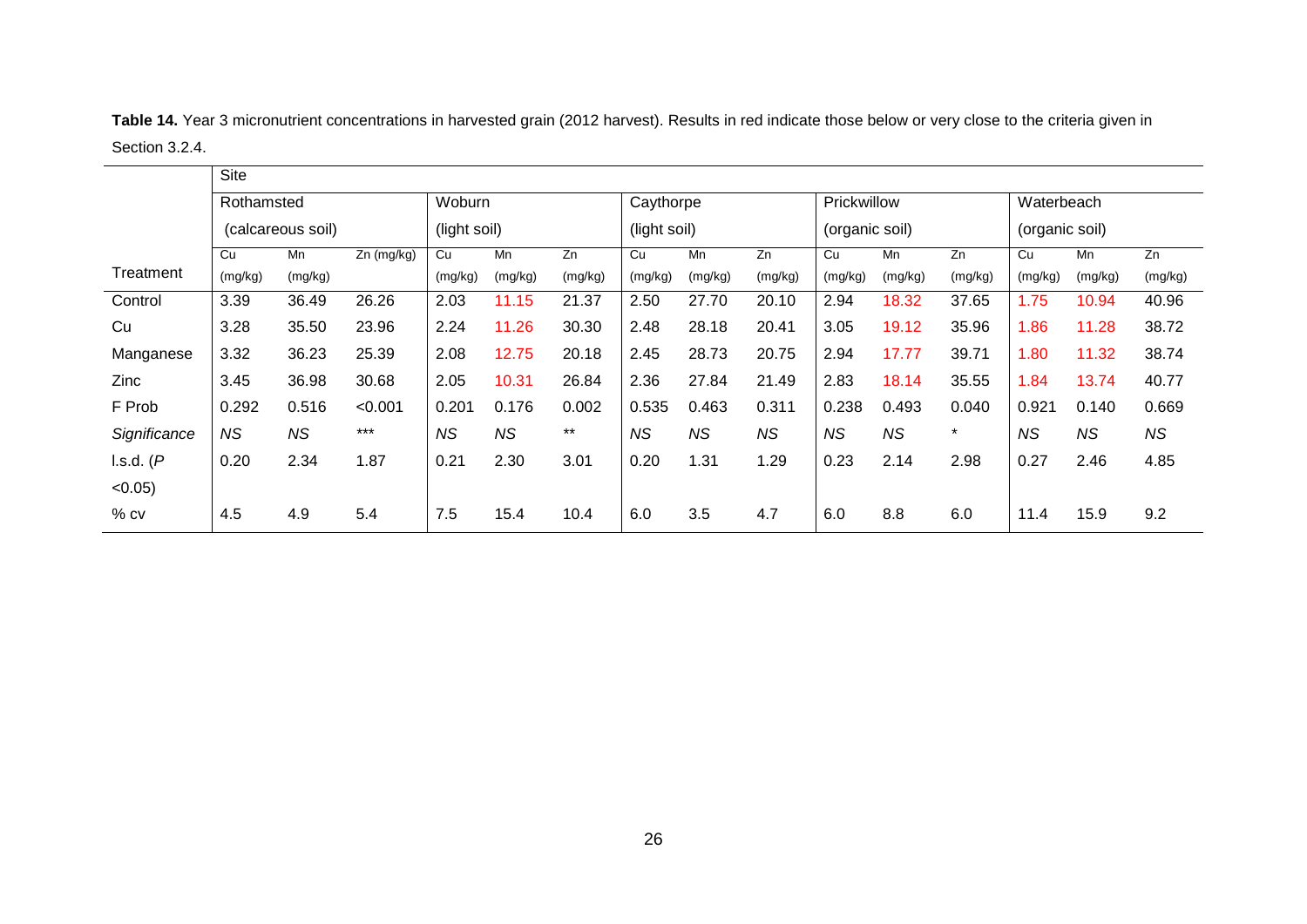ANOVA of the effects of the treatments on grain concentrations (Tables 12-14) showed that only the Zn treatment boosted the concentration of Zn in grain on the light soil at Morley in 2010 (*P* =0.004), and on another light site at Woburn in 2011 (*P* =0.056) and 2012 (*P* =0.002), and on one calcareous site at Rothamsted in 2012 (*P* <0.001). Mn spray increased Mn in grain at Prickwillow in 2011 (*P* <0.01). Zn spray significantly increased grain Cu at Woburn in 2012 and Mn spray increased Zn in grain at Prickwillow in 2012; these effects on other elements were either indirect ones or by occurred by chance. Correspondence between "low" micronutrient classification of grain and the significant and element-specific responses in terms of concentration in grain to spray treatments was low. For example, 5 site/element combinations were classified as "low" in 2010 but none of these responded to the fertiliser by boosting the "low" grain concentrations (Table 7). In 2011 there were two sites where grain concentrations responded to Zn and Mn respectively and were classed as "low". Finally, 4 site/element combinations classified as "low" in 2012 did not respond significantly, whilst two that were not classified as "low" (Rothamsted and Woburn) responded specifically in grain concentrations to the Zn spray applied.

| Soil Type        | Predicted |         |                                    | Treatment |       |               |     |
|------------------|-----------|---------|------------------------------------|-----------|-------|---------------|-----|
|                  | element   | Control | Cu                                 | Mn        | Zn    | s.e.m         |     |
| Calcareous (3)   | Cu        | 3.51    | 3.42                               | 3.37      | 3.42  | $0.43 - 0.44$ |     |
| Organic (6)      | Cu        | 3.13    | 3.19                               | 3.20      | 3.09  | 0.37          |     |
| Light $(6)$      | Cu        | 3.04    | 3.06                               | 2.94      | 2.98  | 0.37          |     |
| P soil 0.38 NS   |           |         | P soil*(control/treatment) 0.21 NS |           |       |               | 0.2 |
| Calcareous (3)   | Mn        | 33.19   | 32.50                              | 32.83     | 33.37 | 3.73-3.75     |     |
| Organic (6)      | Mn        | 20.15   | 20.07                              | 20.85     | 20.50 | 2.64-2.65     |     |
| Light $(6)$      | Mn        | 19.67   | 19.62                              | 19.60     | 19.50 | 2.64-2.65     |     |
| P soil 0.03**    |           |         | P soil*(control/treatment) 0.64 NS |           |       |               |     |
| Calcareous (3)   | Zn        | 23.00   | 22.02                              | 22.92     | 24.69 | 2.44-2.48     |     |
| Organic (6)      | Zn        | 36.30   | 35.69                              | 36.53     | 36.86 | 1.86-1.88     |     |
| Light $(6)$      | Zn        | 19.16   | 18.80                              | 18.58     | 21.29 | 1.86-1.88     |     |
| P soil <0.001*** |           |         | P soil*(control/treatment) 0.05*   |           |       |               |     |

**Table 15.** REML analysis of micronutrients present in grain at harvest, across all years.

REML analysis of all 15 site/years by soil texture type confirmed no overall significant effect of soil type on Cu in grain. However, Mn was lowest in organic and light soils (*P* = 0.03), with calcareous soils highest (Table 15). There was no overall effect of treatment on grain Cu and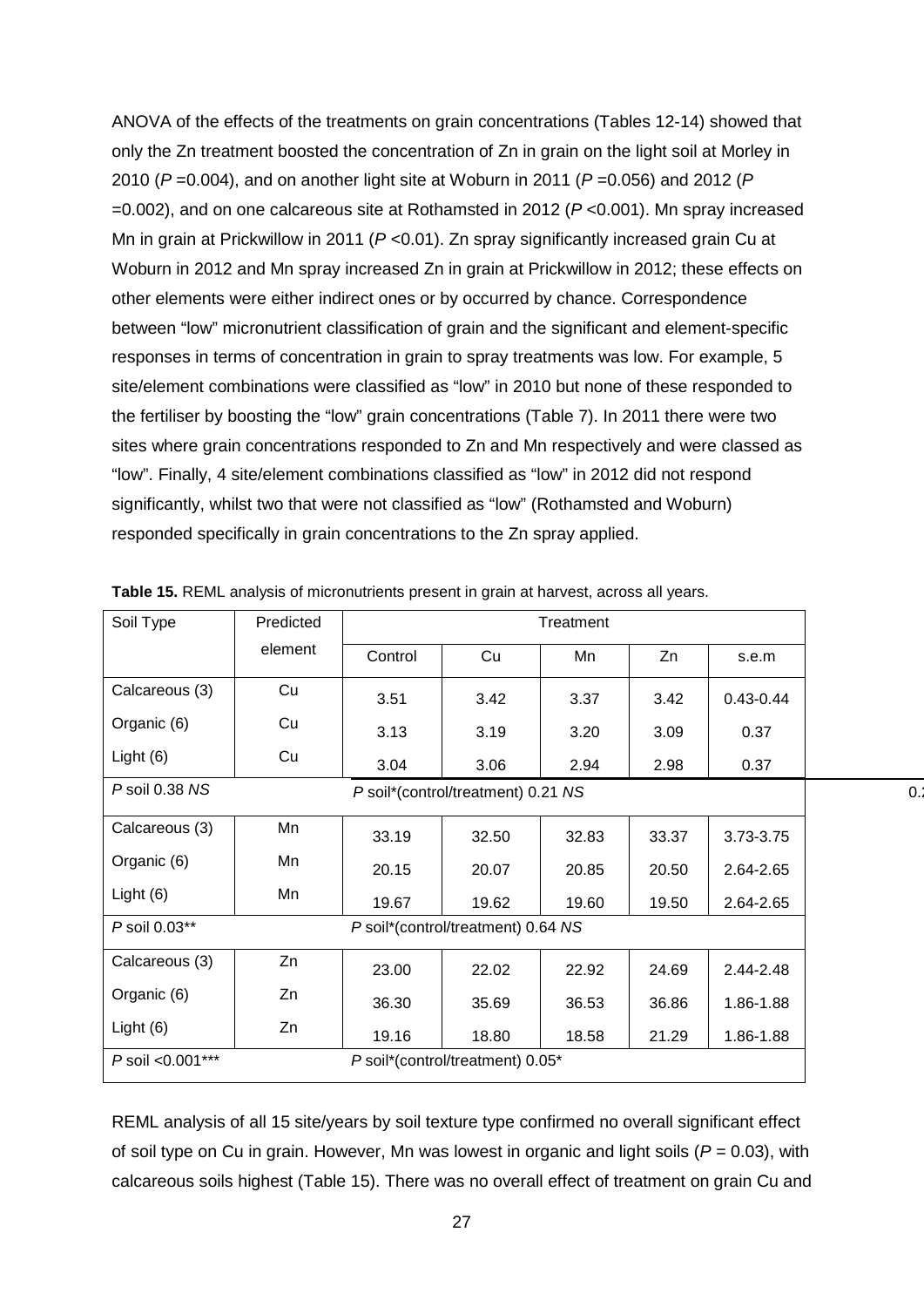Mn when all data were pooled. However, for Zn the calcareous and light sites gave the lowest grain Zn concentrations, and both types of soil showed increases in grain Zn over control in the Zn concentrations in the Zn treatments (*P* <0.05). But the overall increase comparing  $+Zn$  with Control across all site/years was small (c. 1.7 – 2.1 mg Zn/kg in grain).

## **5. Discussion**

#### **5.1. Soil micronutrient survey**

Although the aqua regia "total" concentrations of Cu, Mn and Zn differed slightly between our samples taken in 2009/10 and the NSI samples in 1978-1982, the differences were not large. The geometric mean of the sample results for Cu were lower in 2009/10 by less than 1 mg/kg and Mn by nearly 40 mg/kg, but for Zn the new samples were higher by almost 5 mg/kg (Table 2). Due to pollution control and changes in industries, there have been decreases in atmospheric emissions of these elements between 1980 and 2010 of about a factor of two for Zn and Cu. Manganese emission data have only been collected for the last 10 years, but these also show a decline (Figure 6). UK emissions follow the order Zn > Cu > Mn. However, due to the long residence times of metals in soils, decreases are as yet difficult to measure (Emmet et al, 2010). Indeed, in the case of Cu only, the Review of Transboundary Air Pollution (RoTAP, 2012) report gives a map of the total deposition in 2008 that shows that most of lowland UK receives from 5 – 50 g/ha/yr Cu from atmospheric sources. Although all of the Cu deposited may not be in a bioavailable form, this input alone is a similar order of magnitude as the offtake of Cu in grain of cereal crops cereal crops, which is estimated at 30 – 90 g/ha/yr for a 10 t crop (Roques et al, 2013). In addition to this, some farms/fields may gain much greater amounts Cu from additions such as farm manures, sewage sludge, composts or other recycled materials (Nicholson et al, 2003). In the Countryside Survey, Emmett et al (2010) reported a general increase in Cu concentrations in soils sampled nationally in 1998 and 2007, although detailed breakdown of the results by land use actually shows no change in arable and horticultural soils. For Zn, arable and horticultural soils showed a slight decrease (average of 90.1 to 84.4 mg/kg). Manganese was only measured in 2007 in the Countryside Survey.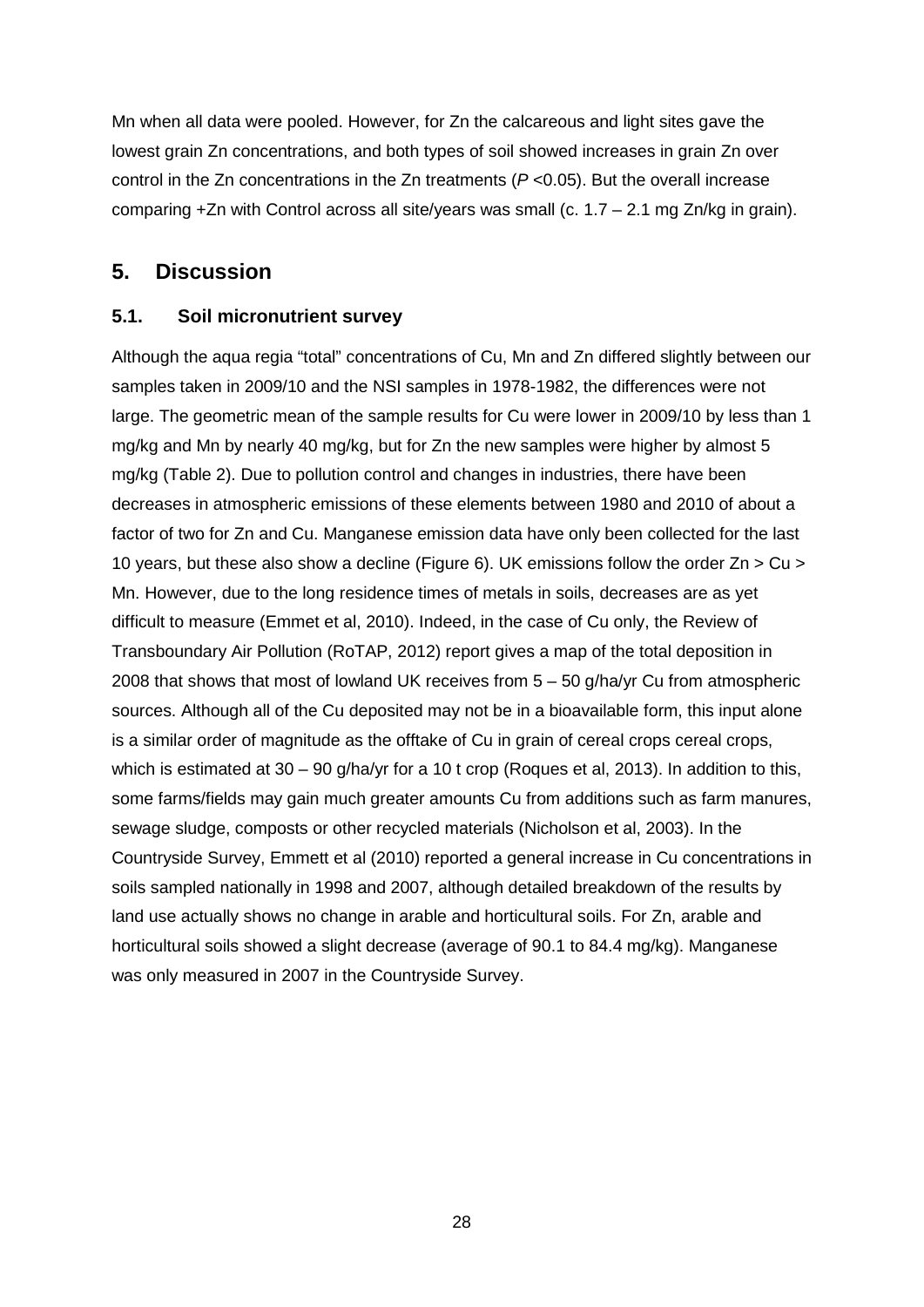

**Figure 6.** UK emissions of Zn, Cu and Mn (http://naei.defra.gov.uk/)

It is more relevant to the availability of micronutrients to crops to measure an extract, such as EDTA, that was also measured in 1979-1982 in the NSI. These have the same issues related to detecting changes as aqua regia values (see Section 2.3.1), but the results show only a decrease of just over 1 mg/kg for Cu and Zn (Table 3). For Mn the difference is almost 50 mg/kg, but EDTA extracts for Mn are affected by factors such as the moisture content of the soil and are not related to crop uptake. It is unlikely that the differences for Cu and Zn are biologically significant. In addition, the changes may be due to random sampling error, and could only be made more comparable by sampling exactly the same sites in 2009/10 as in 1978-1982. There is uncertainty in these results, but what is known is that there has not been a large change in either total or extractable Cu, Mn or Zn in arable soils.

### **5.2. Micronutrient response trials**

The spray treatments with Cu, Mn or Zn in the 15 site/years mean that there were a total of 45 possible responses in the trials. Out of these we detected two yield responses, one each for Cu and Zn. Careful examination of the responses and changing the usual probability level from *P* <0.05 to *P* <0.10 did not change these results, except that one apparent negative yield effect with Mn is suspected if *P* <0.10 is applied.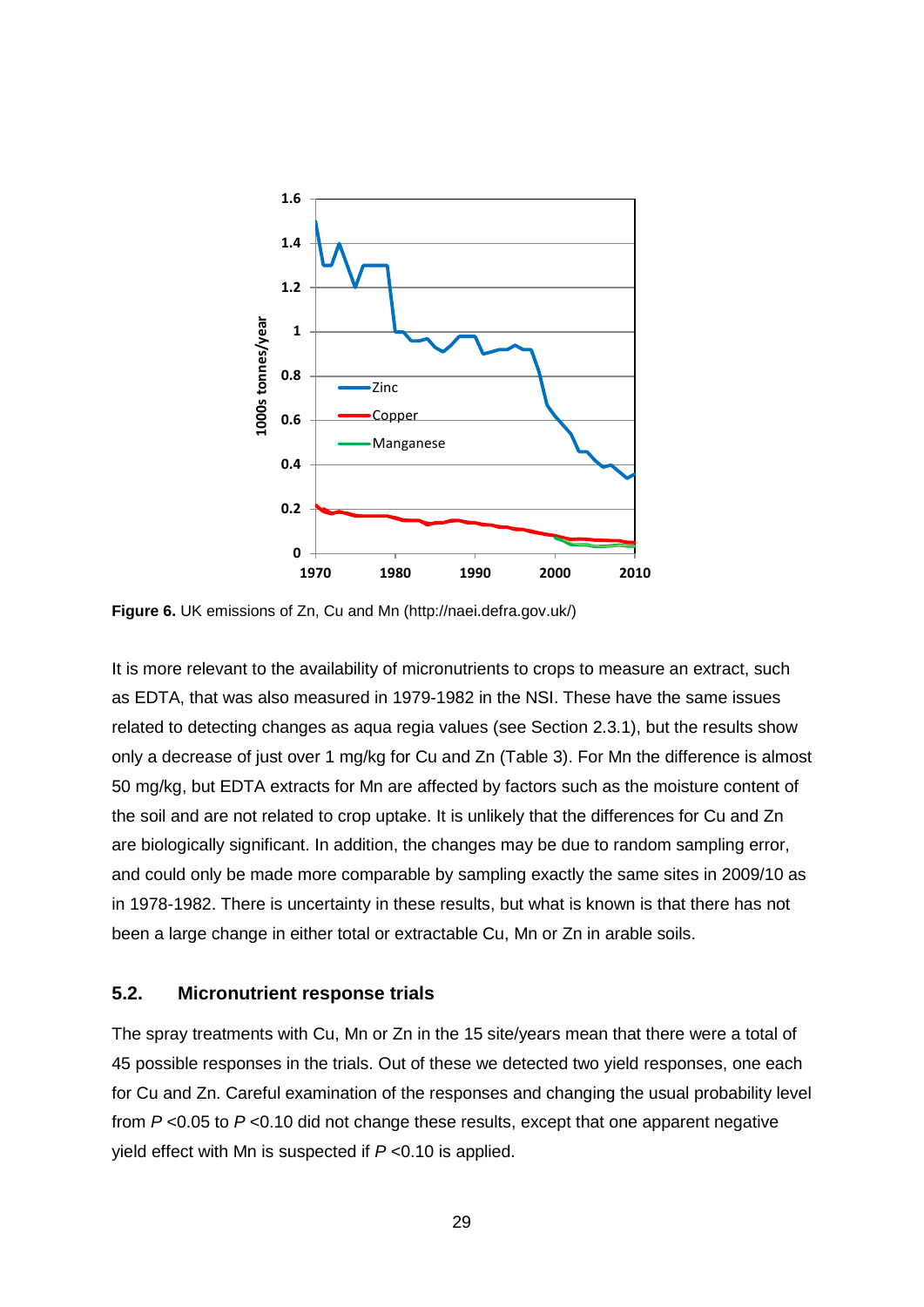For Cu, comparing this with the data reviewed by Roques et al, (2013), they reported 9 out of 60 UK trials with winter wheat responded in yield (15%), against our 1 out of 15 (7%). However, scrutiny of their reported data show that 4 of the responses they report were obtained between 1953 and 1972, i.e. they may be old enough to pre-date good advisory practice. In fact, only 1 of the 20 (5%) winter wheat trials they summarised as performed since 2005 responded to Cu (the Waterbeach result from this study). The latter was during a period when wheat yields were likely to be higher, and soil Cu may have since been enhanced in many previously Cu-deficient areas by many years of agricultural applications of sprays and perhaps soil Cu dressings which remain effective for many seasons (Roques et al, 2013). The 1 in 20 figure is far below the total of 61 out of 113 (53%) responses to Cu that Roques et al (2013) reported for all cereals in UK trials. Only one third of the cereal trials they reported were with winter wheat. Most of the other crops were spring wheat, spring barley and oats; the responses of these crops may be different to winter wheat.

The Cu response was observed in 2012, which was a relatively cool and wet season (Appendix Tables 5-7). Under these conditions, fungal diseases could be expected, but these were not assessed in the project. The product used contained Cu oxychloride, which is used on crops other than wheat as a fungicide. A robust regime of fungicides was applied at all sites. It is possible though that the increase in yield that was seen specifically in the Cu treatment at Waterbeach (+1.4 t/ha) was due to a fungicidal effect of Cu oxychloride. However, the rate of use as a fungicide is in fact about 20 times greater than used here. Also, extra evidence that this was a severe shortage of Cu in the crop at this site is given by the fact that the soil EDTA-extractable Cu was extremely low (0.79 mg/kg) compared to all other 14 site/years (average 3.31 mg/kg) and the grain Cu concentration was only 1.81 mg/kg averaged across all treatments at Waterbeach (and 1.75 mg/kg in the untreated control), compared to the average at other sites of 3.31 mg/kg.

We recorded no yield responses due to Mn, against 28 out of 79 trials (35%) reported by Roques et al, (2013) in all UK cereals trials. However, only 2 out of 20 trials they summarised for all cereals since 2005 responded to Mn, and 0 out of 16 winter wheat trials. The latter result is very similar to our trials.

For Zn we recorded one responsive trial out of 15 (7%), compared with 6 out of 36 in all UK cereals trials (17%) reported by Roques et al (2013). In trials since 2005, the latter authors report that 3 out of 19 or 16% (two winter wheat and one winter barley) of trials responded to Zn. It appears that the responsiveness in other trials to Zn in the UK since 2005 is slightly greater than in our trials.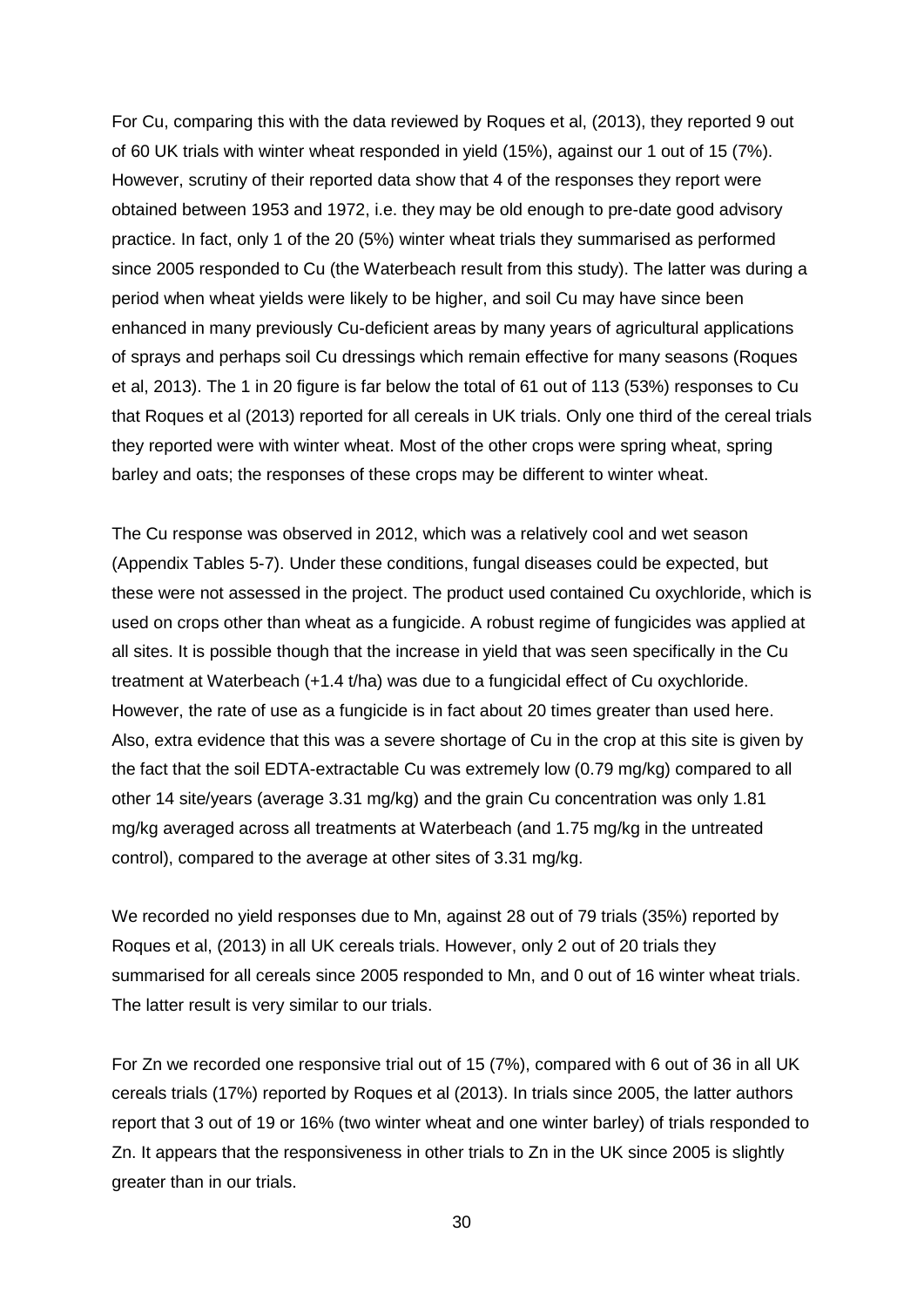Critical values of micronutrients in soils or plants can be useful where applicable to help predict where micronutrient applications are needed. Not enough responses occurred in this study to help calibrate these values, but it is possible to compare the existing or suggested values with our results. On this basis, the older ADAS values for EDTA-extractable Cu of <2.5 mg/kg for organic soils and < 1.6 for other soils do not appear justified, as 5 sites would be classed as "deficient" out of the 15 by soil analysis, but of these only one responded in yield. That site, Waterbeach, had a soil value of 0.79 mg/kg, but the next lowest site was Rothamsted with a soil of 1.0 mg/kg, and it did not respond. This appears to justify the lower EDTA-extractable value for Cu of 1.0 mg/kg that appears in the Fertiliser Manual (2010). For Zn, the Fertiliser Manual suggests 0.5 - 1.5 mg/kg EDTA-extractable for "susceptible crops" and our data support 1.0 mg/kg as a critical value for high-yielding wheat.

Other methods for micronutrient analyses were performed on all the soil samples taken before the spray treatments (Appendix Tables 2-4). Because there were not many yields responses, detailed analysis of whether yields fitted one method better than another was not possible. However, simple comparison of the results for the responsive and non-responsive sites with those for different extracts was done, with the aim of finding out which extracts if any were specific to those responses. For Cu, EDTA was correct in that Waterbeach gave the lowest soil value (0.79 mg/kg) than any other site and responded in yield to Cu. For DTPA, Cu was lowest at Bardney, and the same at Caythorpe as the responsive site. The DGT technique stood out by showing by far the lowest Cu value at Waterbeach. For Zn, EDTA correctly gave the lowest value for Morley which responded in yield to Zn. DTPA correctly showed the lowest value (0.9 mg/kg) at Morley, but Caythorpe was close to this (1.0 mg/kg) and did not respond. For DGT, as many as five sites showed lower Zn values than the responsive site. From this rather limited response information, it seems that EDTA and DGT are useful for Cu, and for Zn EDTA was more predictive than DTPA and particularly DGT. Ammonium nitrate was also used as an extractant, but even with sensitive ICP-MS analysis, the concentrations were too low to be reliable.

It is often thought that because of problems with a lack of availability of nutrients in the soil to the crop due to physical, chemical and even crops factors (e.g. poor rooting), that analysis of tissue samples may be more indicative of the bioavailability of micronutrients at particular sites. Done early enough, on young green tissue, it enables enough lead time for fertilisers to be included in sprays. Leaf analysis appears to be problematic, however, as it predicted as many as 9 site/element combinations as below or very close to critical values (Section 3.2.4), and yet only one of these responded in yield to micronutrient applications (to Cu). A

31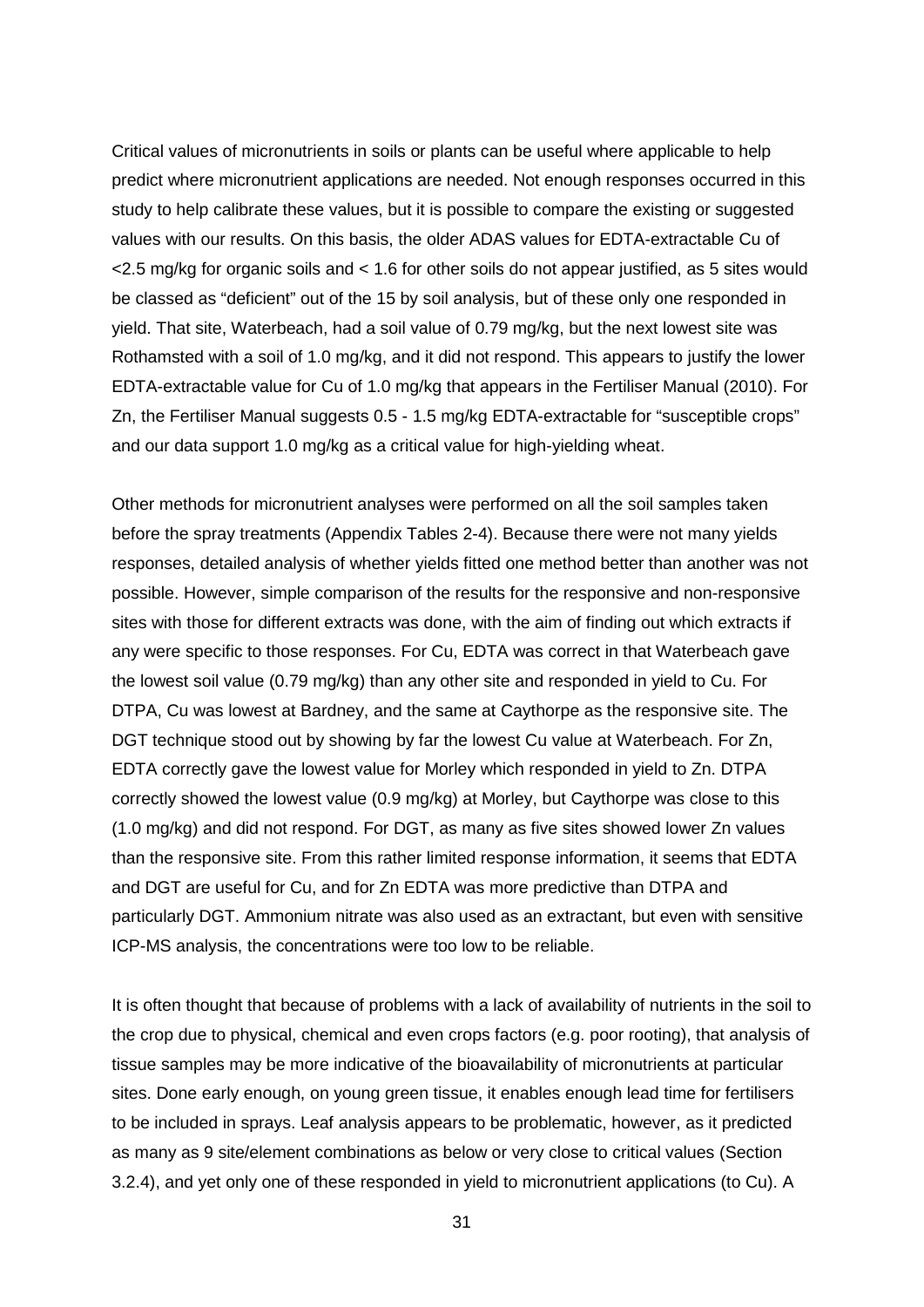total of 8 "false positives" therefore existed. The Cu-responsive site was Waterbeach with 3.91 mg/kg average leaf Cu, just under the 4 mg/kg suggested critical value. However, this site responded to Cu with a large increase in yield and had a particularly low grain Cu concentration. Caythorpe and Bardney did not respond, despite leaf concentrations of 3.68 and 4.07 respectively. The Morley site responded to Zn even though it had 32 mg/kg Zn in leaves sampled in spring, against a critical concentration of 20 mg/kg (a "false negative" result). It may not, therefore be useful to drop the critical value to 15 mg/kg as given in the Fertiliser Manual. Put against this are three sites that had 17.3, 17.3 and 18.7 mg/kg EDTA extractable Zn (Woburn 2011, 2012, Rothamsted 2012) and a Zn response was not detected. But if the 15 mg/kg critical value is used, none of the sites would have been flagged as "deficient". This illustrates the difficulties of calibrating soil analyses values against variable responses from field trials.

Another important aspect of field trials is their ability to detect yield increases. For micronutrient responses, the magnitude appears to be relatively small (Roques et al, 2013). We have shown that with this trial design including double the number of replicates in the control treatments, on average a yield increase of 0.6 t/ha (8.3%) is needed before an effect is likely to be statistically significant at *P* <0.05. This varies between sites, from 0.11 to 1.47 t/ha across our trials, due to many factors including soil variation, crop establishment and so on. So, the ability to identify, say  $0.2 - 0.3$  t/ha increase is challenging, if that is a realistic crop response to micronutrients. It may however, be very economic if that response is obtained, as the cost of micronutrient spays may be recouped with less than 0.1 t/ha gain in yield (Roques et al, 2013). There is therefore a disparity between the ability to detect yield responses with standard experimental designs and the cost/benefit of even small yield increases. An example of a response that was almost missed was Morley in 2012 that responded to Zn spray with 0.27 t/ha increase in yield (*P* =0.04; Table 5). This significant effect was only detected when the results were re-analysed with the 8 control plots contrasted with the fourfold replicated micronutrient treatments. A yield effect of this size and economic value would have been missed if the background variation at this site had not been low. We have also shown that increasing the probability threshold from 0.05 to 0.10 creates more problems with potential "false positive" significant decreases, where yields appear smaller than controls, but it is important to remember that this may be due to random variation. For this reason it may not be acceptable to increase the number of these by relaxing the probability threshold (Figure 5, Table 8).

Zinc deficiency affects around one-third of the world's population, (Hotz and Brown, 2004,) particularly children. Lack of Zn affects brain function and mental development, depresses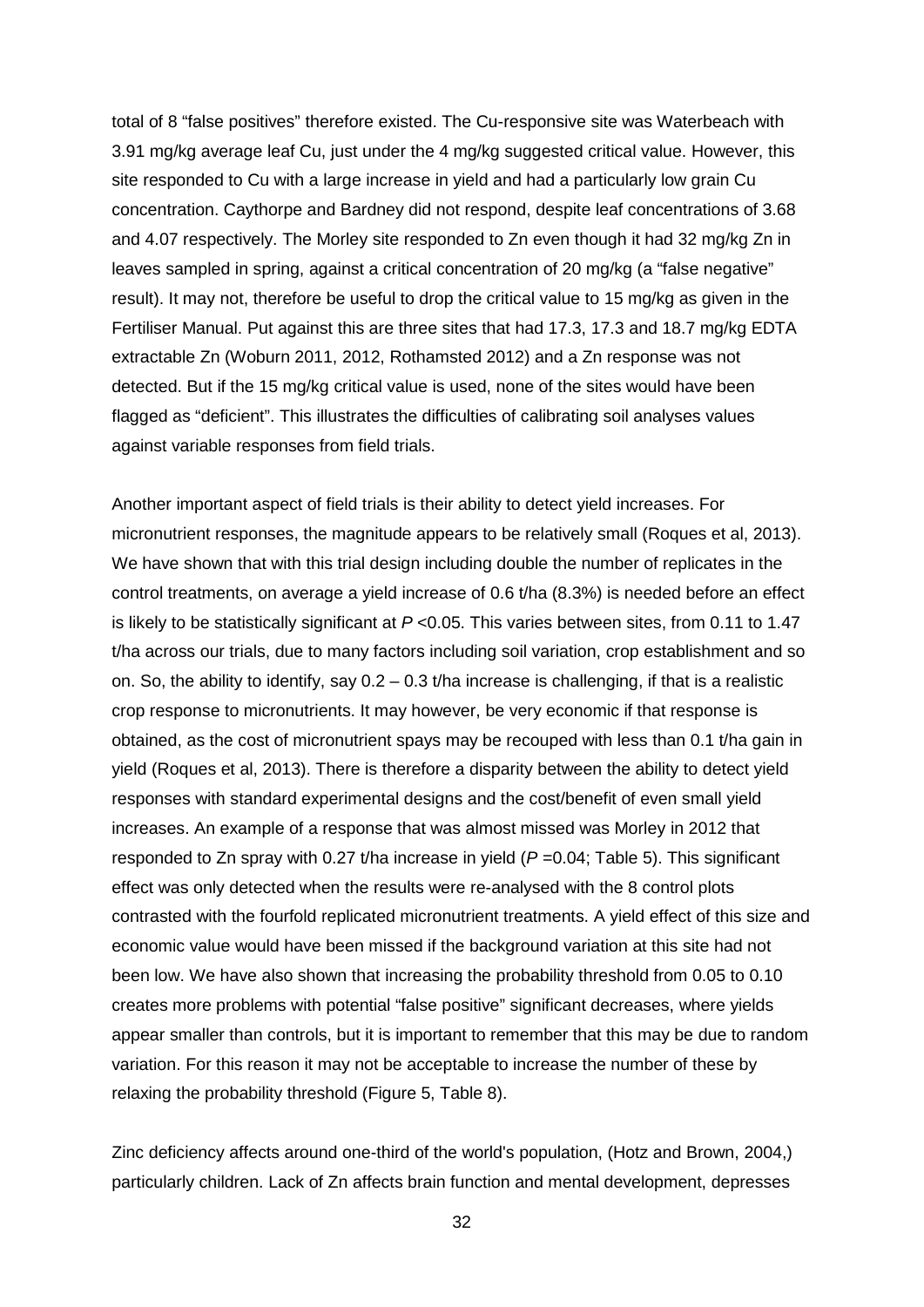the immune system increasing susceptibility to infectious diseases and causes delays in physical development. There is therefore international interest in increasing the Zn concentrations of staple foodstuffs, especially wheat and rice. A programme called HarvestZinc (2012) has a target for biofortifiying Zn in wheat grain from the average 25 mg/kg to 33 mg/kg (HarvestZinc, 2012) and it is therefore of interest to compare the effect of the spays used here on grain Zn. Control grain Zn on grouped calcareous or light sites averaged 23 and 19.16 mg/kg respectively, and where Zn spray was applied these increased to 24.69 and 21.29 mg/kg by REML analysis across years and sites (Table 15). So, our "low" Zn sites started off with lower than the world average Zn concentration that HarvestZinc organisation assume, and only increased by 1.7-2.1 mg/kg, rather than 8 mg/kg. However, where our crops at individual sites responded significantly and specifically to Zn sprays, the average increases were 2.20, 1.83, 4.42 and 5.47 mg/kg at Morley in 20120, Woburn in 2011 and 2012, and Rothamsted in 2012 (Tables 12 - 14). To increase grain Zn even more may require later sprays or a combination of sprays and soil applications (Cakmak et al, 2010; McGrath et al, 2012). No specific responses in grain micronutrients were found in 2010 and none for Cu and Mn, apart from Mn in the highly organic Prickwillow site (Table 13).

Although there was no evidence of "growth dilution" of Zn concentrations in grain (Section 3.2.5), this is in fact a complex interaction between the amount of N applied and yield (Gooding at al, 2012). In each of these experiments, a single amount of N was applied, but what seems clear is that modern high-yielding varieties already have decreased concentrations of Zn (Fan et al, 2008; Gooding et al, 2012). This dilution, due to increased yield, has been observed for Cu and Mn (Fan et al, 2008; Gooding et al, 2012). However, in our results there is no sign that just because micronutrient concentrations are low in grain due to high yield that the crop responds in yield to these micronutrient sprays.

#### **5.3. Conclusions**

The objectives of this study pose the following questions and related conclusions:

#### *Are soils changing in their Cu, Mn and Zn status?*

Small decreases in EDTA-extractable concentrations of Cu, and Zn in soils over 30 years can be seen in the data. (c. 1 mg/kg), but this is not thought to be biologically significant. But EDTA-extractable Mn decreased by 50 mg/kg in this period. However, EDTA-extractable Mn is not used for diagnostic purposes. Total concentrations of Cu and Mn decreased, but total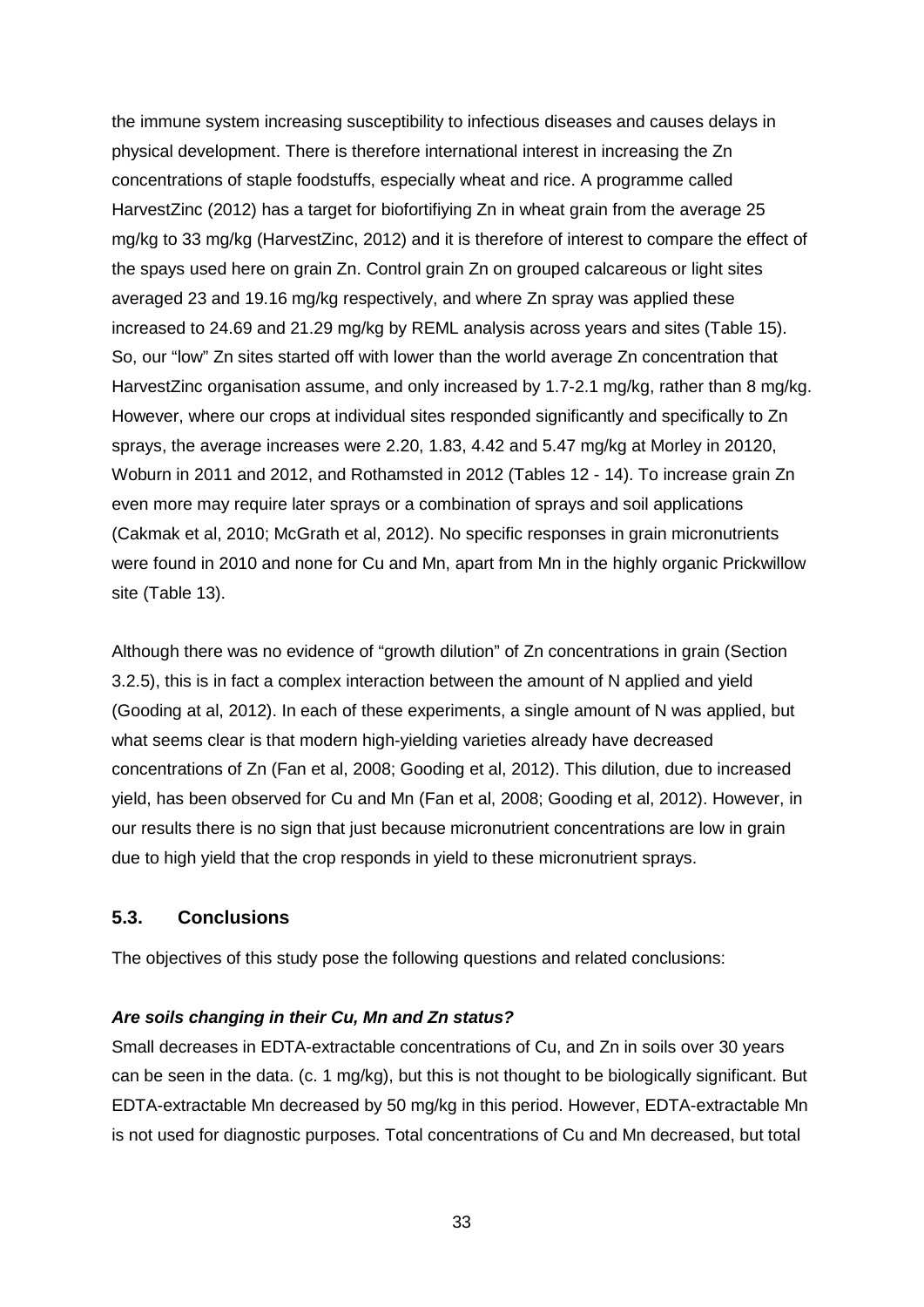Zn increased during this period. There is uncertainty in these apparent changes, as the same geographical locations were not measured at each occasion.

#### *Do high yielding wheat varieties respond more to Cu, Mn and Zn?*

Responses of winter wheat to micronutrients in terms of yield are rare and there were two (Cu and Zn) in this set of 15 site/years of experiments, even though they were chosen to be on soils where farmers are likely to apply micronutrients. However, the detailed data show no indication that the higher yielding years/sites responded more to micronutrients. The size of the yield responses observed were 0.27 (Zn) and 1.39 (Cu) t/ha.

## *Does the small size of yield responses for micronutrients make them difficult to detect?*

Yes, as the least significant differences in yield (*P* <0.05) in these 15 experiments ranged from 0.11 – 1.47 t/ha (average 0.6 t/ha) depending on the site. In these trials, an average yield response of 8.3% was needed to make the effect statistically significant at *P* =0.05. The 0.27 t/ha increase in grain yield due to Zn was only detectable due to a particular experimental design and analysis used throughout which incorporates double control (untreated) plots, and because that particular site had a low variability. It is possible that economically useful responses (cost of micronutrient fertiliser/value of grain) are not detected using standard experimental plot designs. We observed both positive and negative economic impacts from using these materials, although most were not significant. Increasing the significance threshold to *P* <0.10 increases the chances of categorising negative yield responses as significant, and did not reveal any more significant yield increases in our experiments. One other way to look at whether there were more true responses (even if not statistically significant) is to simply look at yields in each treatment relative to control, and to determine if there were more positive than negative responses in our data. However, there was no evidence that this was the case in the 15 trials (Figure 4).

#### *Does soil and leaf tissue analysis help predict when yield will be affected?*

Soil analysis appears to result in more correct recommendations for Cu and Zn than leaf analysis in these particular experiments, but only if a 1 mg/kg EDTA-extractable critical concentration is adopted for both micronutrients. Leaf analysis at GS30 appears to result in more false positives, where low leaf analysis results do not always mean that there will be a detectable yield benefit from micronutrient applications. The critical leaf Mn concentration suggested in the Fertiliser Manual is 20 mg/kg and there were two sites below this, but they did not respond to Mn applications. Similarly, it recommends a critical value of 15 mg/kg for leaf Zn but no sites were below this in our results; indeed the responsive site had leaf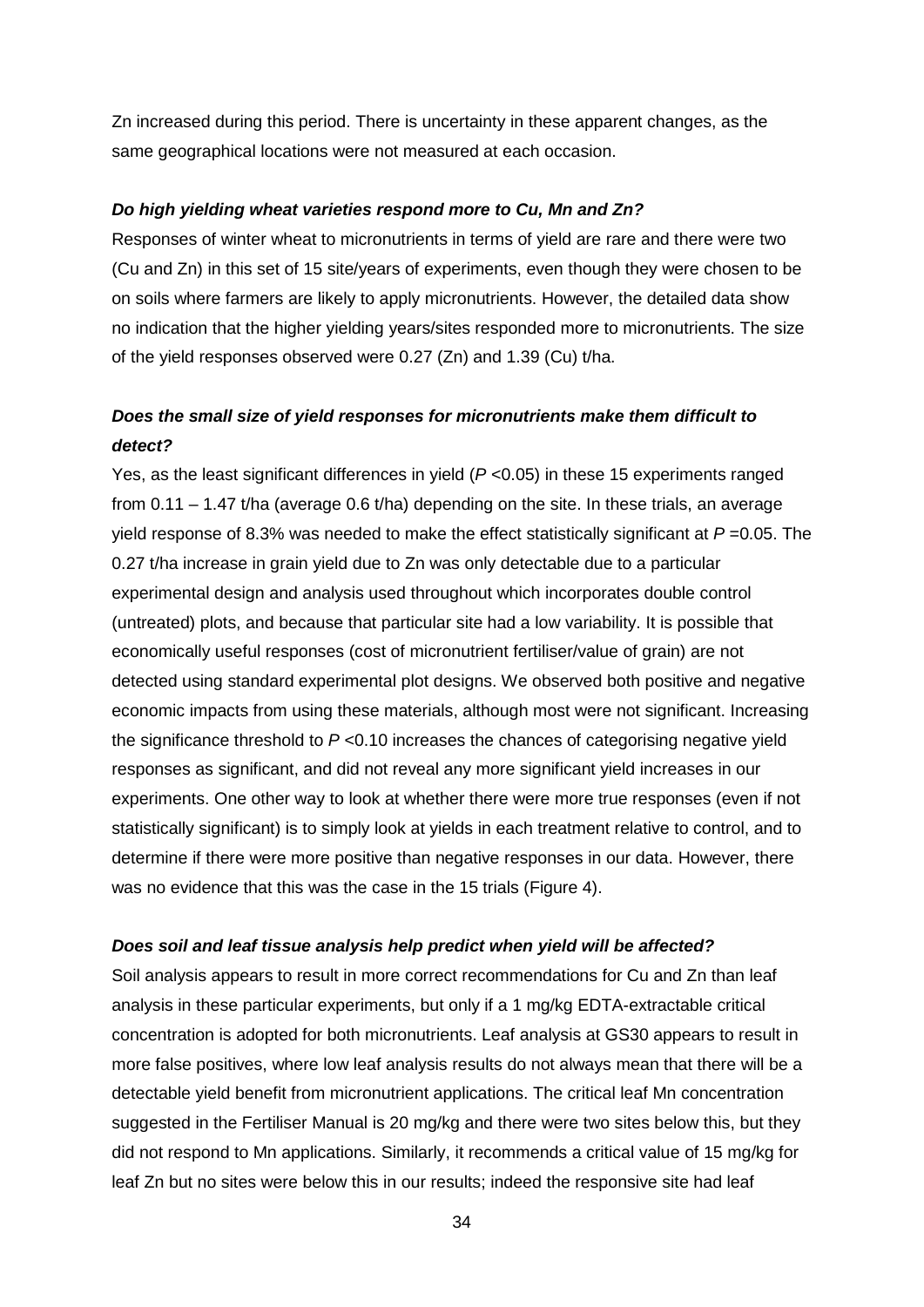analysis values that were more than double the critical value. Our limited response data do not suggest that leaf analysis in spring is useful.

# *Modern high-yielding wheats may have decreased micronutrient concentrations: is biofortification of grain Cu, Mn and Zn concentrations possible using standard sprays, for the benefit of animal and human health and nutrition?*

Only in the case of Zn, but not reliably, and in the magnitude of increase that is necessary to boost nutrition. For Zn, a combination of soil and late foliar sprays may be needed to boost grain Zn concentrations.

# **6. Acknowledgements**

Sarah Dunham, Steve Freeman, Maureen Birdsey, Helen Yates and Jen Lines for their technical support, the farmers who hosted some of our trials, and Dr Ben Marchant for helping to classify which soils were agricultural according to EU Corrine Land Use data.

# **7. References**

**ADAS/MAFF 1984**. Trace element deficiencies in field crops. Booklet 2197, HMSO.

**ADAS/MAFF 1976.** Advisory Paper No. 17: Trace Element Deficiencies in Crops. HMSO.

**Alloway B.J. 2008**. Micronutrient Deficiencies in Global Crop Production. Springer, Heidelberg. 353 pp.

- **Cakmak I., Pfeiffer W.H., and McClafferty B. 2010** Biofortification of durum wheat with zinc and iron. *Cereal Chemistry* **87:** 10-20.
- **Chalmers A.G., Sinclair A.H., and Carver M. 1999**. Nutrients other than NPK for cereals: A review. HGCA Research Review 16. Home Grown Cereals Authority, London.
- **Emmett B.A., Reynolds B., Chamberlain P.M., Rowe E., Spurgeon D., Brittain S.A., Frogbrook Z., Hughes S., Lawlor A.J., Poskit, J., Potter E., Robinson D.A., Scott A., Wood C. and Woods C. 2010.** Countryside Survey: Soils Report from 2007. Technical Report No. 9/07 NERC/Centre for Ecology & Hydrology, 192pp.
- **Fan M.S., Zhao F.J., Fairweather-Tait S.J., Poulton P.R., Dunham S.J. and McGrath S.P. 2008.** Evidence of decreasing mineral density in wheat grain over the last 160 years. *Journal of Trace Elements in Medicine and Biology*, **22:**315–324.

**FAO 2103.** Wheat production statistics.<http://faostat.fao.org/site/567/default.aspx#ancor> **Fertiliser Manual 2010.** RB209, 8th Edition. The Stationary Office, Norwich.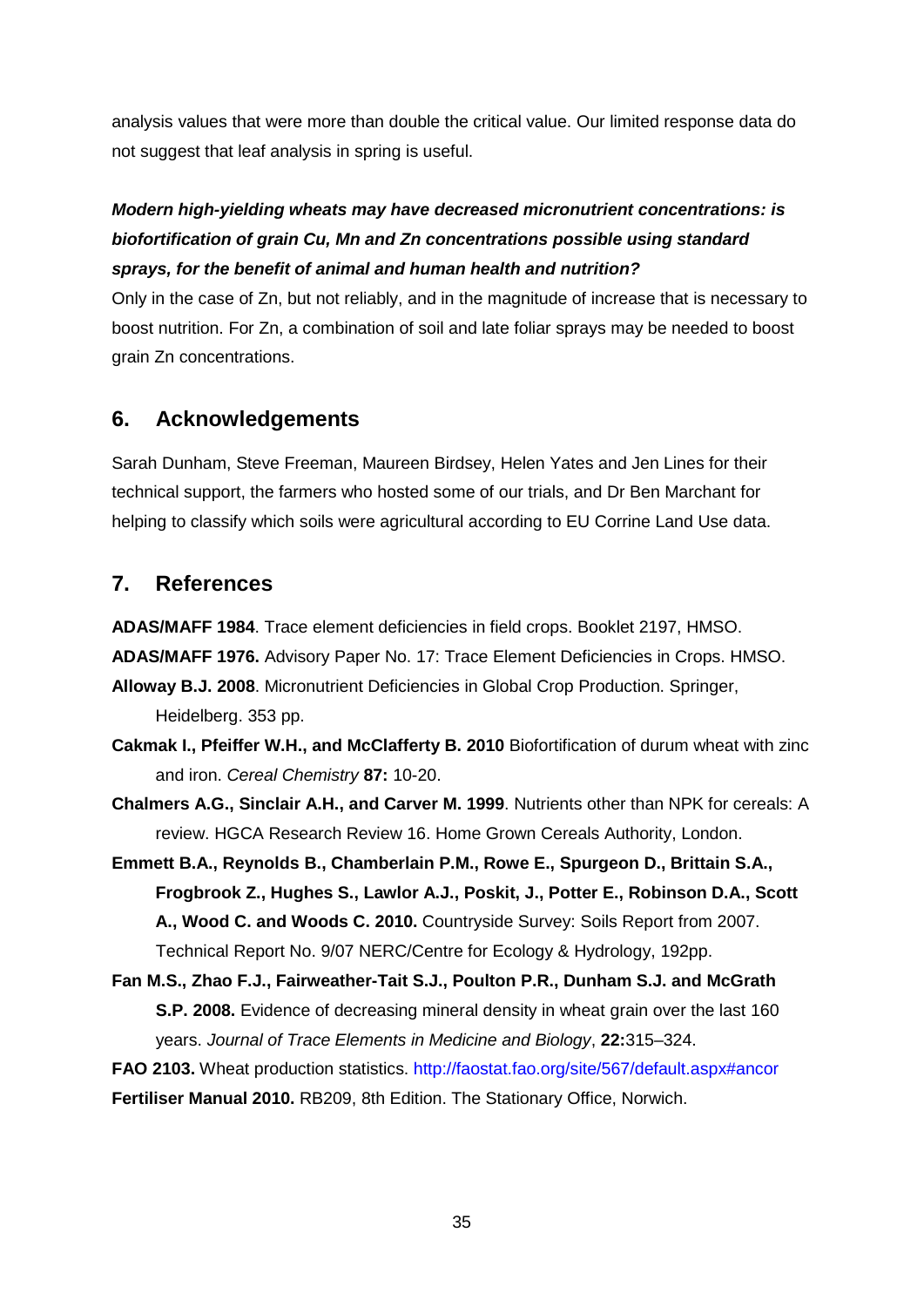- **Garvin D.F., Welch R.M., and Finley J.W. 2006.** Historical shifts in the seed mineral micronutrient concentration of US hard red winter wheat germplasm. *Journal of the Science of Food and Agriculture*, **86:**2213–2220.
- **Gooding M.J., Fan M.S., McGrath S.P., Shewry P.R., and Zhao, F.J. 2012.** Contrasting effects of dwarfing alleles and N availability on mineral concentrations in wheat grain. *Plant and Soil*, **360:** 93-107.
- **HarvestZinc 2012**. Exploring fertilizer use to increase zinc in cereals.<http://harvestzinc.org/>
- **Hotz C. and Brown K.H. 2004.** Assessment of the risk of zinc deficiency in populations and options for its control. *Food Nutrition Bulletin*, **25:** 94-204.
- **Knight S., Kightley S., Bingham I., Hoad S., Lang B., Philpott H., Stobart R., Thomas J., Barnes A. and Ball B. 2012.** Desk study to evaluate contributory causes of the current 'yield plateau' in wheat and oilseed rape. HGCA Project Report No. 502, HGCA, Kenilworth.
- **MAFF 1986.** The analysis of agricultural materials, third edition. Reference Book 427.
- **McGrath S.P. and Cunliffe C.H. 1985.** A simplified method for the extraction of metals Fe, Zn, Cu, Ni, Cd, Pb, Cr, Co and Mn from soils and sewage sludge. *Journal of the Science of Food and Agriculture*, **36:** 794-798.
- **McGrath S.P. and Loveland P.J. 1992.** The Soil Geochemical Atlas of England and Wales. Glasgow, Blackie.
- **McGrath S. P., Chambers B. J., Taylor M. J. and Carlton-Smith C. H. 2012.** Biofortification of zinc in wheat grain by the application of sewage sludge. *Plant and Soil*, **361:** 97-108.
- **Mortvedt J.J., Giordano P.M. and Lindsay, W.L. 1972.** Micronutrients in Agriculture. Wisconsin, Soil Science Society of America.
- **Lindsay W. L. and Norvell W. A. 1978.** Development of a DTPA soil test for zinc, iron, manganese, and copper. *Soil Science Society of America Journal*, **42:** 421-428.
- **Olsen S.R., Cole C.V., Watanabe F.S. and Dean L.A. 1954.** Estimation of available phosphorus in soils by extraction with sodium bicarbonate. US Department of Agriculture, Circular No. 939.
- **Pruess A. 1998.** Action values for mobile  $(NH_4NO_3$ -extractable) trace elements in soils [based on the German national standard DIN 19730.](http://apps.isiknowledge.com/full_record.do?product=UA&search_mode=Refine&qid=2&SID=S14mGH4Ibmp24oA@NE8&page=1&doc=1&colname=CABI) *Advances in Geoecology*, **31:** 727-734.
- **Rengel Z. 1999.** Mineral Nutrition of Crops: Fundamental Mechanisms and Implications. Food Products Press, New York, 399 pp.
- **Roques S., Kendall S., Smith K., Newell Price P. and Berry P. 2013.** A review of the non-NPKS nutrient requirements of UK cereals and oilseed rape Research Review No. 78, HGCA, Kenilworth.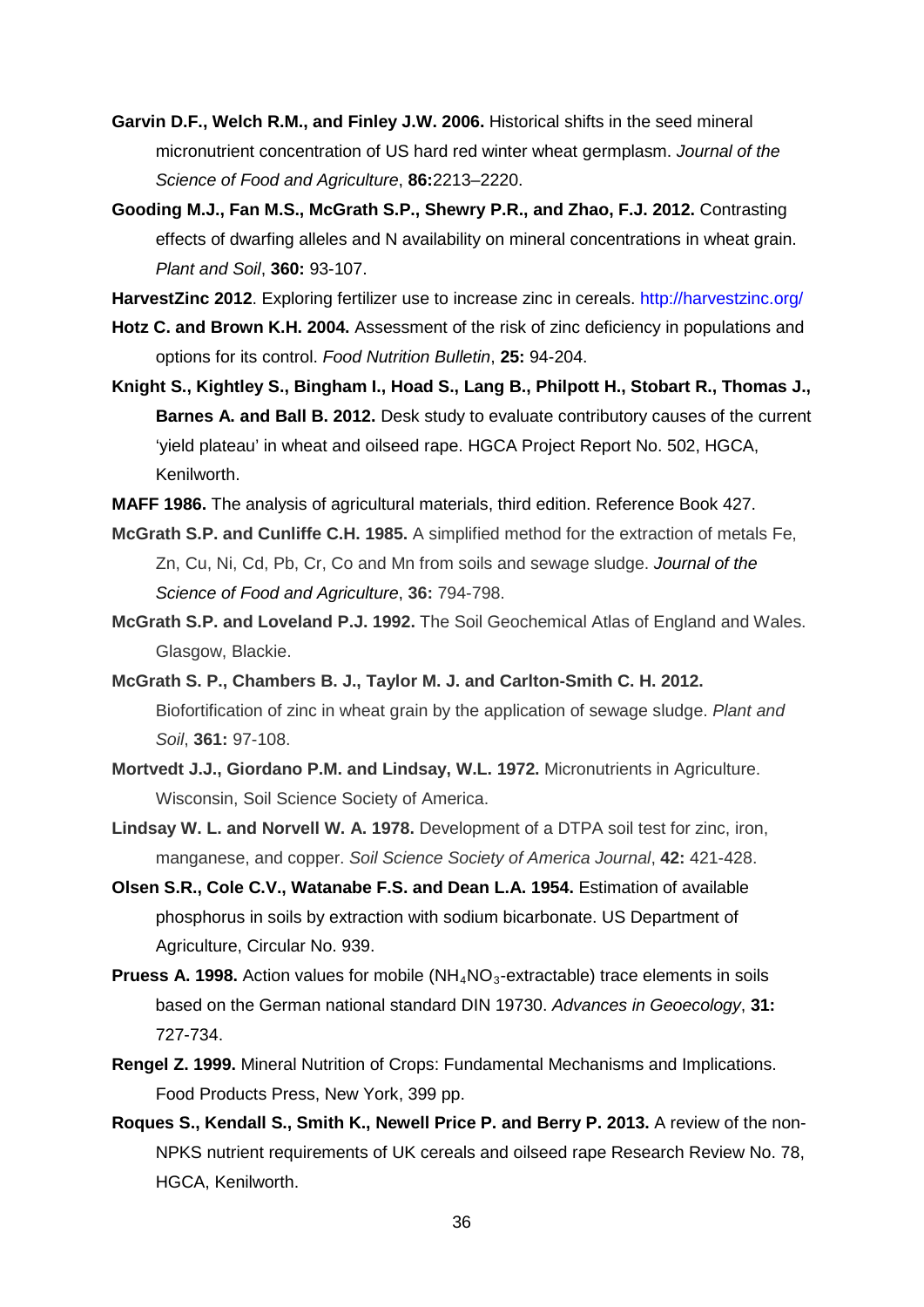- **RoTAP 2012.** Review of Transboundary Air Pollution: Acidification, Eutrophication, Ground Level Ozone and Heavy Metals in the UK. Contract Report to the Department for Environment, Food and Rural Affairs. Centre for Ecology & Hydrology, Edinburgh.
- **Royal Society 2009.** Reaping the benefits: science and the sustainable intensification of global agriculture. Royal Society, London.
- **Scaife A. and Turner M. 1983.** Turner Diagnosis of Mineral Disorders in Plants V.2 Vegetables. Agricultural Research Council (Great Britain). H.M. Stationery Office, 95 pp.
- **Zhang H., Zhao F. J., Sun B., Davison W. and McGrath S. P. 2001.** A new method to measure effective soil solution concentration predicts copper availability to plants. *Environmental Science & Technology*, **35:** 2602-2607.
- **Zhao F., McGrath S.P. and Crosland A.R. 1994.** Comparison of three wet digestion methods for the determination of plant sulphur by inductively coupled plasma atomic emission spectroscopy (ICP-AES). *Communications in Soil Science and Plant Analysis*, **25:** 407-418.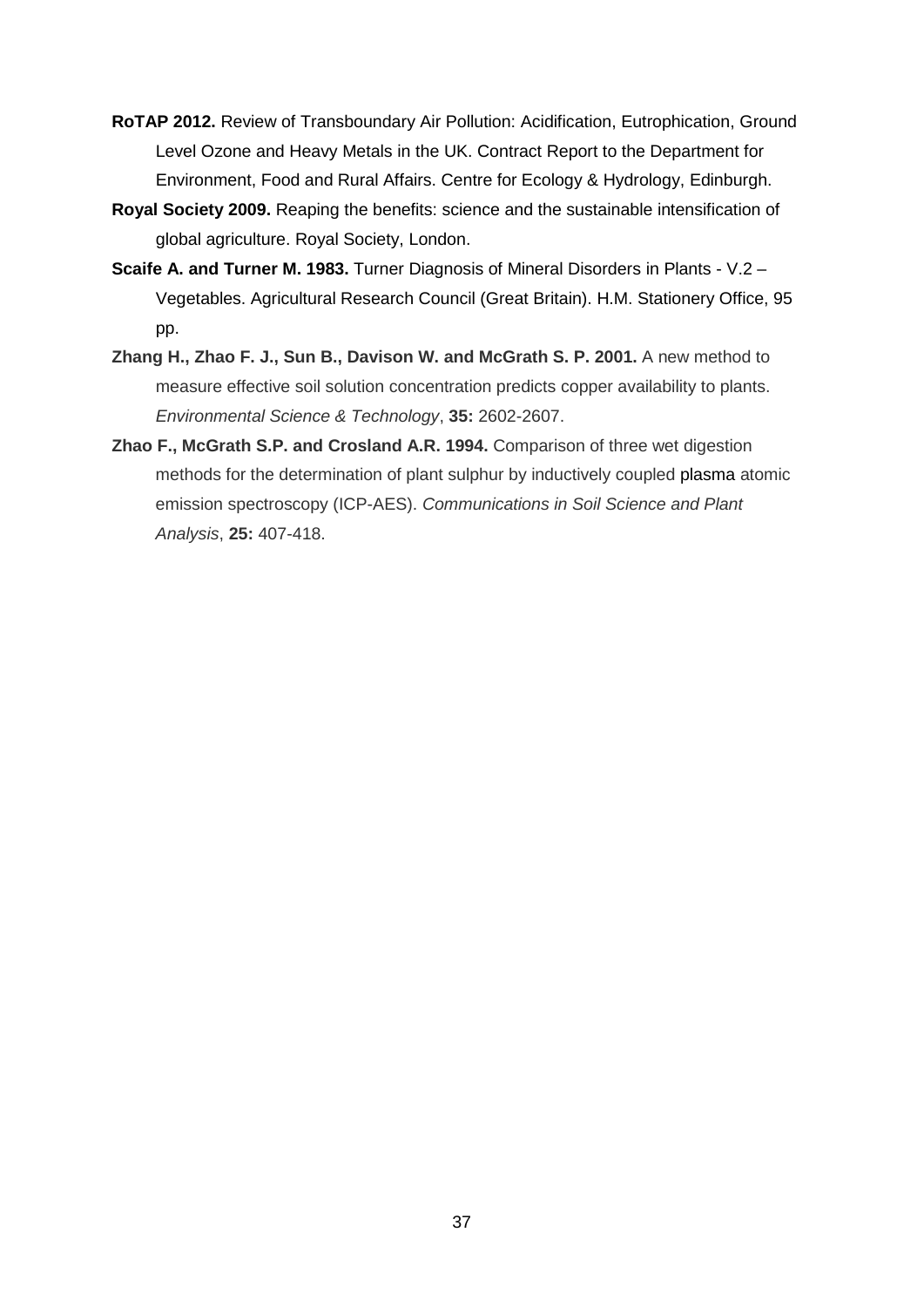# **Appendices**

|              |         |      |       |         |       |         |       |           |       |           |       |         |       |                | $\%$ |                |                 |
|--------------|---------|------|-------|---------|-------|---------|-------|-----------|-------|-----------|-------|---------|-------|----------------|------|----------------|-----------------|
| Site         | Year    | pH   |       | Tot % N |       | Org C % |       | % Inorg C |       | C/N ratio |       | Olsen P |       | % Sand         | Silt | % Clay         | Soil            |
|              |         | Mean | s.e.m | Mean    | s.e.m | Mean    | s.e.m | Mean      | s.e.m | Mean      | s.e.m | Mean    | s.e.m |                |      |                | texture class   |
| Rothamsted   | 2009/10 | 7.8  | 0.03  | 0.2     | 0.00  | 2.4     | 0.07  | 3.6       | 0.13  | 10.9      | 0.33  | 25.7    | 2.43  | 10             | 51   | 40             | Silty clay      |
| Woburn       |         | 6.5  | 0.00  | 0.1     | 0.09  | 1.1     | 0.02  | 0.0       | 0.00  | 12.9      | 0.32  | 51.3    | 1.12  | 70             | 20   | 10             | Sandy loam      |
| East Harling |         | 6.4  | 0.15  | 0.2     | 0.00  | 1.8     | 0.06  | 0.0       | 0.00  | 11.2      | 0.33  | 38.1    | 2.46  | 80             | 9    | 11             | Loamy sand      |
| Morley       |         | 7.5  | 0.02  | 0.1     | 0.00  | 0.9     | 0.04  | 0.0       | 0.01  | 10.3      | 0.29  | 23.9    | 0.53  | 73             | 15   | 12             | Loamy sand      |
| Ely          |         | 7.4  | 0.08  | 0.9     | 0.07  | 13.7    | 1.02  | 0.3       | 0.09  | 14.5      | 0.06  | 54.4    | 1.89  | 5              | 52   | 45             | Silty clay      |
| Rothamsted   |         | 7.7  | 0.10  | 0.2     | 0.01  | 2.2     | 0.08  | 2.9       | 0.55  | 9.5       | 0.19  | 73.9    | 0.82  | 13             | 42   | 45             | Clay            |
| Woburn       |         | 7.0  | 0.05  | 0.1     | 0.00  | 1.0     | 0.03  | 0.0       | 0.00  | 10.9      | 0.07  | 37.0    | 0.14  | 63             | 26   | 11             | Sandy loam      |
| Bardney      |         | 8.1  | 0.07  | 1.9     | 0.04  | 28.9    | 0.90  | 0.0       | 0.00  | 14.8      | 0.17  | 22.7    | 2.06  | 11             | 31   | 57             | Clay            |
| Prickwillow  | 2010/11 | 5.9  | 0.10  | 1.0     | 0.09  | 14.6    | 1.50  | 0.4       | 0.10  | 14.3      | 0.16  | 38.2    | 2.47  | $\overline{7}$ | 48   | 45             | Silty clay      |
| Stretham     |         | 6.5  | 0.10  | 1.3     | 0.03  | 16.4    | 0.45  | 0.0       | 0.00  | 12.8      | 0.09  | 27.2    | 2.30  | 44             | 20   | 36             | Clay loam       |
| Rothamsted   | 2011/12 | 7.8  | 0.02  | 0.2     | 0.00  | 2.1     | 0.03  | 3.7       | 0.19  | 9.2       | 0.11  | 27.6    | 1.83  | 10             | 51   | 39             | Silty clay      |
| Woburn       |         | 7.0  | 0.05  | 0.1     | 0.00  | 1.1     | 0.01  | 0.0       | 0.01  | 11.0      | 0.19  | 74.5    | 2.75  | 87             | 6    | $\overline{7}$ | Sand            |
| Caythorpe    |         | 7.9  | 0.02  | 0.2     | 0.00  | 1.4     | 0.03  | 0.4       | 0.06  | 9.1       | 0.07  | 24.5    | 0.66  | 74             | 11   | 15             | Sandy loam      |
| Prickwillow  |         | 7.4  | 0.03  | 1.2     | 0.10  | 16.9    | 1.57  | 0.3       | 0.04  | 13.8      | 0.16  | 65.6    | 7.61  | 4              | 47   | 49             | Silty clay      |
| Waterbeach   |         | 7.2  | 0.07  | 2.0     | 0.05  | 28.1    | 0.83  | 0.9       | 0.41  | 14.4      | 0.13  | 26.0    | 1.77  | 19             | 61   | 20             | Silty clay loam |

**Appendix Table 1.** Soil characterisation data for all sites and all years, s.e.m = standard error of the mean. Olsen P is in mg/kg dry soil.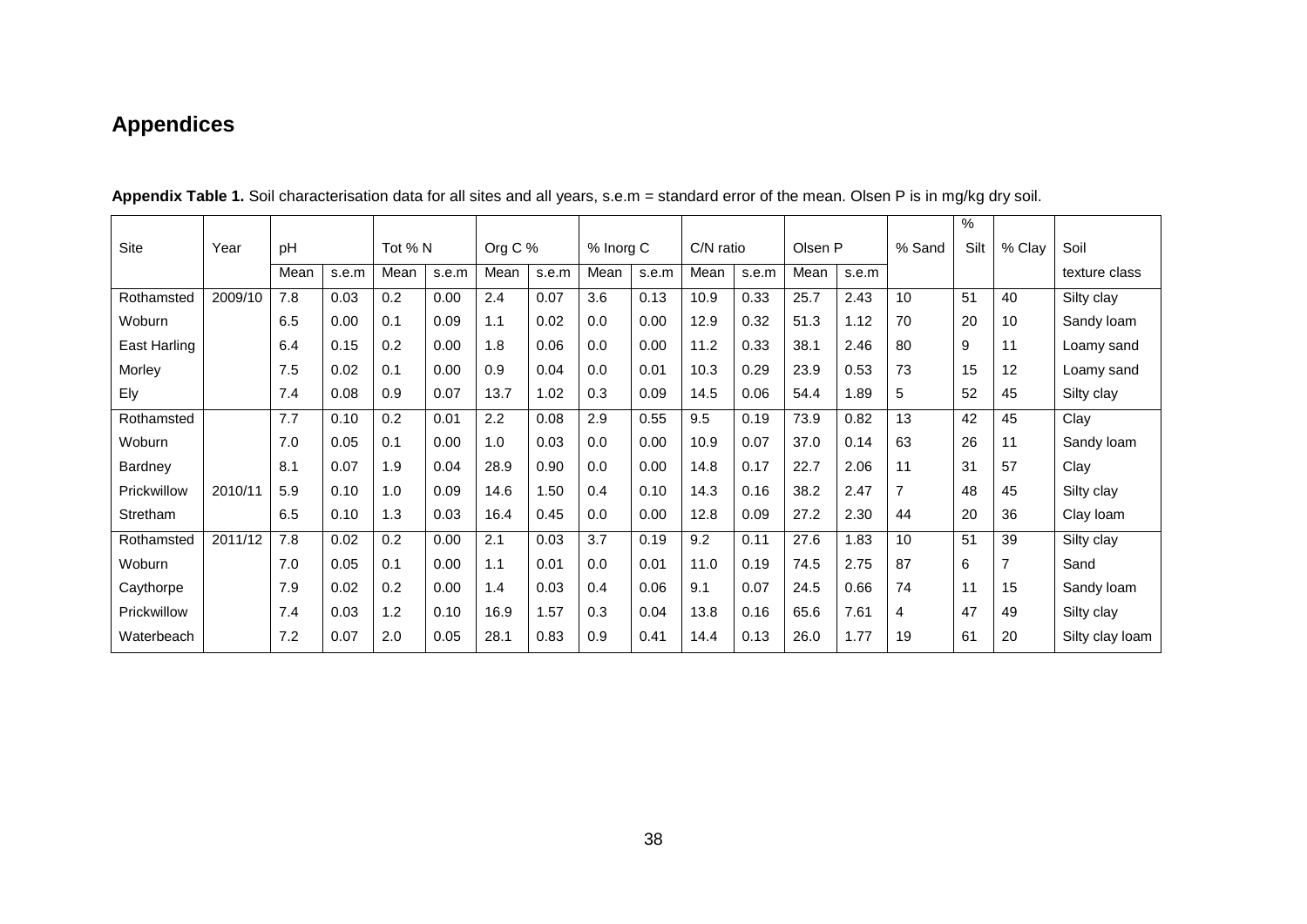**Appendix Table 2.** Year 1 (2009/10) Mean micronutrient concentrations in soil and leaf material measured pre-experimental treatment applications by total acid digestion (Total) or using different soil extraction methods. The standard error of the mean is given in parentheses. Values in red are below or very close to the criteria used in section 3.2.3 for deciding whether soils are likely to respond to micronutrient additions.

|                                 | Site       |                   |         |              |         |        |              |        |        |              |         |         |                |         |         |
|---------------------------------|------------|-------------------|---------|--------------|---------|--------|--------------|--------|--------|--------------|---------|---------|----------------|---------|---------|
| Method                          | Rothamsted |                   |         | Woburn       |         |        | East Harling |        |        | Morley       |         |         | Ely            |         |         |
|                                 |            | (calcareous soil) |         | (light soil) |         |        | (light soil) |        |        | (light soil) |         |         | (organic soil) |         |         |
|                                 | Cu         | Mn                | Zn      | Cu           | Mn      | Zn     | Cu           | Mn     | Zn     | Cu           | Mn      | Zn      | Cu             | Mn      | Zn      |
| Total (soil)                    | 19.80      | 1176.00           | 106.90  | 10.32        | 369.50  | 62.73  | 10.91        | 98.85  | 71.08  | 10.43        | 313.90  | 57.30   | 39.87          | 606.10  | 83.77   |
| mg/kg                           | (0.79)     | (20.50)           | (2.44)  | (0.82)       | (12.89) | (1.99) | (0.26)       | (2.23) | (1.15) | (0.35)       | (19.76) | (1.07)  | (2.03)         | (13.30) | (2.67)  |
| EDTA (soil)                     | 1.56       | 9.68              | 2.30    | 2.78         | 49.43   | 1.82   | 3.63         | 22.00  | 12.43  | 1.23         | 27.66   | 1.07    | 9.28           | 49.71   | 5.98    |
| mg/kg                           | (0.17)     | (0.50)            | (0.17)  | (0.29)       | (3.45)  | (0.04) | (0.13)       | (1.05) | (5.00) | (0.07)       | (2.22)  | (0.05)  | (0.63)         | (5.64)  | (0.37)  |
| DTPA (soil)                     | 1.79       | 14.20             | 1.73    | 1.21         | 7.84    | 1.40   | 1.61         | 7.60   | 1.04   | 1.05         | 12.29   | 0.90    | 3.63           | 15.26   | 2.88    |
| mg/kg                           | (0.05)     | (0.82)            | (0.02)  | (0.05)       | (0.19)  | (0.06) | (0.21)       | (1.31) | (0.08) | (0.05)       | (0.46)  | (0.01)  | (0.30)         | (0.33)  | (0.36)  |
| NH <sub>4</sub> NO <sub>3</sub> | 0.06       | 0.82              | $-0.03$ | 0.02         | 4.69    | 0.01   | 0.02         | 7.38   | 0.63   | 0.04         | 1.91    | $-0.04$ | 0.08           | 1.80    | $-0.02$ |
| (soil) mg/kg                    | (0.01)     | (0.05)            | (0.00)  | (0.00)       | (0.24)  | (0.00) | (0.00)       | (0.84) | (0.26) | (0.00)       | (0.09)  | (0.00)  | (0.00)         | (0.07)  | (0.00)  |
| <b>DGT</b>                      | 0.84       | 123.70            | 0.15    | 1.61         | 296.00  | 0.67   | 1.63         | 136.30 | 4.60   | 0.95         | 326.40  | 0.39    | 1.18           | 24.90   | 0.46    |
| µg/kg                           | (0.05)     | (0.85)            | (0.04)  | (0.15)       | (22.58) | (0.03) | (0.12)       | (4.75) | (0.03) | (0.03)       | (23.09) | (0.23)  | (0.04)         | (13.78) | (0.22)  |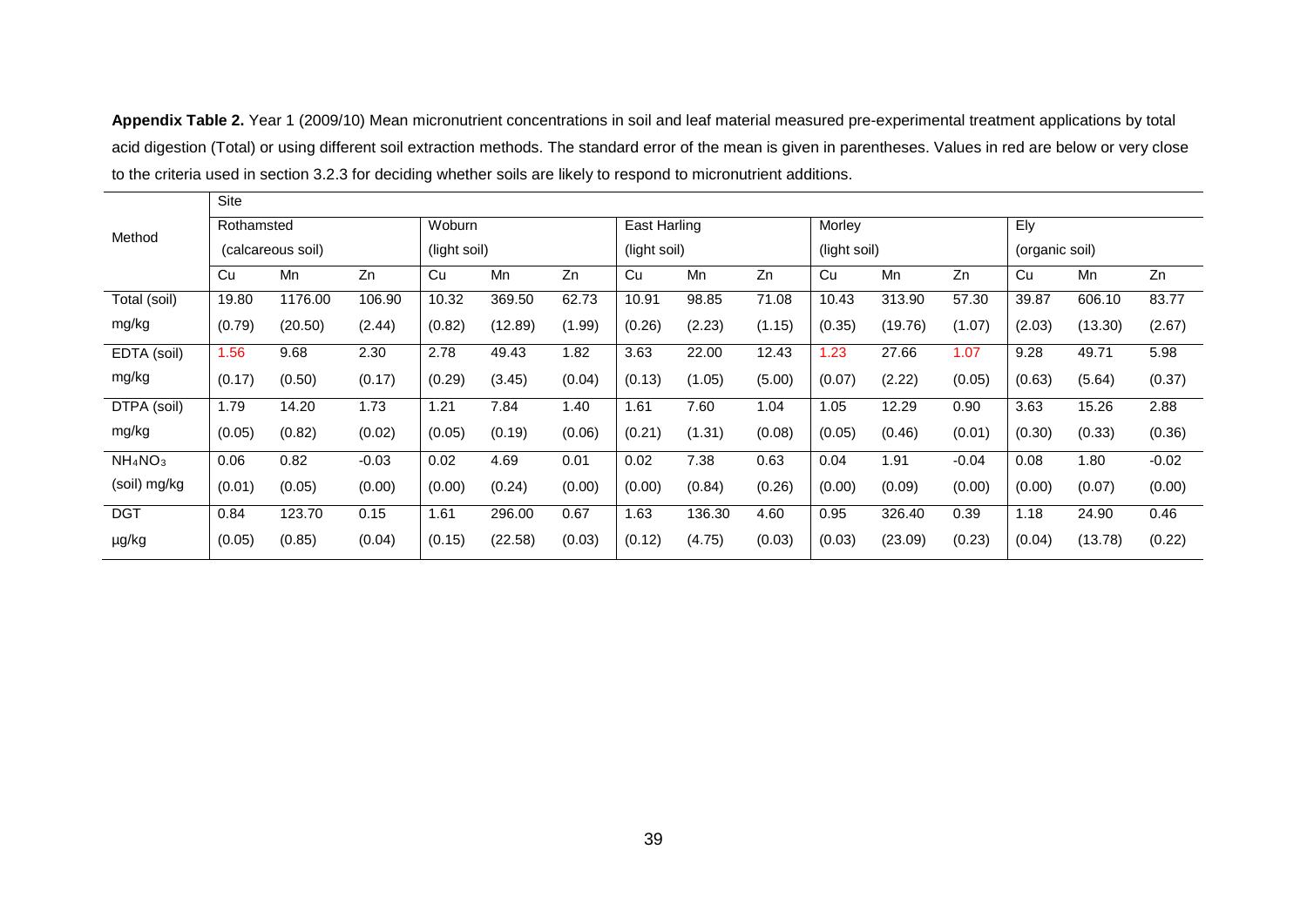**Appendix Table 3.** Year 2 (2010/11) Mean micronutrient concentrations in soil and leaf material measured pre-experimental treatment applications by total acid digestion or using different soil extraction methods. The standard error of the mean is given in parentheses. Values in red are below or very close to the criteria used in section 3.2.3 for deciding whether soils are likely to respond to micronutrient additions.

|                                 | Site       |                   |        |              |         |        |                |        |        |                |         |        |                |         |        |
|---------------------------------|------------|-------------------|--------|--------------|---------|--------|----------------|--------|--------|----------------|---------|--------|----------------|---------|--------|
| Method                          | Rothamsted |                   |        | Woburn       |         |        | Bardney        |        |        | Prickwillow    |         |        | Stretham       |         |        |
|                                 |            | (calcareous soil) |        | (light soil) |         |        | (organic soil) |        |        | (organic soil) |         |        | (organic soil) |         |        |
|                                 | Cu         | Mn                | Zn     | Cu           | Mn      | Zn     | Cu             | Mn     | Zn     | Cu             | Mn      | Zn     | Cu             | Mn      | Zn     |
| Total (soil)                    | 21.76      | 1495.00           | 88.77  | 8.16         | 387.50  | 44.01  | 28.66          | 126.00 | 51.64  | 28.58          | 578.10  | 56.51  | 24.17          | 241.80  | 58.95  |
| mg/kg                           | (1.31)     | (100.00)          | (4.95) | (0.17)       | (12.12) | (0.96) | (0.44)         | (2.68) | (1.82) | (2.64)         | (19.63) | (2.20) | (0.96)         | (11.50) | (1.39) |
| EDTA (soil)                     | 1.17       | 9.03              | 1.77   | 2.43         | 40.99   | 2.70   | 2.65           | 23.85  | 4.52   | 5.49           | 29.96   | 5.53   | 3.84           | 13.61   | 4.60   |
| mg/kg                           | (0.17)     | (0.67)            | (0.18) | (0.06)       | (1.91)  | (0.11) | (0.10)         | (6.80) | (0.53) | (0.90)         | (4.18)  | (0.46) | (0.16)         | (3.14)  | (0.24) |
| DTPA (soil)                     | 1.58       | 5.71              | 1.59   | 1.21         | 7.84    | 1.40   | 0.05           | 0.89   | 0.36   | 2.01           | 4.57    | 3.52   | 0.62           | 1.20    | 1.68   |
| mg/kg                           | (0.06)     | (0.50)            | (0.06) | (0.05)       | (0.19)  | (0.06) | (0.01)         | (0.26) | (0.03) | (0.23)         | (0.17)  | (0.27) | (0.16)         | (0.62)  | (0.43) |
| NH <sub>4</sub> NO <sub>3</sub> | 0.04       | 0.06              | 0.00   | 0.01         | 0.90    | 0.02   | 0.01           | 3.81   | 0.04   | 0.03           | 0.04    | 0.00   | 0.02           | 0.45    | 0.04   |
| (soil) mg/kg                    | (0.01)     | (0.01)            | (0.00) | (0.00)       | (0.03)  | (0.00) | (0.00)         | (1.12) | (0.01) | (0.00)         | (0.01)  | (0.00) | (0.00)         | (0.08)  | (0.01) |
| <b>DGT</b>                      | 0.74       | 800.80            | 0.27   | 1.53         | 838.80  | 0.86   | 0.89           | 75.09  | 2.19   | 1.47           | 75.11   | 0.84   | 1.17           | 102.80  | 1.87   |
| µg/kg                           | (0.12)     | (13.79)           | (0.09) | (0.01)       | (42.76) | (0.29) | (0.04)         | (7.38) | (0.24) | (0.11)         | (30.13) | (0.05) | (0.18)         | (20.57) | (0.24) |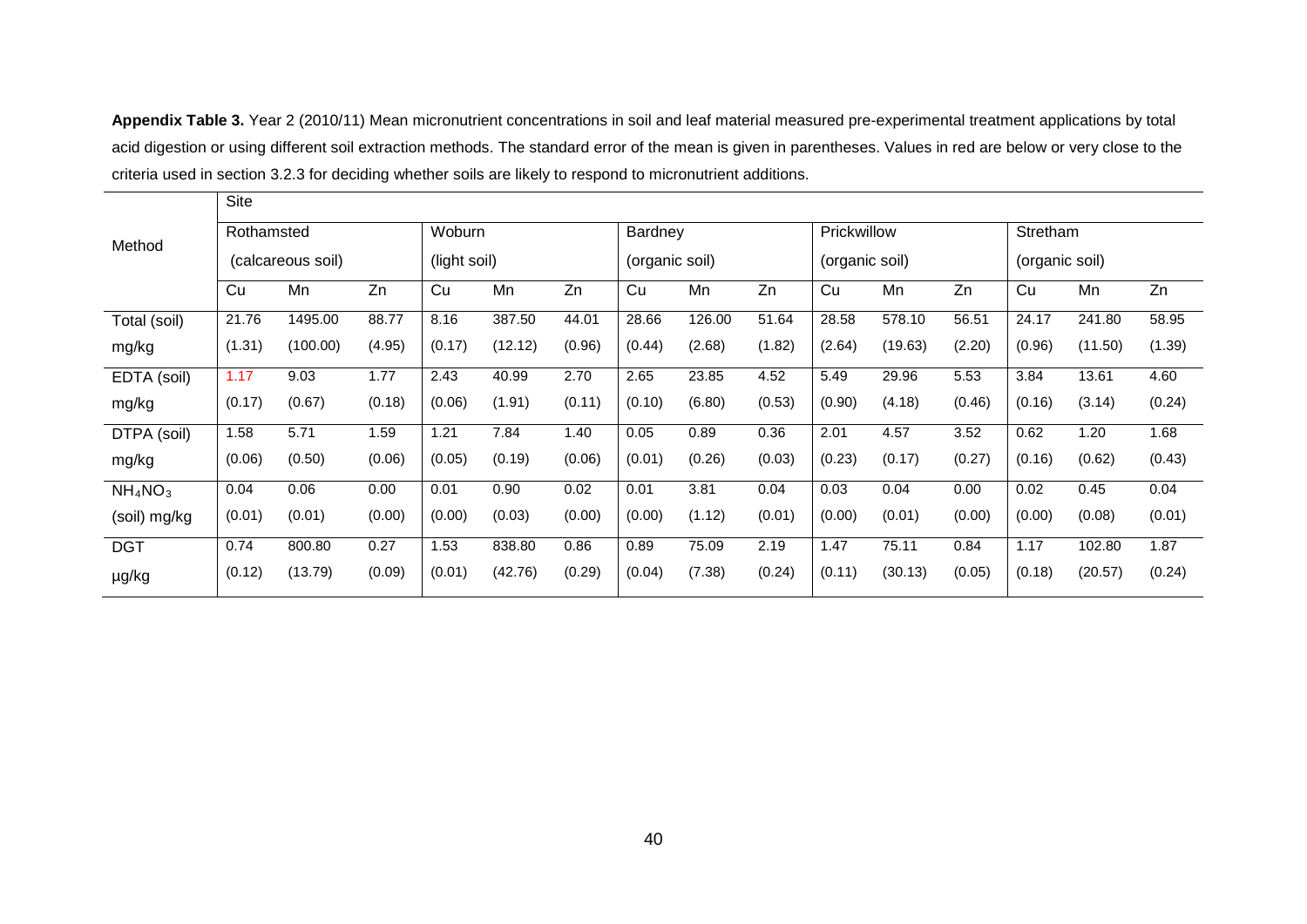**Appendix Table 4.** Year 3 (2011/12) Mean micronutrient concentrations in soil and leaf material measured pre-experimental treatment applications by total acid digestion or using different soil extraction methods. The standard error of the mean is given in parentheses. Values in red are below or very close to the criteria used in section 3.2.3 for deciding whether soils are likely to respond to micronutrient additions.

|                 | Site       |                   |        |              |         |        |              |         |        |                |        |        |                |         |        |
|-----------------|------------|-------------------|--------|--------------|---------|--------|--------------|---------|--------|----------------|--------|--------|----------------|---------|--------|
| Method          | Rothamsted |                   |        | Woburn       |         |        | Caythorpe    |         |        | Prickwillow    |        |        | Waterbeach     |         |        |
|                 |            | (calcareous soil) |        | (light soil) |         |        | (light soil) |         |        | (organic soil) |        |        | (organic soil) |         |        |
|                 | Cu         | Mn                | Zn     | Cu           | Mn      | Zn     | Cu           | Mn      | Zn     | Cu             | Mn     | Zn     | Cu             | Mn      | Zn     |
| Total (soil)    | 19.91      | 1319.0            | 103.60 | 11.29        | 199.40  | 75.33  | 11.53        | 511.0   | 81.13  | 32.54          | 619.0  | 85.04  | 24.24          | 313.80  | 55.77  |
| mg/kg           | (0.35)     | (32.1)            | (0.76) | (0.34)       | (5.85)  | (0.55) | (0.38)       | (7.1)   | (2.25) | (1.11)         | (19.6) | (0.89) | (1.31)         | (34.68) | (3.84) |
| EDTA (soil)     | 1.00       | 15.45             | 1.72   | 3.54         | 9.35    | 5.94   | 1.75         | 64.86   | 2.36   | 5.47           | 24.89  | 8.28   | 0.79           | 3.85    | 2.92   |
| mg/kg           | (0.03)     | (0.40)            | (0.03) | (0.16)       | (1.58)  | (0.19) | (0.04)       | (4.45)  | (0.07) | (0.17)         | (2.54) | (0.46) | (0.26)         | (0.60)  | (0.75) |
| DTPA (soil)     | 1.14       | 7.72              | 1.33   | 1.55         | 1.31    | 3.34   | 0.52         | 6.92    | 1.00   | 1.79           | 4.12   | 4.77   | 0.51           | 1.90    | 1.52   |
| mg/kg           | (0.03)     | (0.40)            | (0.02) | (0.11)       | (0.05)  | (0.22) | (0.01)       | (0.59)  | (0.02) | (0.06)         | (0.09) | (0.39) | (0.03)         | (0.23)  | (0.05) |
| $NH4NO3$ (soil) | 0.00       | 0.02              | 0.01   | 0.02         | 0.06    | 0.01   | 0.01         | 0.10    | 0.01   | 0.00           | 0.04   | 0.02   | 0.01           | 0.03    | 0.01   |
| mg/kg           | (0.00)     | (0.00)            | (0.00) | (0.00)       | (0.00)  | (0.00) | (0.00)       | (0.06)  | (0.00) | (0.00)         | (0.01) | (0.00) | (0.00)         | (0.00)  | (0.00) |
| <b>DGT</b>      | 0.82       | 22.95             | 0.26   | 3.25         | 32.10   | 2.70   | 0.68         | 201.20  | 0.24   | 1.51           | 23.67  | 1.29   | 0.28           | 80.61   | 0.14   |
| µg/kg           | (0.02)     | (4.91)            | (0.10) | (0.34)       | (17.57) | (0.40) | (0.05)       | (31.78) | (0.09) | (0.13)         | (2.12) | (0.09) | (0.02)         | (23.50) | (0.06) |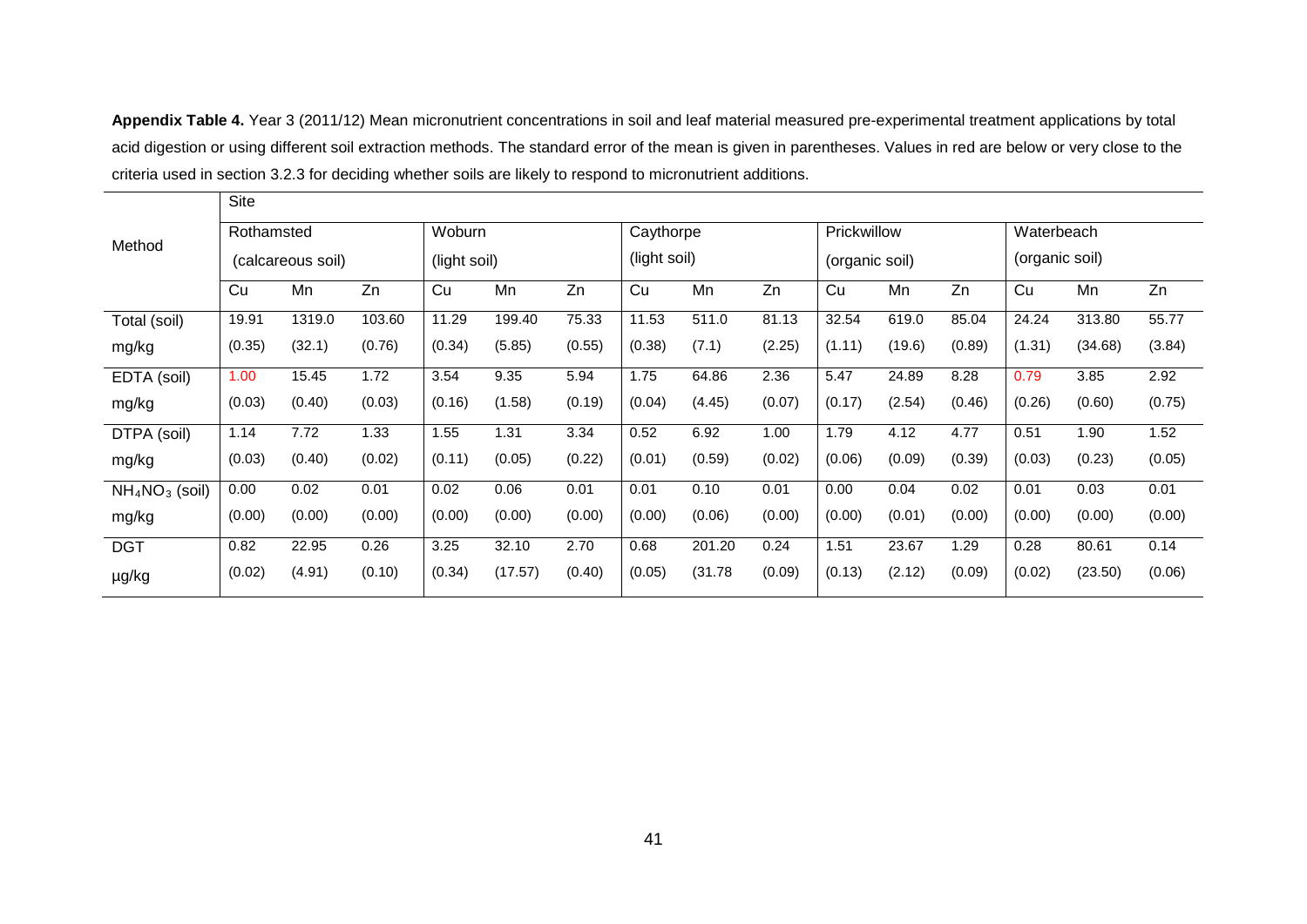|           |         | Rothamsted 2010 |          |            | Woburn 2010 |           |          |            |
|-----------|---------|-----------------|----------|------------|-------------|-----------|----------|------------|
|           | Average |                 | Rainfall |            | Average     |           | Rainfall |            |
|           | temp °C |                 | mm       |            | temp °C     |           | mm       |            |
| January   | 1.18    | $(-2.42)$       | 47.3     | $(-22.32)$ | 1.2         | $(-2.66)$ | 44.8     | $(-10.68)$ |
| February  | 2.85    | $(-0.87)$       | 77.2     | $(+28.44)$ | 2.9         | $(-1.02)$ | 79.6     | $(+38.80)$ |
| March     | 6.18    | $(+0.26)$       | 45.2     | $(-8.72)$  | 6.4         | $(+0.29)$ | 35.2     | $(-14.37)$ |
| April     | 8.94    | $(+1.16)$       | 18.7     | $(-34.83)$ | 9.1         | $(+1.29)$ | 19.8     | $(-32.80)$ |
| May       | 10.54   | $(-0.50)$       | 38.4     | $(-11.33)$ | 10.9        | $(-0.19)$ | 55.8     | $(+3.07)$  |
| June      | 15.56   | $(+1.65)$       | 23.5     | $(-36.71)$ | 15.4        | $(+1.41)$ | 38.0     | $(-20.79)$ |
| July      | 17.99   | $(+1.60)$       | 31.6     | $(-10.41)$ | 18.2        | $(+1.78)$ | 16.8     | $(-28.84)$ |
| August    | 15.77   | $(-0.62)$       | 127.6    | $(+73.87)$ | 16.1        | $(-0.27)$ | 151.8    | $(+97.30)$ |
| September | 13.82   | $(+0.10)$       | 59.7     | $(-1.31)$  | 14.0        | $(+0.18)$ | 51.0     | $(-7.44)$  |
| October   | 10.47   | $(+0.28)$       | 84.9     | $(+10.25)$ | 10.8        | $(+0.52)$ | 46.4     | $(-18.27)$ |
| November  | 5.13    | $(-1.22)$       | 54.8     | $(-11.40)$ | 5.0         | $(-1.56)$ | 34.0     | $(-23.37)$ |
| December  | $-0.33$ | $(-4.88)$       | 35.3     | $(-34.80)$ | $-0.7$      | $(-5.45)$ | 18.0     | $(-41.67)$ |
| Year      | 9.01    | $(-0.45)$       | 644.2    | $(-59.4)$  | 10.0        | $(-0.02)$ | 573.2    | $(-17.37)$ |

**Appendix Table 5.** Average monthly temperatures and rainfall for Rothamsted and Woburn 2010 (Departure from 30-year means (1971 - 2000) in brackets).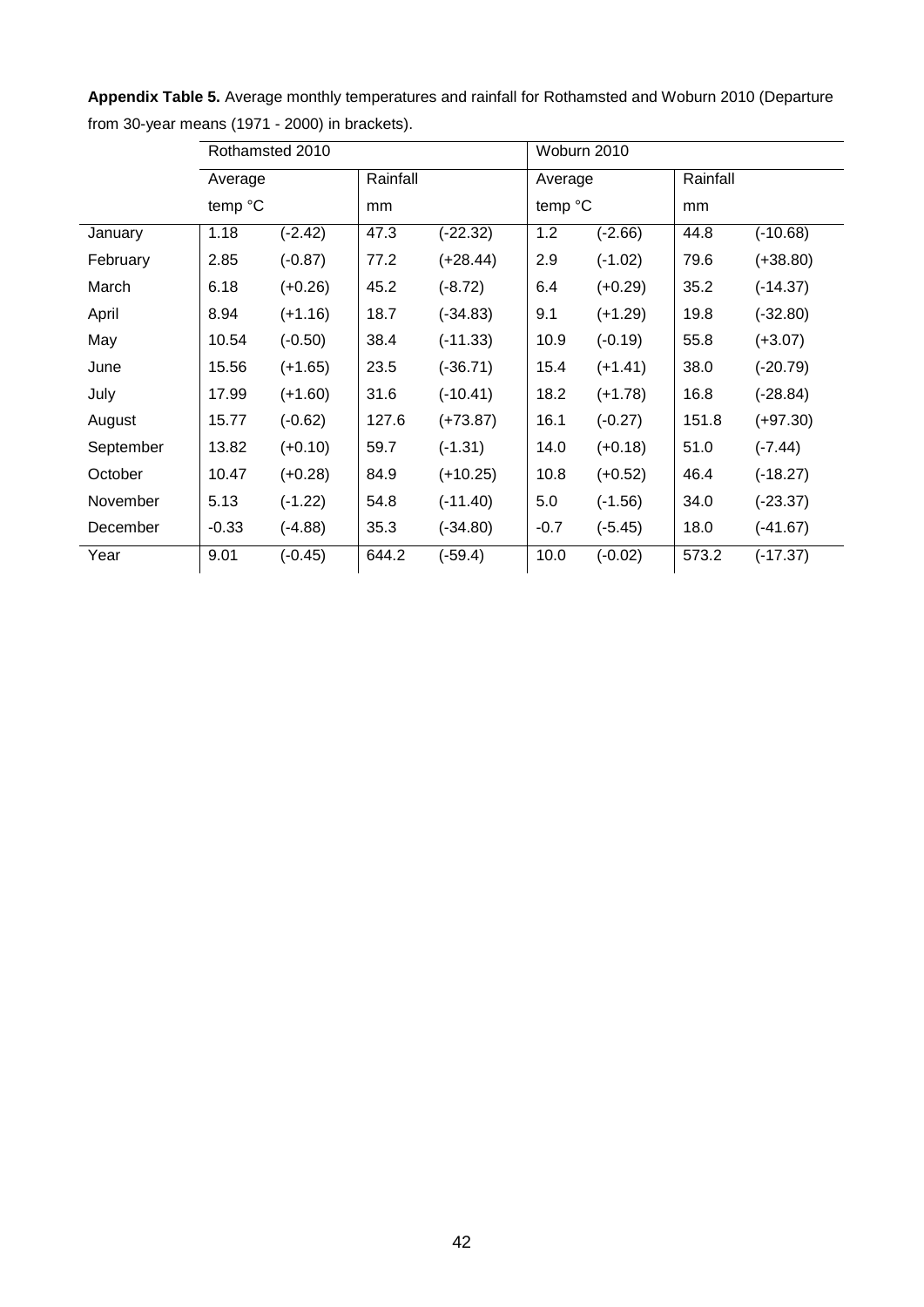|           |         | Rothamsted 2011 |          |            | Woburn 2011 |           |          |            |
|-----------|---------|-----------------|----------|------------|-------------|-----------|----------|------------|
|           | Average |                 | Rainfall |            | Average     |           | Rainfall |            |
|           | temp °C |                 | mm       |            | temp °C     |           | mm       |            |
| January   | 3.8     | $(-0.14)$       | 84.6     | $(+14.63)$ | 3.8         | $(-0.32)$ | 75.6     | $(+21.1)$  |
| February  | 6.2     | $(+2.30)$       | 56.8     | $(+6.66)$  | 6.4         | $(+2.28)$ | 54.2     | $(+12.0)$  |
| March     | 6.5     | $(+0.27)$       | 10.0     | $(-40.80)$ | 6.7         | $(+0.23)$ | 5.2      | $(-40.7)$  |
| April     | 12.2    | $(+3.82)$       | 5.2      | $(-49.86)$ | 11.8        | $(+3.36)$ | 5.2      | $(-47.0)$  |
| May       | 12.5    | $(+1.02)$       | 23.6     | $(-31.09)$ | 12.6        | $(+1.11)$ | 37.4     | $(-15.9)$  |
| June      | 14.3    | $(-0.18)$       | 83.0     | $(+29.74)$ | 14.4        | $(-0.09)$ | 57.2     | $(+7.1)$   |
| July      | 15.4    | $(-1.42)$       | 44.6     | $(-5.27)$  | 15.2        | $(-1.68)$ | 51.6     | $(+1.7)$   |
| August    | 15.8    | $(-0.90)$       | 81.2     | $(+17.47)$ | 16.0        | $(-0.72)$ | 66.4     | $(+8.6)$   |
| September | 15.3    | $(+1.21)$       | 38.4     | $(-19.22)$ | 15.5        | $(+1.37)$ | 50.8     | $(-6.3)$   |
| October   | 12.8    | $(+2.23)$       | 25.2     | $(-56.47)$ | 12.9        | $(+2.22)$ | 21.2     | $(-49.6)$  |
| November  | 9.3     | $(+2.55)$       | 36.4     | $(-40.19)$ | 9.4         | $(+2.53)$ | 30.8     | $(-31.7)$  |
| December  | 5.7     | $(+1.43)$       | 82.4     | $(+12.88)$ | 5.8         | $(+1.47)$ | 69.6     | $(+13.8)$  |
| Year      | 10.8    | $(+1.02)$       | 571.5    | $(-161.5)$ | 10.9        | $(+0.98)$ | 525.2    | $(-126.8)$ |

**Appendix Table 6.** Average monthly temperatures and rainfall for Rothamsted and Woburn 2011 (Departure from 30-year means (1981 - 2010) in brackets).